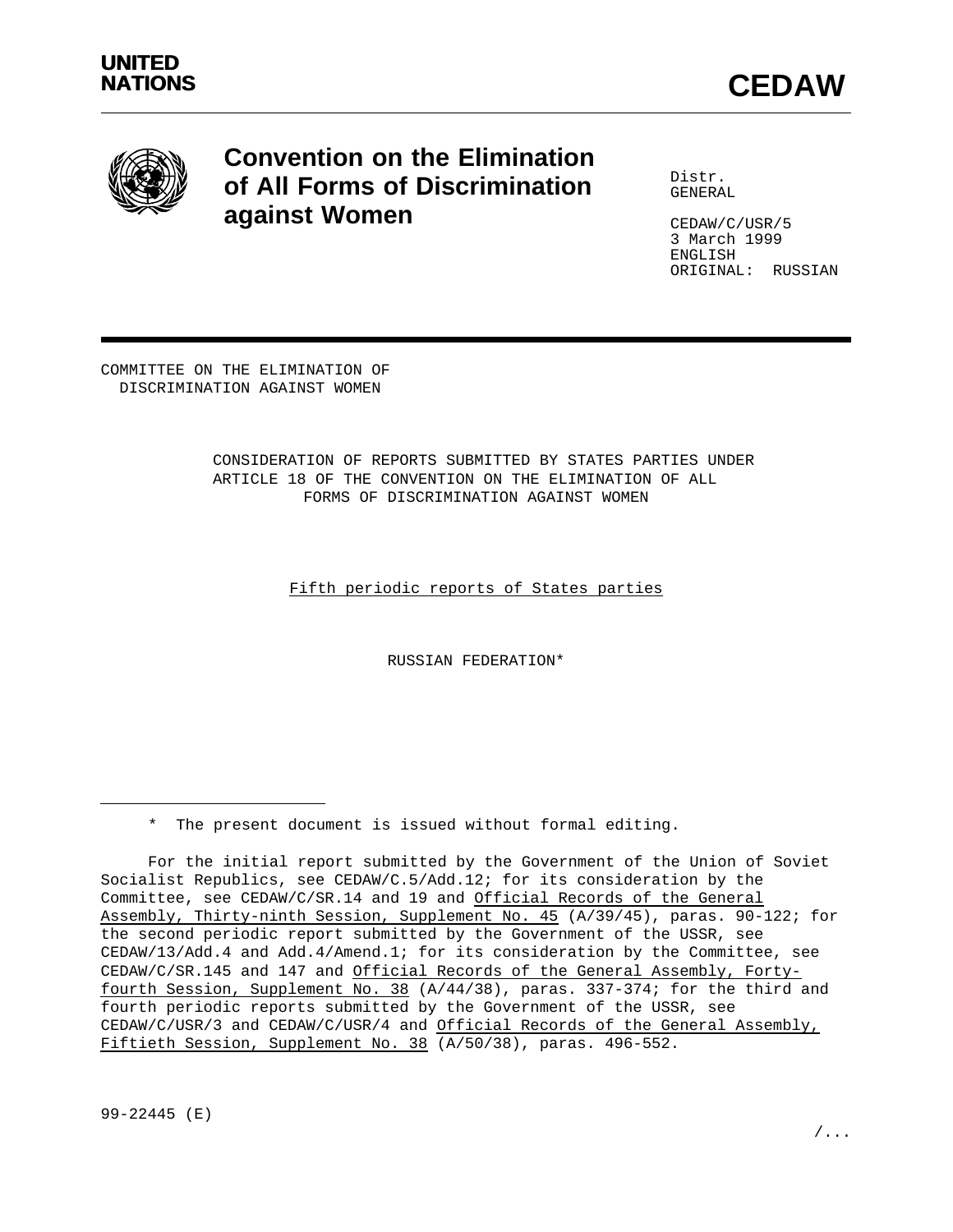## CONTENTS

|                                           |                                                                                                                                                            | 4                                                                                                        |
|-------------------------------------------|------------------------------------------------------------------------------------------------------------------------------------------------------------|----------------------------------------------------------------------------------------------------------|
|                                           |                                                                                                                                                            | 4                                                                                                        |
| Α.<br><b>B</b> .<br>$\mathcal{C}$ .<br>D. | Statistical survey of the status of women<br>National machinery for the advancement of women                                                               | 4<br>5<br>7<br>11                                                                                        |
|                                           | II. REVIEW (BY ARTICLE) OF THE IMPLEMENTATION OF THE CONVENTION                                                                                            | 13                                                                                                       |
| Α.<br>Β.                                  | Article 2<br>Article 3<br>Article 4<br>Article 5<br>Article 6<br>Article 7<br>Article 8<br>Article 9<br>Article 10<br>Progress in the advancement of women | 13<br>15<br>15<br>16<br>17<br>19<br>22<br>22<br>23<br>23<br>27<br>30<br>32<br>33<br>33<br>36<br>36<br>37 |
|                                           |                                                                                                                                                            |                                                                                                          |
|                                           | ANNEXES                                                                                                                                                    |                                                                                                          |
| Ι.                                        | Legislation affecting women used in the preparation of                                                                                                     | 39                                                                                                       |
| II.                                       |                                                                                                                                                            | 47                                                                                                       |
| III.                                      |                                                                                                                                                            | 48                                                                                                       |
| IV.                                       |                                                                                                                                                            | 49                                                                                                       |
| V.                                        | Proportion of women in higher and special secondary education.                                                                                             | 50                                                                                                       |
| VI.                                       | Economically active population, by occupation and sex - wage-                                                                                              | 51                                                                                                       |

Page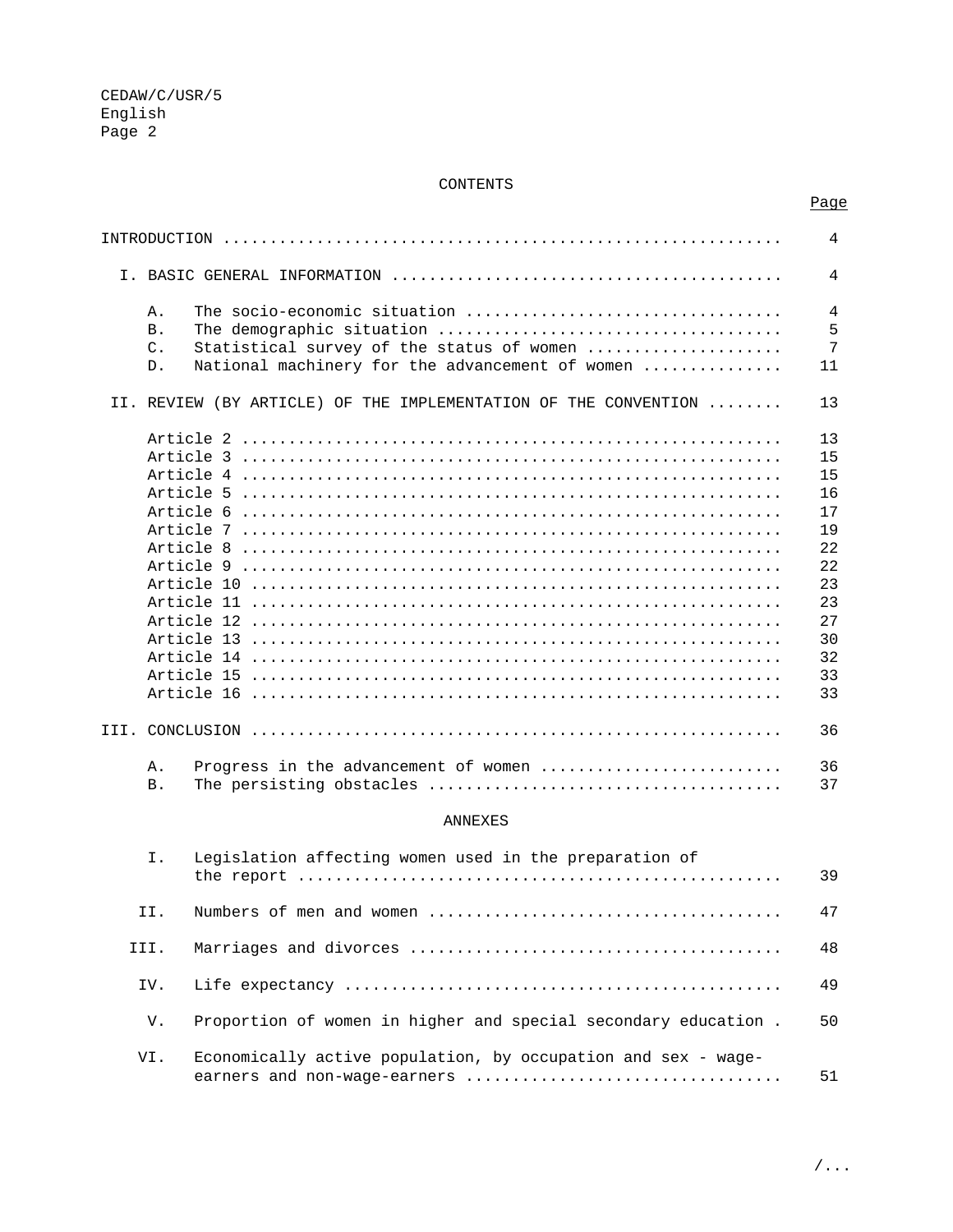## CONTENTS (continued)

## Page

| VII.  | Economically active population, by occupation and sex - all                                     | 52 |
|-------|-------------------------------------------------------------------------------------------------|----|
| VIII. | Federal civil servants as of 1 January 1997                                                     | 53 |
| IX.   |                                                                                                 | 54 |
| Х.    | Registered unemployed, by length of unemployment                                                | 55 |
| XI.   | Total proportion of women employed in jobs which do not meet<br>the health and safety standards | 56 |
| XII.  | Wages in a number of branches of the economy $\ldots$                                           | 57 |
| XIII. | Number of places in preschool institutions per 1,000 children                                   | 58 |
| XIV.  | List of documents annexed to the report                                                         | 59 |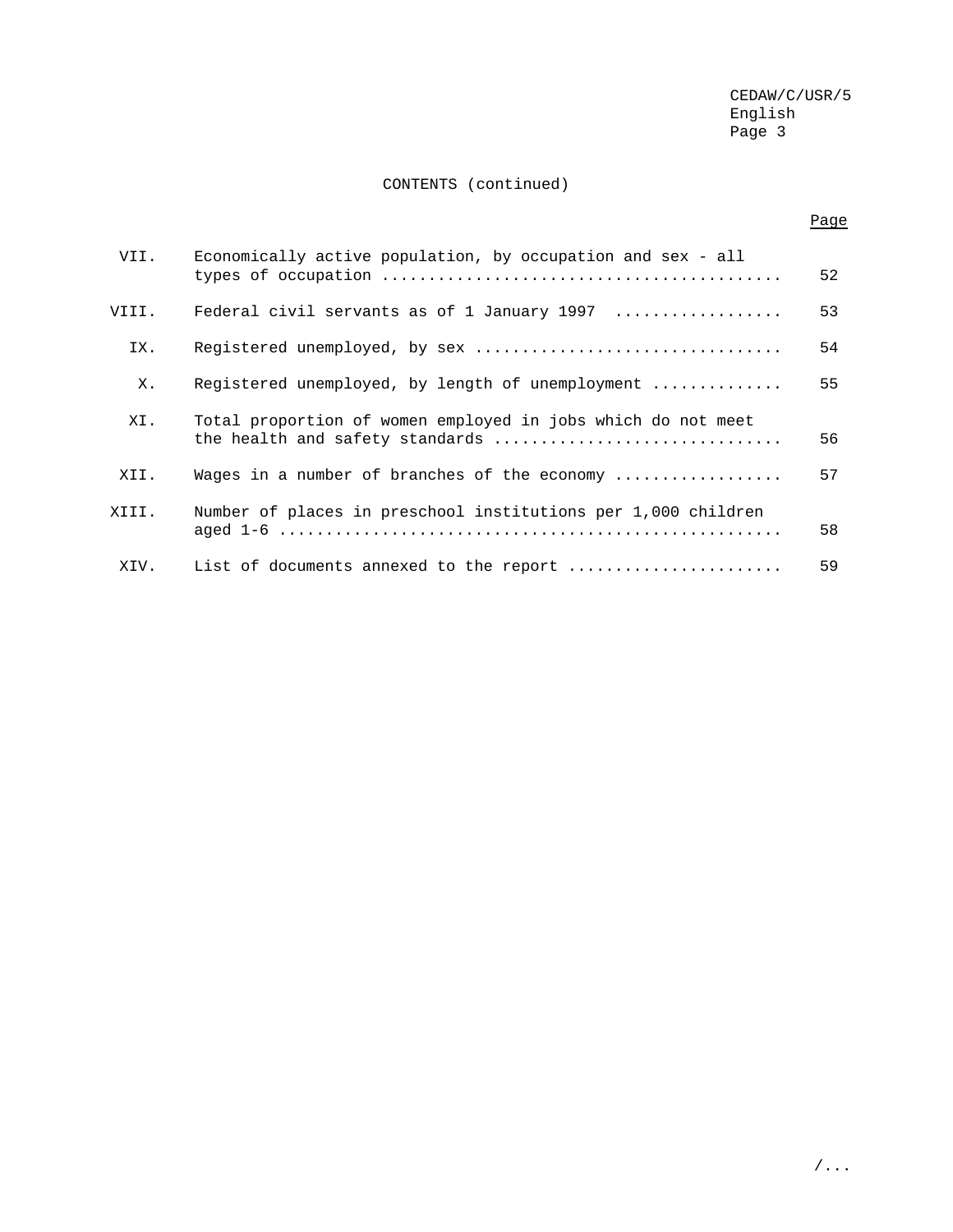#### INTRODUCTION

This document is the fifth periodic report of the Russian Federation on the measures taken to implement the provisions of the Convention on the Elimination of All Forms of Discrimination against Women during the period 1994-1998.

The report was prepared in accordance with the guidelines for preparation of reports by States parties (CEDAW/C/7/Rev.3). It uses information received from the ministries and other governmental agencies of the Russian Federation responsible for dealing with issues connected with the elimination of all forms of discrimination against women and from the organs of executive power of the constituent entities of the Russian Federation (hereinafter "the members of the Federation"), as well as from public organizations concerned with these issues. Part I of the report gives details of the socio-economic situation in the Russian Federation and of the associated demographic processes, citing statistics on the status of women and describing the structure of the national machinery created for the implementation the Convention. Part II contains concrete information on individual articles of the Convention: the legislative, administrative and other measures introduced in the Russian Federation for the purposes of implementing the Convention.

#### I. BASIC GENERAL INFORMATION

## A. The socio-economic situation

The socio-economic transformations in Russia in the period 1994-1998 led to radical changes in all spheres of social life - in the economy, in politics, and in the social structure of society. Russia took fundamental steps in the transition to a market economy and began a profound reform of the whole system of social relations.

The former system of administration and distribution was dismantled, the economy, finance, production and trade were liberalized, many market methods of management were introduced, and the entrepreneurial activities of citizens were encouraged. The structure of ownership was substantially altered. And private enterprises and joint stock companies and partnerships began to play a leading role in Russia's economy.

The situation in the consumer market changed radically. The concept of deficit disappeared from retail trade. New non-State institutions came into being in education, health and culture. And the people was given an opportunity of making a genuine choice among forms of education, medical services and leisure activities.

However, the economic reforms proved complicated and contradictory, and their social consequences were not always thought through. Mistakes in economic policy and the weakening of the system of State management caused imbalances in the structure of production, impairing its efficiency and the competitiveness of its output, and led to a big increase in internal and external debt.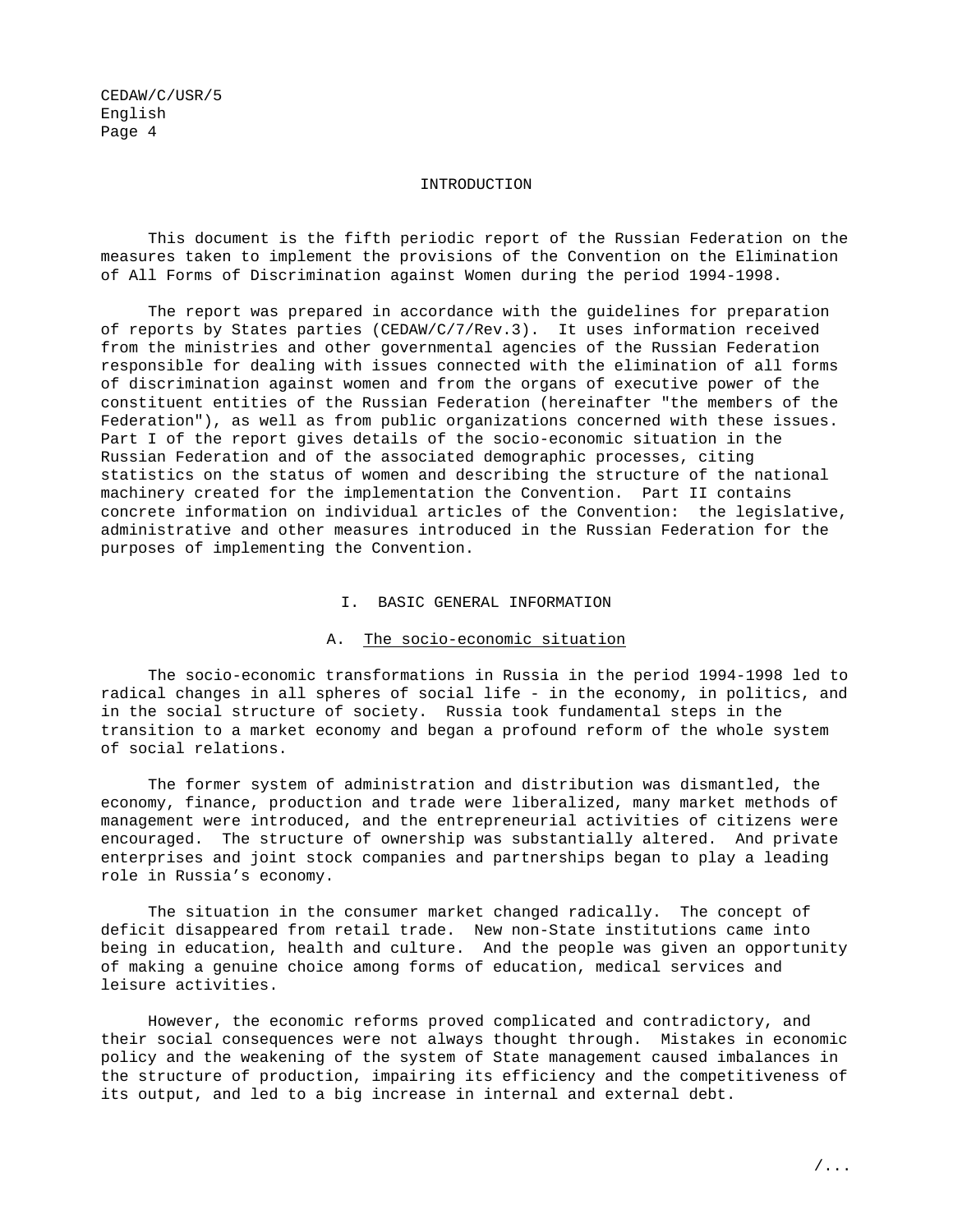The drop in the volume of industrial output, the inefficient collection of taxes, the increasing failure to make reciprocal payments, and inadequate investment caused big problems for the revenue part of the budget. In turn, the acute shortage of budgetary resources placed severe restrictions on the ability of the State to carry out socially oriented policies. The people's standard of living fell markedly. And the arrears in the payment of wages, social benefits and pensions became chronic.

Other causes of the inability of the State to carry out the adopted social programmes in full were the drop in world prices for energy and other commodities, whose export earnings met a considerable part of the consumer demand for foodstuffs and finished goods, and the world financial crisis.

The socio-economic situation worsened markedly in Russia in 1998. Already in the first half of the year the growth in non-payments speeded up, export earnings began to fall, the budget crisis worsened, and all sectors of the financial market became destabilized. A decline in production showed itself in April-May and became threatening in the second half of the year.

The banking and financial crisis which erupted in August 1998 caused galloping price rises, a sharp upturn in inflation, and a drop in consumer purchasing power. The number of people with incomes below the subsistence level rose to 31.9 million (21.7 per cent of the total population). In mid-1998 practically one in five Russians was living below the poverty line.

In these circumstances the new Russian Government headed by E. M. Primakov is doing everything possible to cushion the impact of the crisis, check the drop in living standards, and make partial compensation for the losses, especially to the poorest population groups.

November 1998 saw the adoption of a very important federal document "On measures taken by the Government and the Central Bank of the Russian Federation to stabilize the socio-economic situation in the country". The priority tasks include the lowering of social tensions and provision of support for personal incomes.

The new Russian Government received a mandate not only to implement the most immediate anti-crisis measures but also to take further steps to secure a substantial correction in the course of the socio-economic reforms. The main engines of this effort include the strengthening of the State's role in the formation and development of the market, the prevention of social unrest, the restabilization of society, and the attainment of sustainable economic growth, as well as - in the longer term - the creation of a socially oriented market economy. The main strategic goal is to continue the economic reforms and preserve the existing gains in democracy.

## B. The demographic situation

At the beginning of 1998 Russia's population totalled 146.7 million, and 53 per cent of this total were women. Since 1994 the number of Russians has declined by 1.3 million (0.8 per cent).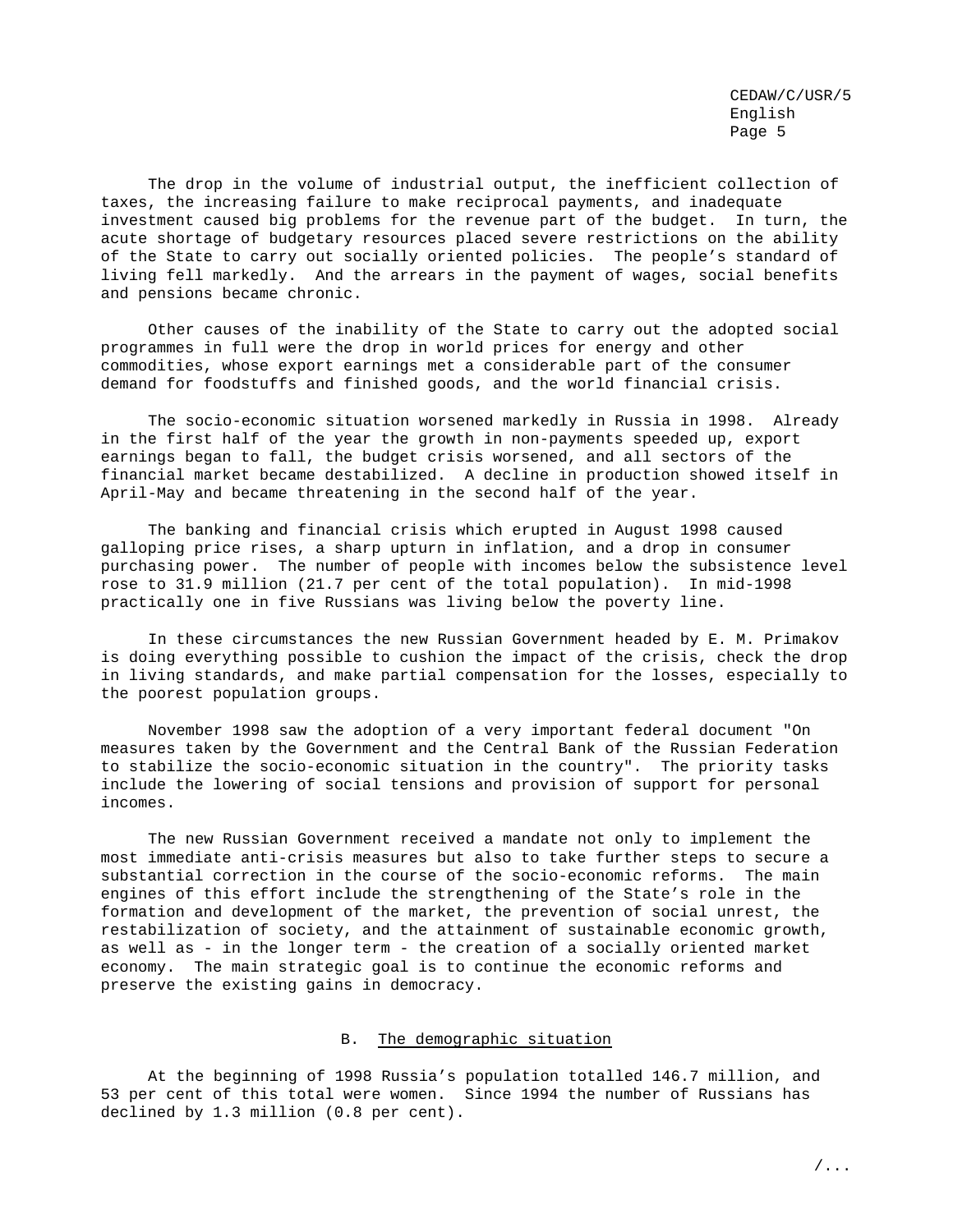These unfavourable changes occurred as a result of natural loss and a falling birth rate: in 1996 deaths exceeded births by a factor of 1.6 - a situation unchanged in 1997.

The changes taking place in demographic processes were directly reflected not only in the total population figures but also in its age/sex composition. The main feature of the present age composition of Russia's population is the decline in the numbers of children and adolescents. As a result of the falling birth rate the number of children aged under 15 has been constantly declining since 1990. In the period 1994-1997 the number of children fell by 3.2 million (9.2 per cent) to 31.3 million (21 per cent of the total population). In the same period the number of citizens of pensionable age increased by 0.9 million (3 per cent). By the beginning of 1998 there were 30.6 million such persons (20.8 per cent of the total population).

In 1997 women outnumbered men by 9.1 million, with 1,132 women for every 1,000 men. This ratio is due to the contribution of the middle and old agegroups (at age 65 women outnumber men by a factor of 2.2), where the male death rate is several times higher.

In the space of four years Russia's birth rate fell by 10.4 per cent (from 9.6 per 1,000 in 1994 to 8.6 in 1997). The number of births is still falling. In 1997 births for the whole country totalled 1,259,900, 10.5 per cent fewer than in 1994.

In 1997 the aggregate births indicator (the number of births per woman in her lifetime) was below 1.23, as compared with the 2.14 to 2.15 needed simply to reproduce the population. Low aggregate indicators were recorded in preceding years as well. In 1994 the figure was below 1.4.

A declining birth rate against a background of higher absolute and relative numbers of women of childbearing age shows that unfavourable demographic processes are gaining ground as a result of socio-economic and political factors, which are making women unwilling to have children, and of the deterioration in women's health during pregnancy, childbirth and the postnatal period and consequently in the health of new-born babies and the country's rising generation as a whole.

The total death rate has fallen in recent years: it was 13.8 per 1,000 in 1997, as against 15.0 and 15.7 in 1995 and 1994 respectively.

Average life expectancy increased in the period 1994-1997 by 2.7 years to stand at 66.7 years in 1997: 60.9 for men and 72.8 for women.

The rate of premature deaths is declining but remains high. A total of 535,000 persons of working age died in 1997, including 98,000 women (18 per cent). The contribution of women of working age to the overall female death rate was about 10 per cent. (In 1995, 672,000 persons of working age died, including 119,000 women.)

First place among the causes of death among women of working age (and indeed among men) is still occupied by accidents, poisoning and injuries, which are responsible for almost a third of all female deaths.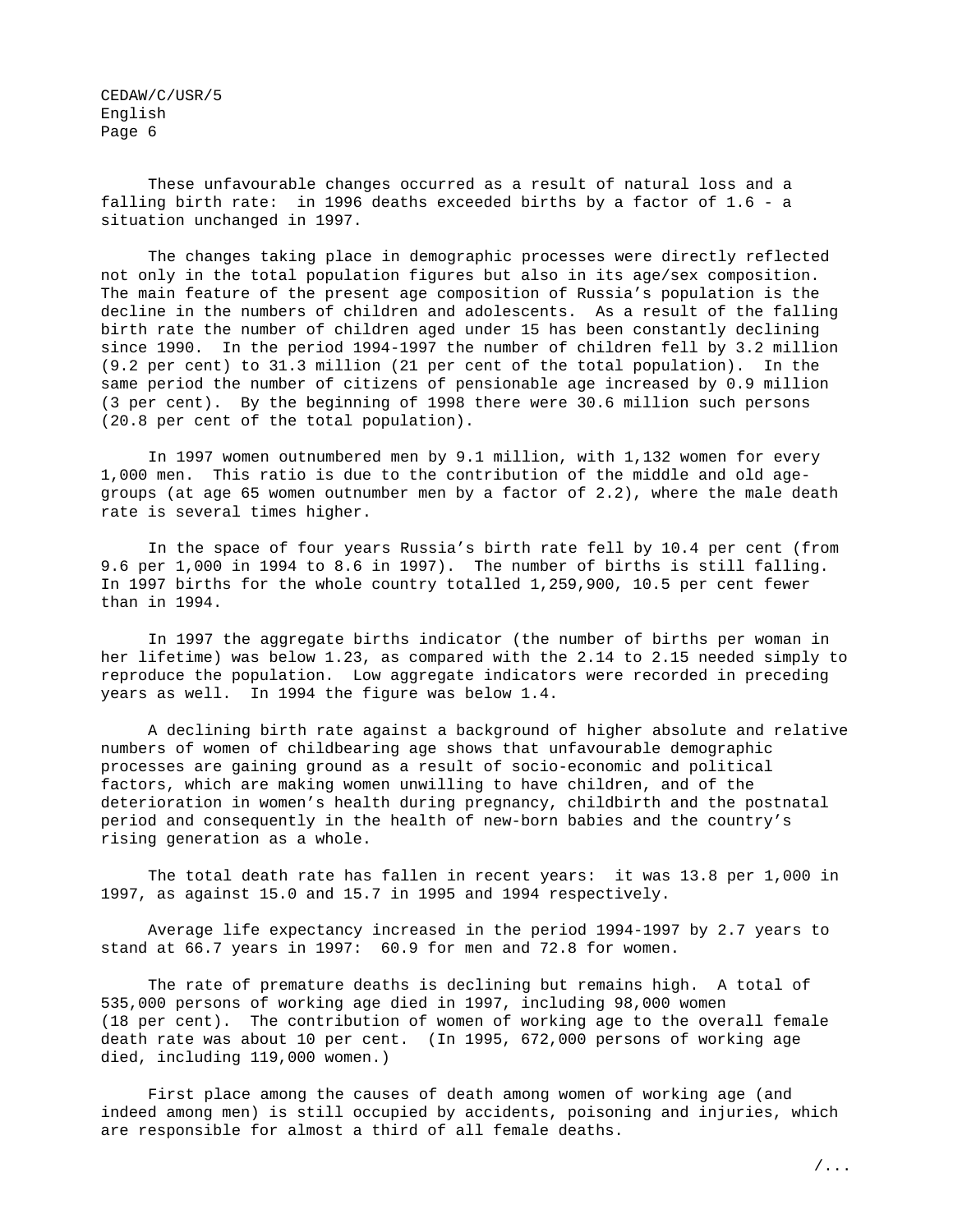The infant mortality rate fell from 18.6 per 1,000 in 1994 to 17.2 in 1997. The basic reason for this was the reduction in deaths in the neonatal period as a result of the targeting of neonatal problems. Infant deaths from infectious and parasitic diseases, diseases of the respiratory organs, accidents and injuries also declined.

The maternal mortality rate stabilized: in 1996, for the first time in many years, it fell below 50 per 100,000 live births to stand at 48.9. But in 1997 it rose again to 50.2. In 1994-1997, 2,735 women died from complications during pregnancy, childbirth and the postnatal period.

The annual number of registered marriages is declining. In 1995-1996 it fell by 214,000 (20 per cent). The situation improved somewhat in 1997. The number of marriages registered at registry offices increased by 61,800 over the 1996 figure (7.1 per cent), and the number of divorces fell at the same time by 7,200 (1.3 per cent). Similarly, the number of dissolutions per 1,000 marriages fell to 598 (1994 - 630; 1995 - 619; 1996 - 649).

One feature of the evolution of conjugal/family relations is the consistent increase in the number of children born out of wedlock. In 1997, 319,000 babies were born out of wedlock (25 per cent of total births, as against 23 per cent in 1996, and 21 and 20 per cent in 1995 and 1994 respectively).

## C. Statistical survey of the status of women

Women account for 47 per cent of the number of persons employed in the economy. Sixty-six per cent of women of working age are employed. The average age of working women was 38.8 years in 1997; the figure for working men was 39.2 years.

Working women have a higher level of education than working men. Among persons employed in the economy, 22 per cent of women and 18 per cent of men have higher vocational qualifications, while the figures for secondary vocational are 38 and 28 per cent respectively.

During the period 1993-1997 the economic activity of the population of working age fell by one percentage point a year, with women recording a bigger decline than men. In March 1996, 74.3 per cent of women of working age were economically active, while the figure for October 1997 was 72.5 per cent (80 per cent for men).

Recent years have seen a downturn in the proportion of women in such sectors as trade, catering, lending institutions, finance, and insurance, which had previously employed more women than men. Greater numbers of men are being attracted into these sectors because they have the biggest wages growth; as a result, women are being squeezed out.

An analysis of the numbers of employed women by occupation shows that over the period 1994-1997 the proportion of wage-earners in the total number of employed women increased from 89 to 97 per cent, while the proportion of non-wage-earners (employers, members of cooperatives, self-employed) fell from 11 to 3 per cent (for men the figures were 83 to 95 and 17 to 5 per cent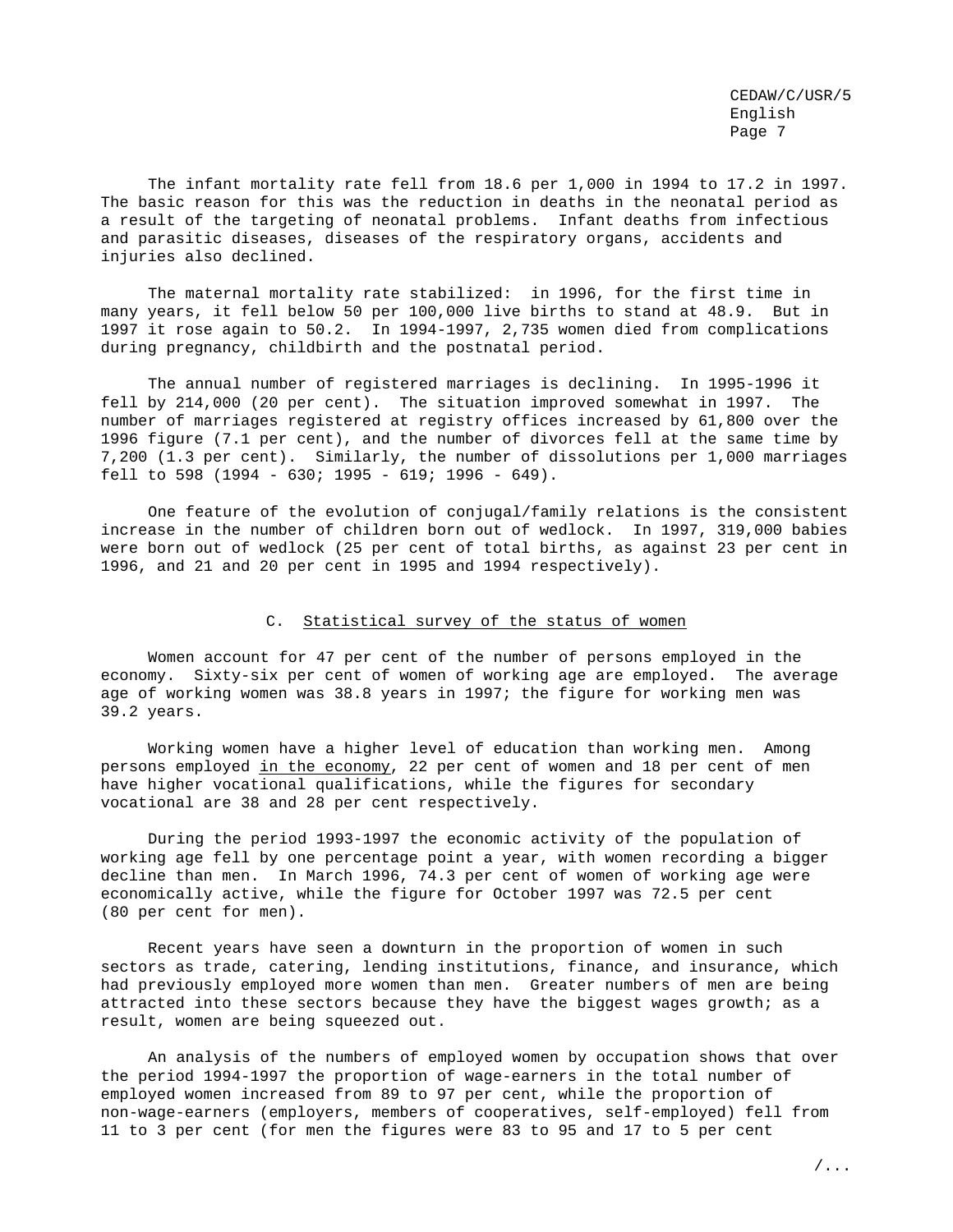respectively). At the same time the proportion of employed women not working for wages increased from 36 per cent in 1994 to 39 per cent in 1997 (the proportion of men fell from 64 to 62 per cent during this period). The number of women entrepreneurs also increased, from 21 per cent in 1996 to 30 per cent in 1997 (for men the drop was from 79 to 70 per cent).

Ever since the official recognition of unemployment in Russia in 1991 its main feature has been the predominance of women in the total number of unemployed persons officially registered with an agency of the employment service (in 1994 - 64.2 per cent; in 1995 - 62.2 per cent).

This high proportion of women is typical of all the various categories of Russians officially registered as unemployed, regardless of their age, level of education, family status, etc. At the end of 1997 females accounted for 58 per cent of unemployed persons aged under 18; 71 per cent of the 18-24 age group; 66 per cent of the 25-29 age group; 52 per cent of persons of pre-pensionable age; and 63 per cent of persons of other ages. Women made up 67 per cent of unemployed persons holding a certificate of graduation from a higher education institution, 77 per cent of persons who had graduated from a specialized secondary education institution, 63 per cent of persons with general secondary education, and 49 per cent of persons with incomplete secondary education.

Women accounted for 74 per cent of unemployed parents bringing up minor children or persons disabled from childhood, for 92 per cent of unemployed single parents, and for 76 per cent of parents with large families.

In recent years there has been an increase in the length of time women spend unemployed. At the end of 1994 the average period of female unemployment was 5.7 months, but by the end of 1997 it had increased to 7.5 months. The average period for men was 5.2 months at the end of 1994 and 6.9 months at the end of 1997.

The existing network of vocational education institutions in the Russian Federation (training centres, technical vocational institutions, specialized secondary and higher education institutions, etc.) includes more than 3,500 establishments for training the unemployed, with a capacity of over 400,000 places. Vocational training is provided for unemployed citizens in more than 400 occupations and professions. Training is also provided in the 63 training centres of the State employment service.

At the beginning of 1998 about 110,000 women throughout Russia (60.1 per cent of all unemployed citizens) were receiving vocational training under the auspices of the employment services. On the completion of their training 58.8 per cent of these women found jobs. Retraining has been a fundamental component of the vocational training of women (56.4 per cent of all women receiving vocational training), while initial training has been provided for 21.4 per cent. A tenth of the women acquired a second (subsidiary) occupation.

The situation remains unsatisfactory with regard to the protection of women at work. At the beginning of 1998, 12 per cent of the women employed in largeand medium-sized industrial, construction, transport and communications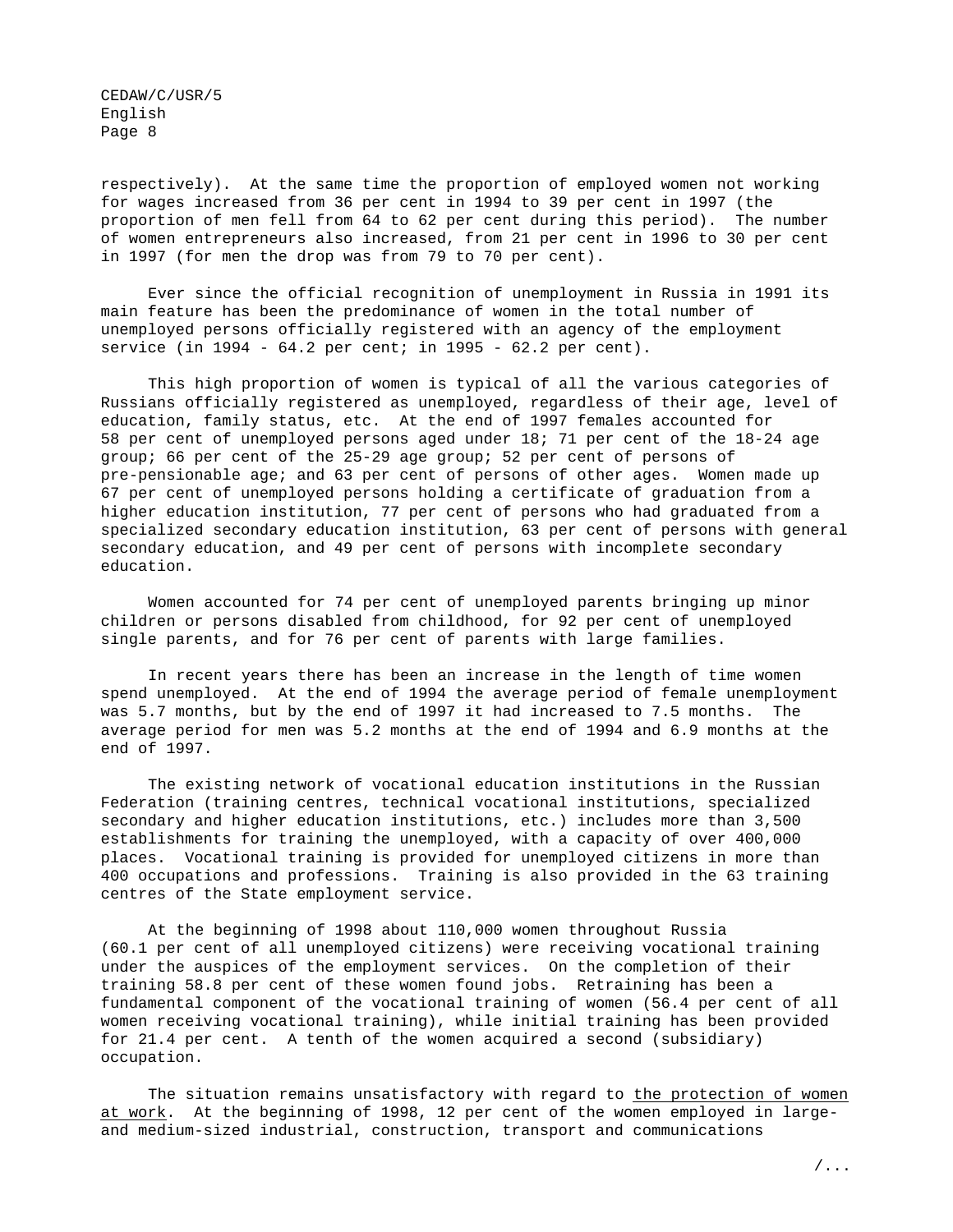enterprises were working in jobs which did not meet the health and safety standards: industry - 14.9 per cent; construction - 6 per cent; transport - 4.9 per cent; and communications - 2.2 per cent. In 1997 almost 74,000 women (1 per cent of all women employed in these branches, or a sixth of all persons doing heavy manual work) worked at tasks beyond their strength. In the enterprises and organizations of the agro-industrial complex some 600,000 women are working in hazardous or strenuous conditions.

Women suffer more injuries in production work. The worst situation with regard to industrial injuries is found in the enterprises and organizations of the agro-industrial complex, where about 19,000 women are injured every year. Over the past four years 1,399 women were killed in production work: 411 in 1994; 428 in 1995; 271 in 1996; and 289 in 1997.

Medical care for women is provided in the polyclinics, hospitals and consultation, diagnosis and evaluation centres of the general health service (7,600 women's consultation units, 7,900 children's polyclinics, 45,200 midwifery units), as well as in specialized women's health establishments (275 maternity hospitals, 61 perinatal centres, over 200 family planning and reproductive health centres, and eight obstetrics and gynaecology research institutes).

The number of personnel working in the health system increased. For example, in 1997 there were 46.2 doctors for every 10,000 persons, as against 43.3 in 1994, while the figures for intermediate personnel were 111.5 and 109.7 respectively. The number of paediatricians working in health institutions improved slightly (from 24 per 10,000 children in 1994 to 25.5 in 1997), and the number of obstetricians rose from 5 to 5.4 per 10,000 women between the same two years.

More than a half of women of childbearing age suffer from gynaecological ailments. The morbidity rates per 100,000 women rose over the past five years: endometriosis by 46 per cent; inflammatory complaints by 30.5 per cent; and female infertility by 3.2 per cent. The number of normal births fell from 37.9 per cent in 1994 to 31.6 per cent in 1997. The proportion of premature births was 3.7 per cent in 1994, 4 per cent in 1996, and 3.8 per cent in 1997.

The number of self-induced abortions declined in the Russian Federation from 3,436,700 in 1992 to 2,498,100 in 1997. It is especially important that this reduction occurred mainly among girls aged 14 and under - by 38 per cent.

The incidence of abortions per 1,000 women of childbearing age also fell, from 90.3 in 1992 to 64.9 in 1997, as did the rate per 100 births, from 203.7 in 1992 to 201.6 in 1997. The number of criminal abortions also fell by 52.9 per cent between 1992 and 1997: among girls aged 14 and under by a factor of 3 and in the 15-19 age group by a factor of 2.9. The maternal post-abortion death rate turned downwards: 204 cases in 1993 (28.6 per cent); 148 cases in 1996 (23.2 per cent); and 130 cases in 1997 (20.5 per cent).

As in the past, however, one in ten abortions in Russia was performed on a girl or woman aged under 19. The incidence of gynaecological problems among adolescent girls increased threefold over the past five years. Early sexual maturity and early initiation in sexual activities have produced the phenomenon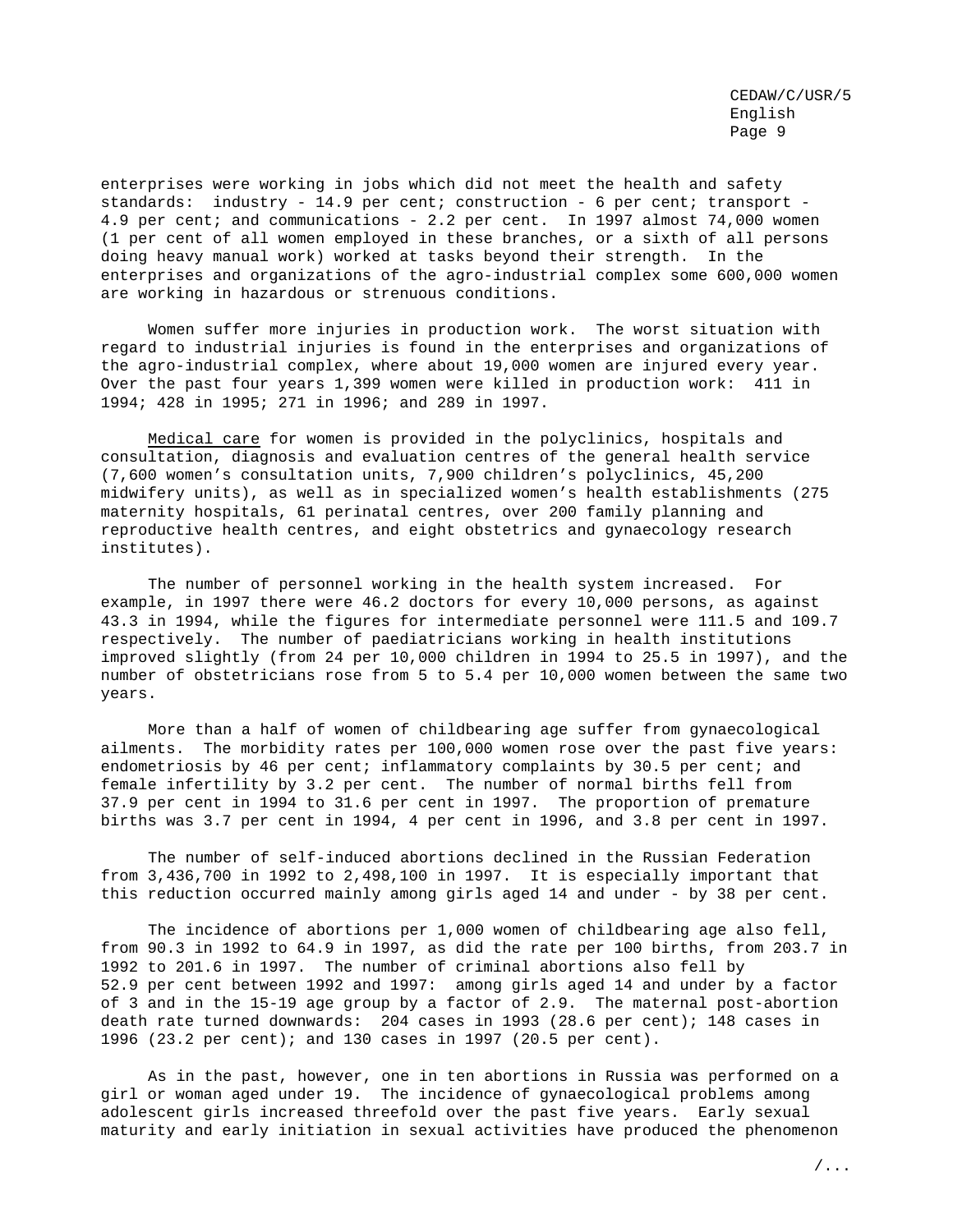of "teenage pregnancy", which has an adverse impact on the health of new-born babies as well as on the health of their mothers.

In 1994, 23 per cent of women of childbearing age had access to modern means of contraception (in 1995 23.5 per cent, in 1996 24.7 per cent, and in 1997 24.5 per cent). According to Health Ministry figures, 6.8 per cent of women of childbearing age were using hormonal contraception in 1997 (in 1994 3.6 per cent and in 1995 4.6 per cent).

In 1997 the number of tuberculosis-sufferers was 20.5 per cent higher than in 1994: 320,900 as against 266,300. In 1997 a first diagnosis of "active tuberculosis" was made for 24.2 per cent more women than in 1994.

As of 1 January 1998 there were 1,661 recorded cases of HIV-infected women, including 30 suffering from AIDS (as of 1 January 1994 there were 264 recorded cases of HIV-infected women). Eighty-three women have died from HIV/AIDS since 1987.

Russia's education system has 130,500 establishments of preschool, primary general, basic general, secondary (full) general, and initial vocational education, more than 2,593 specialized secondary schools and about 900 higher education institutions. The period 1994-1998 saw big changes in education as a result of the shift in its purposes and values, the forms of its delivery, and the methods of managing the education system.

In 1994 the Russian Federation had 72,800 preschool institutions (7 per cent fewer than in 1993) catering for 6.1 million children. At the beginning of 1998 there were 60,300 preschool institutions catering for 4.7 million children. Over the period 1994-1997 preschool attendance fell by 1.4 million (23 per cent). The preschool coverage of the 1-6 age group fell from 56 per cent in 1994 to 54 per cent in 1997.

The reduction in the number of preschool institutions is connected with the difficult economic circumstances, the privatization of enterprises, and budgetary problems. In addition, the period 1993-1997 saw a decline in the demand for the services of preschool institutions as a result both of an absolute decrease in the number of children of preschool age and of the development of other forms of child care such as private kindergartens and walk groups and the re-appearance of tutors and nannies. The number of women making independent provision for their children also increased. Accordingly, the number of children awaiting admission to a preschool institution fell from 496,000 in 1992 to 240,000 in 1997. However, despite the ongoing social changes the Russian Federation has managed to preserve the State system of preschool education.

The Russian Federation has a differentiated system of payment for the services of State preschool institutions: the cost to the family does not exceed 20 per cent of the total cost of maintaining a child in a preschool institution; but for individual categories of children, in particular children from large families, the amount paid by the family is even lower. Children with development problems attend kindergarten free of charge. However, the cost of maintaining a child in a preschool institution has risen considerably. Many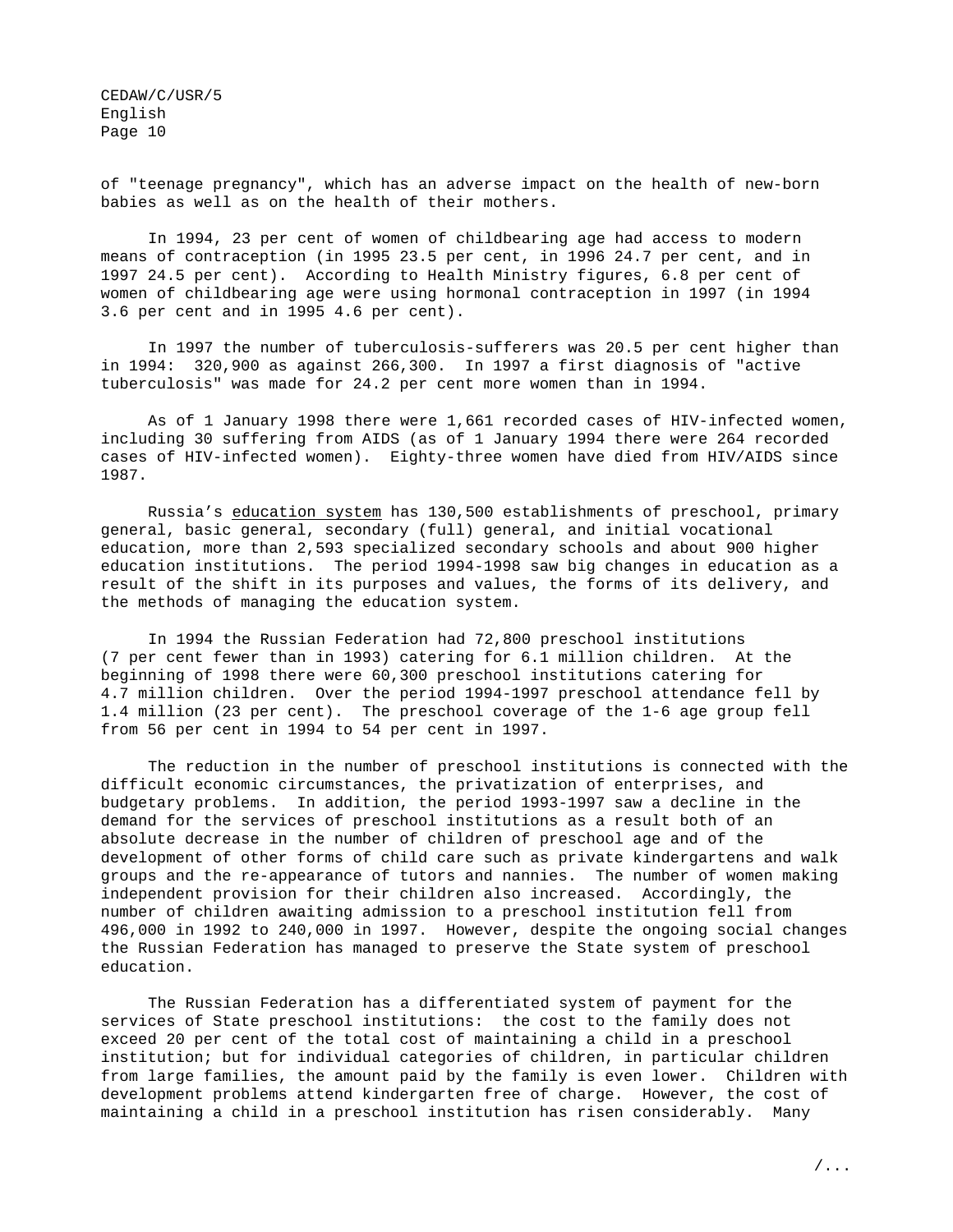families, especially in those regions of Russia where socio-economic conditions are difficult, cannot afford to send their children to a preschool institution.

The secondary general education system has 70,200 institutions employing 1.7 million teachers, 85 per cent of them women. A total of 22.2 million pupils are enrolled in secondary education, including 11.1 million girls.

The initial vocational training system has more than 4,000 schools. Girls accounted for 277,000 of the system's 800,000 students in 1997.

The 2,593 State and municipal specialized secondary schools have 2 million students, including 1.2 million girls (58.5 per cent). The teaching is provided by over 171,600 teachers, 71 per cent of them women.

The higher vocational training system has 880 State and non-State institutions. A total of 297 non-State higher education institutions has been licensed to offer programmes of higher vocational training. In 1997, 750,900 students entered higher education institutions in Russia; the total enrolment was 3.2 million, including 1.8 million girls (55.4 per cent).

One feature of the recent development of the personal services branch of the economy, which has a direct or indirect effect on the creation of favourable conditions for family life (conditions affecting women in particular), has been the growth in the physical volume of the demand for such services. In 1995 the year-on-year increase was 9 per cent, in 1996 - 8 per cent, and in 1997 - 10 per cent. However, the network of service enterprises declined in size by a third over the past three years to a present total of 57,100 shops and workshops providing personal services. The numbers of dry cleaners and laundries fell by 35.8 and 27.8 per cent respectively. Sixty-three per cent of all service enterprises are in the non-State sector.

## D. National machinery for the advancement of women

The period 1994-1997 witnessed a continuation of the work to consolidate the national machinery for ensuring equal rights and equal opportunities for women and eliminating discrimination against them at all levels and in all branches of power in the Russian Federation.

Since November 1993 a Commission for Women, the Family and Demography has been operating in the Office of the President of the Russian Federation; it is a collegial advisory body for the formulation and coordination of State policies for achieving equal rights and opportunities for men and women, enhancing the status of women, supporting the family, and solving demographic problems in the Russian Federation.

A Committee on Women, the Family and Youth has been established in the second convocation of the State Duma (the lower chamber of the Federal Assembly of the Russian Federation).

Since 1996 the Ministry of Labour and Social Development has had a Department for Women, the Family and Children, which is responsible for coordinating a unified national policy for the family, securing social equality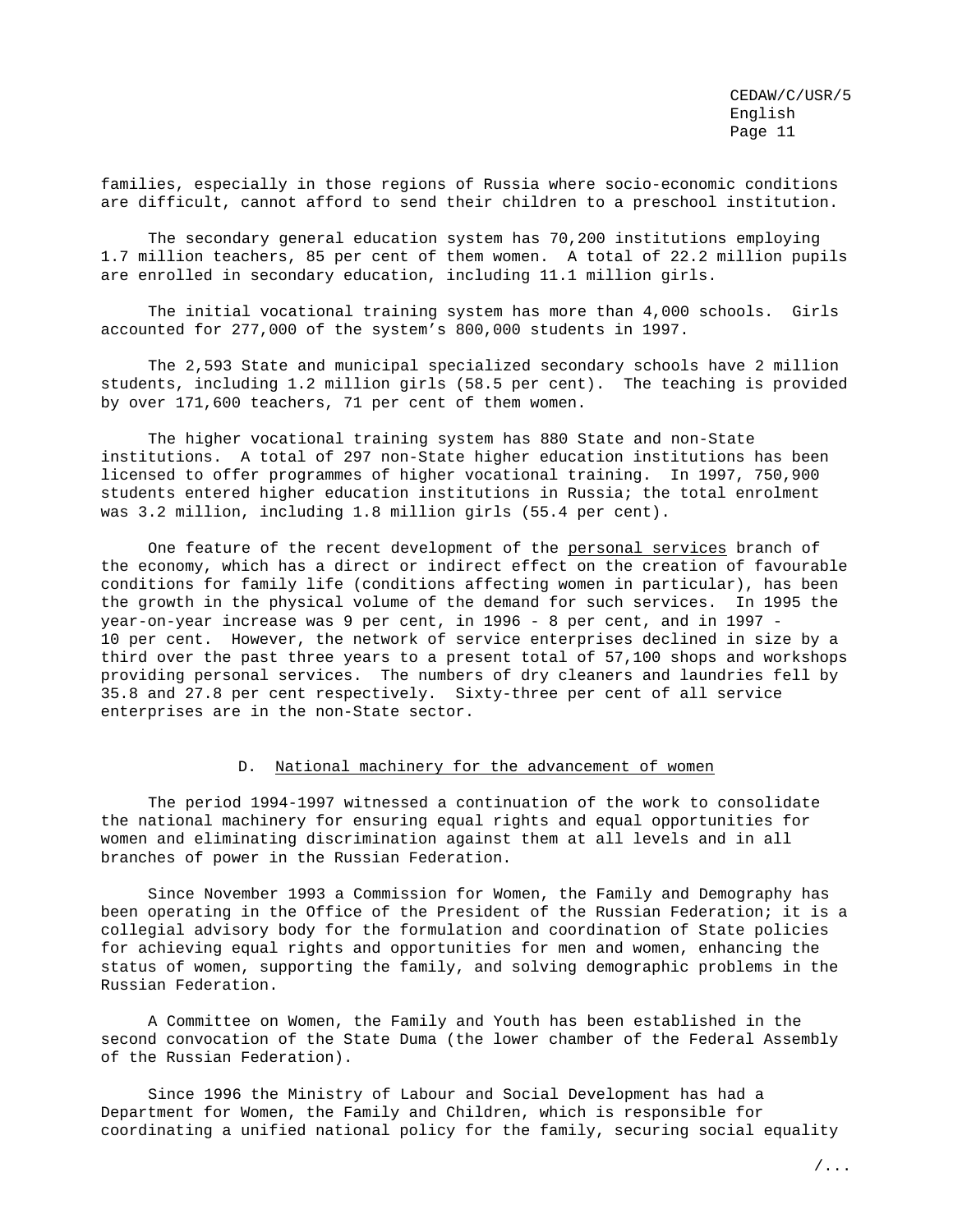for women, and ensuring the survival and healthy development of children. This Department works in collaboration with the central agencies of federal executive power, the executive agencies of the republics of the Russian Federation, the regions, areas and autonomous entities, the cities of Moscow and St. Petersburg, and public associations and organizations.

The ministries and departments responsible for social affairs have sections dealing with women's problems.

In order to strengthen the national machinery for ensuring equal rights and equal opportunities for women and eliminating all forms of discrimination against them, and bearing in mind the recommendations contained in the final documents of the Fourth World Conference on Women (Beijing, 1995), since May 1996 a Commission on the Advancement of Women has been working under the auspices of the Government; its main task is to ensure that the federal organs of executive power and the executive organs of the members of the Federation take agreed steps to devise and implement a strategy for the advancement of women. This Commission is headed by a deputy prime minister of the Government of the Russian Federation.

The Commission draws its members from the heads of the federal organs of legislative and executive power, representatives of NGOs, and academics specializing in the problems of the socio-economic status of women. In the performance of its functions the Commission takes the necessary decisions for coordinating the activities of all the branches of power relating to the advancement of women, and prepares proposals on priority areas of State policy for women and recommendations on the implementation of the final documents of the Beijing Conference.

In order to consolidate the efforts of all the participants in the process of social development and to expand the possibilities and scope of the social partnership, in 1997 the Ministry of Labour and Social Development set up a permanent Round Table of women's public associations and non-commercial organizations. The main functions of this Round Table are to coordinate the work on strengthening the collaboration between State agencies and NGOs in delivering and protecting women's rights within the framework of democratic human rights, and to find the means and forms of a social partnership between State agencies and NGOs to tackle the problems of the socio-economic status of women and to create a unified data base on NGO activities, their priority areas of interest, and the existing possibilities of solving social problems.

One important element of the national machinery is the holding of all-Russian conferences to devise a strategy and tactics for the work on the advancement of women. In December 1994 and May 1998 the Government held conferences on "Women and development: rights, realities, prospects". It has become a tradition to hold, in conjunction with the agencies of the national machinery, all-Russian women's conferences to consider individual problems of the status of women: in 1994 - "Work, employment, unemployment"; and in 1996 - "Women for social security and sustainable development".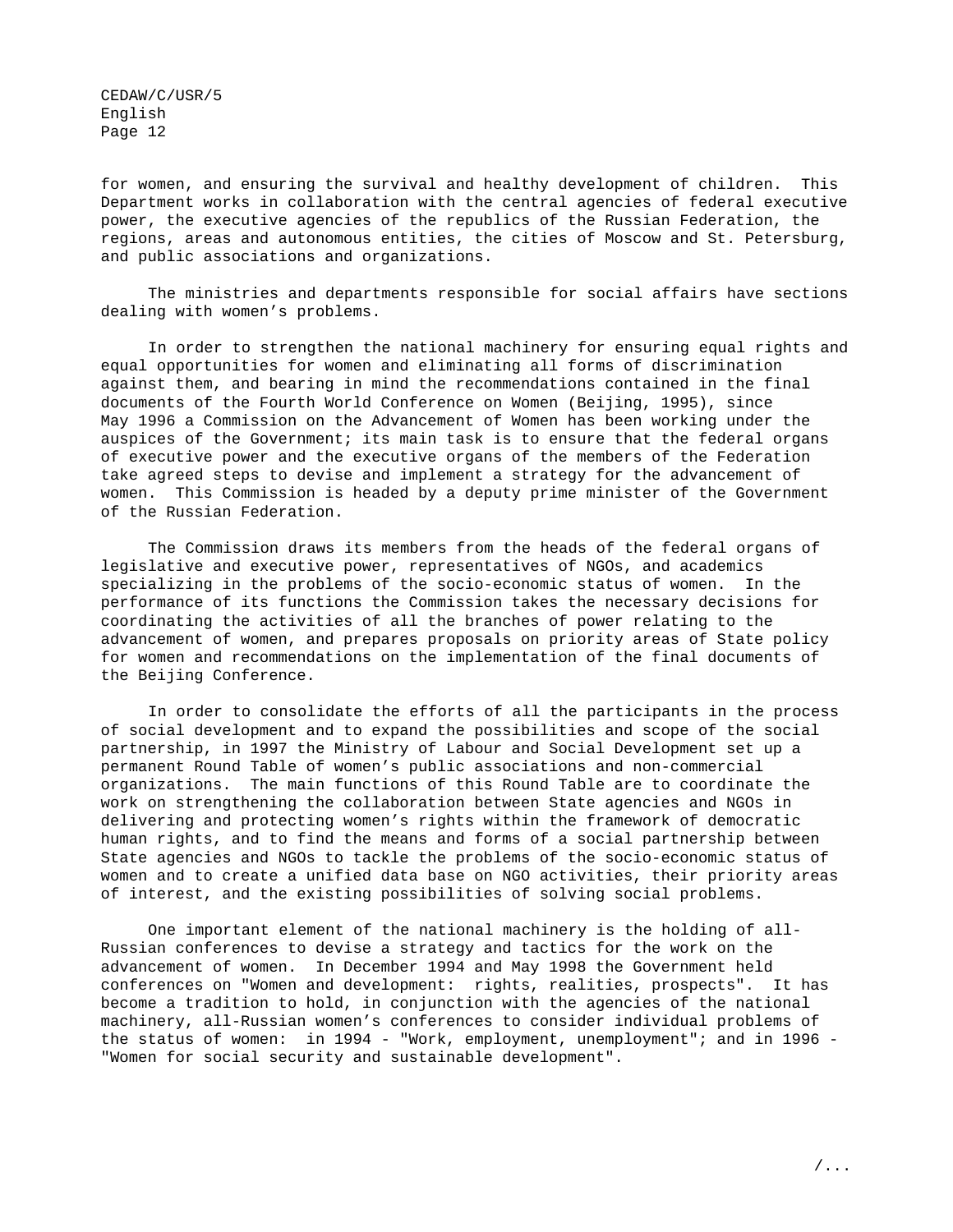#### II. REVIEW (BY ARTICLE) OF THE IMPLEMENTATION OF THE CONVENTION

## Article 2

The fourth periodic report described in detail the legal embodiment of the principle of the equality of rights of men and women in the Constitution of the Russian Federation and other relevant legislation. All the new legislation adopted since 1994 is based on the principles of guaranteeing equal rights for men and women and creating equal opportunities for the exercise of these rights.

In December 1995 the Russian Federation adopted an act "On the procedure for complaint to the courts concerning actions and decisions violating the rights and freedoms of citizens", under which any citizen is entitled to complain to the courts if he considers that his rights or freedoms have been violated by an illegal act (decision) of a State agency, organ of local self-government, establishment or enterprise and its associations, public association or official, or civil servant (art. 1).

The court delivers a decision on the findings of its consideration of the complaint. If the complaint is found to be justified, the court declares the act (decision) in question unlawful and orders that the citizen's demands shall be met and the action taken against him revoked, or that his violated rights and freedoms shall be restored by some other means.

The court determines the liability of the State agency, organ of local self-government, establishment or enterprise and its associations, public association or official, or civil servant for the act (decision) which led to the violation of the citizen's rights and freedoms.

A new Criminal Code of the Russian Federation (CCRF) was adopted in 1996; article 4 establishes the principle of the equality of citizens before the law regardless of sex, race or nationality.

For the purposes of protecting mothers and children, the new CCRF prohibits the imposition of compulsory work (art. 49) or restriction of liberty (art. 53) in respect of women aged 55 years or over, pregnant women, and women with children aged under eight years. Nor may pregnant women and women with children aged under eight be punished in the form of detention (art. 54) or suffer a new form of punishment in the Russian Federation - life imprisonment (art. 57). As before, the death penalty may not be imposed on women (art.59).

The extenuating circumstances pertaining to the person of the guilty party listed in the existing criminal legislation have been extended to include "the existence of young children" (art. 61 (d)). The inclusion in part 3 of article 60 of the CCRF of a provision to the effect that in determining the form and severity of a sentence the court must take into account inter alia the effect of the sentence on "the situation of the family" of the guilty party is of greater significance for women than for men. Under article 61 (c) of the Code, the list of extenuating circumstances also includes pregnancy.

The new rules on deferment of sentences imposed on pregnant women and women with young children (art. 82) are more humanitarian than the old ones. Under the new CCRF the categories of women whose sentences may be deferred have been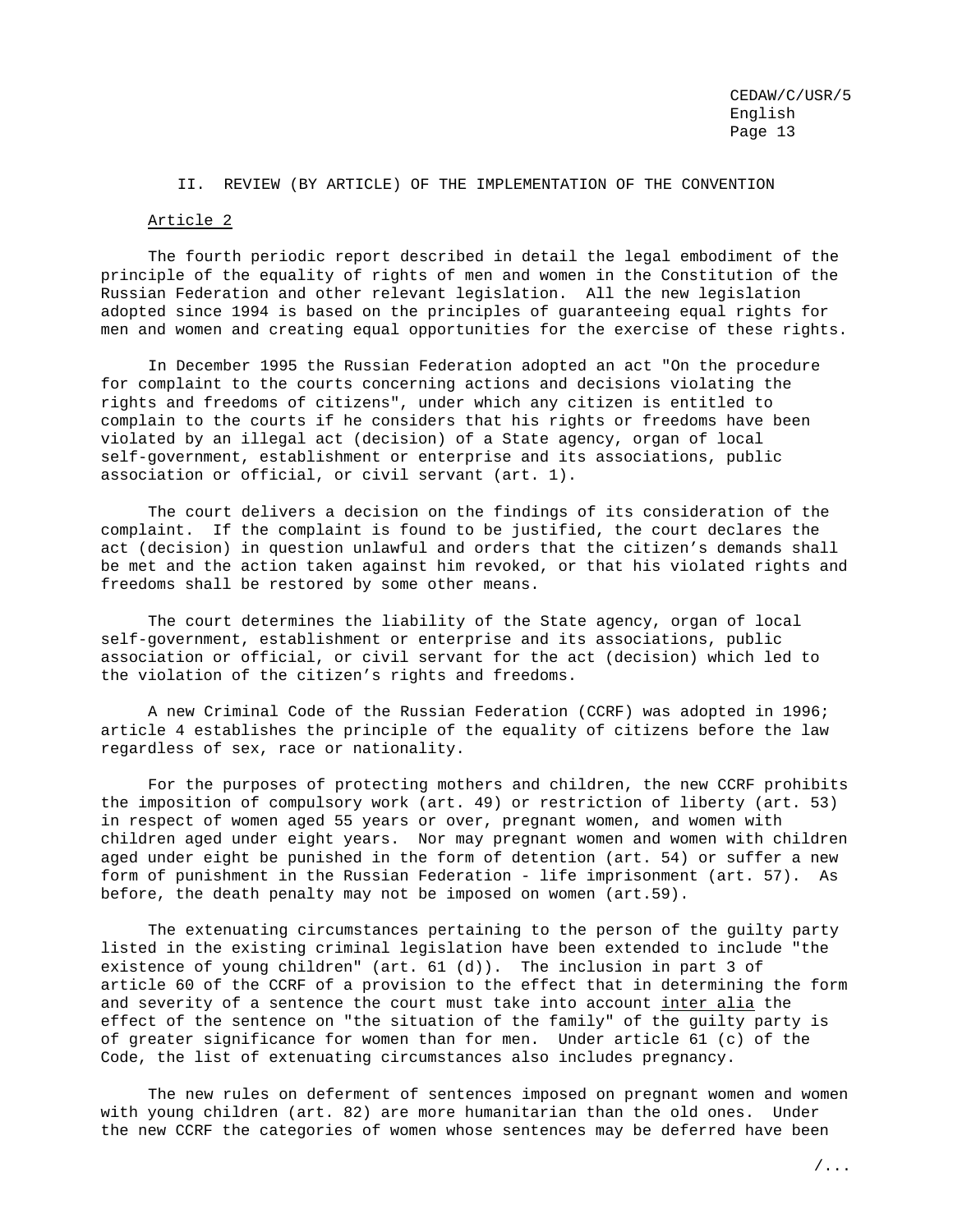expanded. As before, deferment may be applied in the case of all convicted pregnant women and women with young children, except when the sentence is one of deprivation of liberty for five years or more for serious and exceptionally serious crimes against the person. But, in contrast to the old Code, under which such deferment was available only if the child was aged three years or under, the new CCRF provides this possibility for women with children aged up to eight years.

The new CCRF treats pregnancy not only as an extenuating circumstance but also as an aggravating circumstance when a woman is not the perpetrator but the victim of a crime. Pregnancy is mentioned in connection with the following categories of crime: rape of a woman known to the perpetrator to be pregnant (art. 126, section 2 (e)); unlawful deprivation of liberty inflicted on a woman known to the perpetrator to be pregnant (art. 127, section 2 (f)); and taking a pregnant woman as a hostage (art. 206, section 2 (f)).

The new criminal legislation does not contain article 134 of the old Criminal Code of the RSFSR on "Obstructing the exercise of the equal rights of women" (described in detail in the preceding report); instead, there is a new article 141 based on the gender approach: "Obstructing the exercise of voting rights or the work of electoral commissions", which applies equally to women's and men's rights.

The legislation of the Russian Federation still does not define in sufficient detail the legal procedures for the protection of women against discrimination. The creation of an effective machinery for the judicial and administrative protection of women's rights is one of the urgent tasks for the State authorities.

This situation is exacerbated in a considerable measure by the work overload of the regional and municipal courts, the insufficient number of judges for dealing with the case load, and the under-funding of the judicial system.

Still unresolved is the question of the establishment of a network of special courts dealing exclusively with the protection of the social and labour rights of citizens (hearing cases relating, for example, to pensions, employment, and guardianship and custodianship).

In November 1997 the State Duma adopted the "Outline of legislation to ensure equal rights and equal opportunities for men and women", which sets out the strategy for the development of Russia's legislation on the prevention of discrimination by reason of sex.

This Outline addresses the rights of men and women to an equal role in decision-making at all levels of legislative, executive and judicial power and in organs of local self-government, as well as dealing with social and labour rights, prevention of violence, security of the person, protection of reproductive health, maternity and children, and the State machinery for ensuring equal rights and equal opportunities for men and women.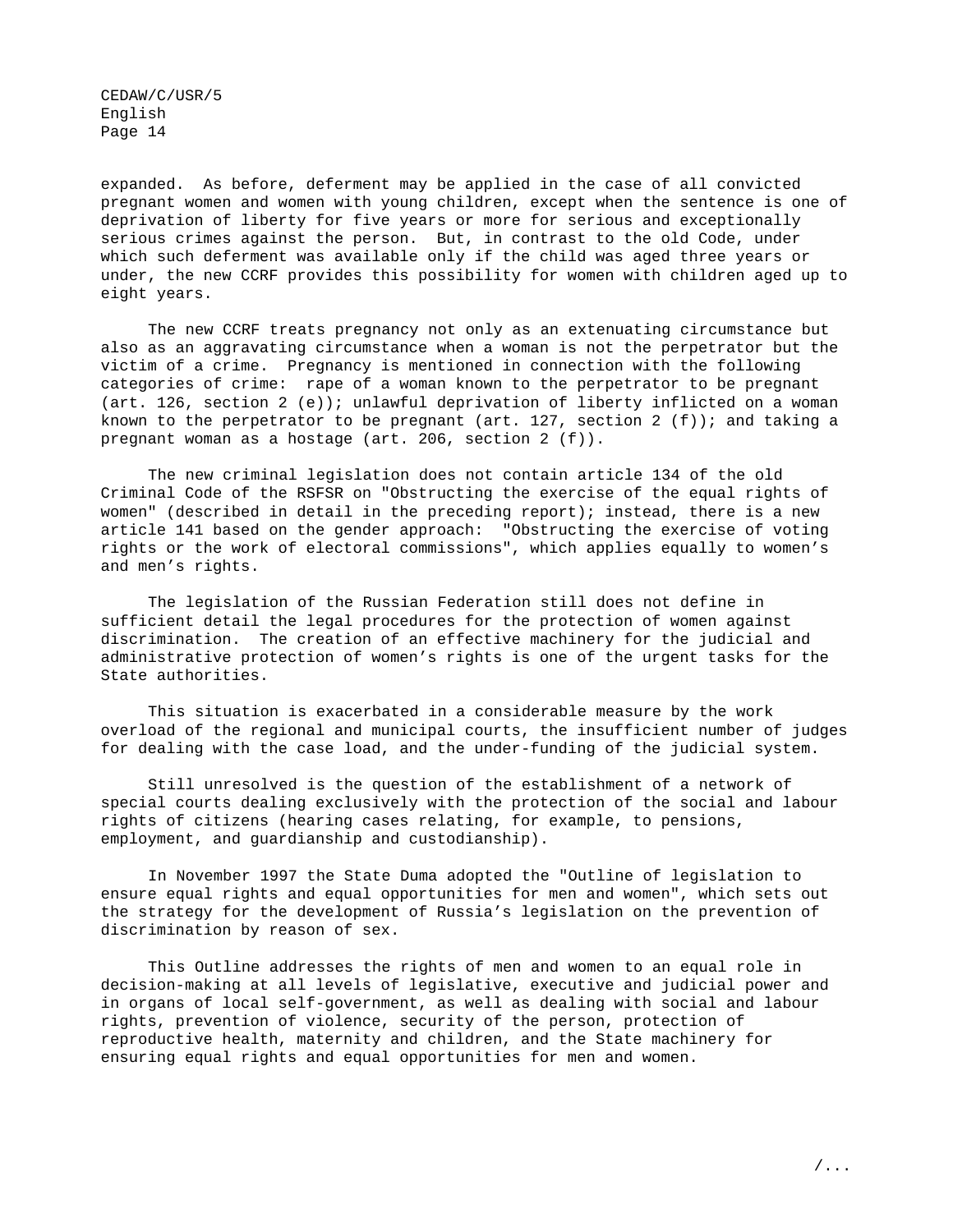### Article 3

In view of the need to solve the problems of the situation of women and to secure women's advancement, and guided by the decisions of the Fourth World Conference on Women, in January 1996 the Government of the Russian Federation, in conjunction with NGOs, drafted and adopted an Outline on the advancement of women.

This Outline is based on the fact that women's rights are an inalienable part of general human rights. The full participation of women on an equal footing in political, economic, social and cultural life at the federal, regional and international levels must be the main goal of State policy for the advancement of women in the Russian Federation.

On the basis of the Outline the Government is concentrating its attention on the following very important problems of the socio-economic status of women, which are a source of fundamental concern in the context of the radical reforms taking place in Russia: non-involvement in politics, discrimination in employment, deteriorating health, and increased violence against women.

The Outline is designed to deliver real means of improving the socio-economic status of women and creating a society of equal opportunities.

Similar outlines and programmes have been drafted and adopted by the organs of executive power in a number of members of the Federation.

In order to strengthen the influence of women on decision-making at all levels, a Decree of the President of the Russian Federation "On enhancing the role of women in the system of federal organs of State power and organs of State power of the constituent entities of the Russian Federation" was adopted in June 1996; it notes inter alia that the representation of women in the posts of principal and chief officer in the system of organs of power is not commensurate with their role in society, although women's participation in the adoption of important decisions of State would enhance the quality of such decisions and the effectiveness of their implementation.

## Article 4

1. In accordance with the decisions of the Fourth World Conference on Women, in August 1996 the Government drafted a National Action Plan for the advancement of women and improvement of their role in society up to 2000.

The National Action Plan contains measures designed to:

Expand the participation of women in decision-making at all levels, establish new moral rules to promote the broad involvement of women in the public and party movement, and shift the personnel policies of State agencies in the direction of achieving a more proportional presence of women in representative organs of power at all levels and in the agencies of executive power and government;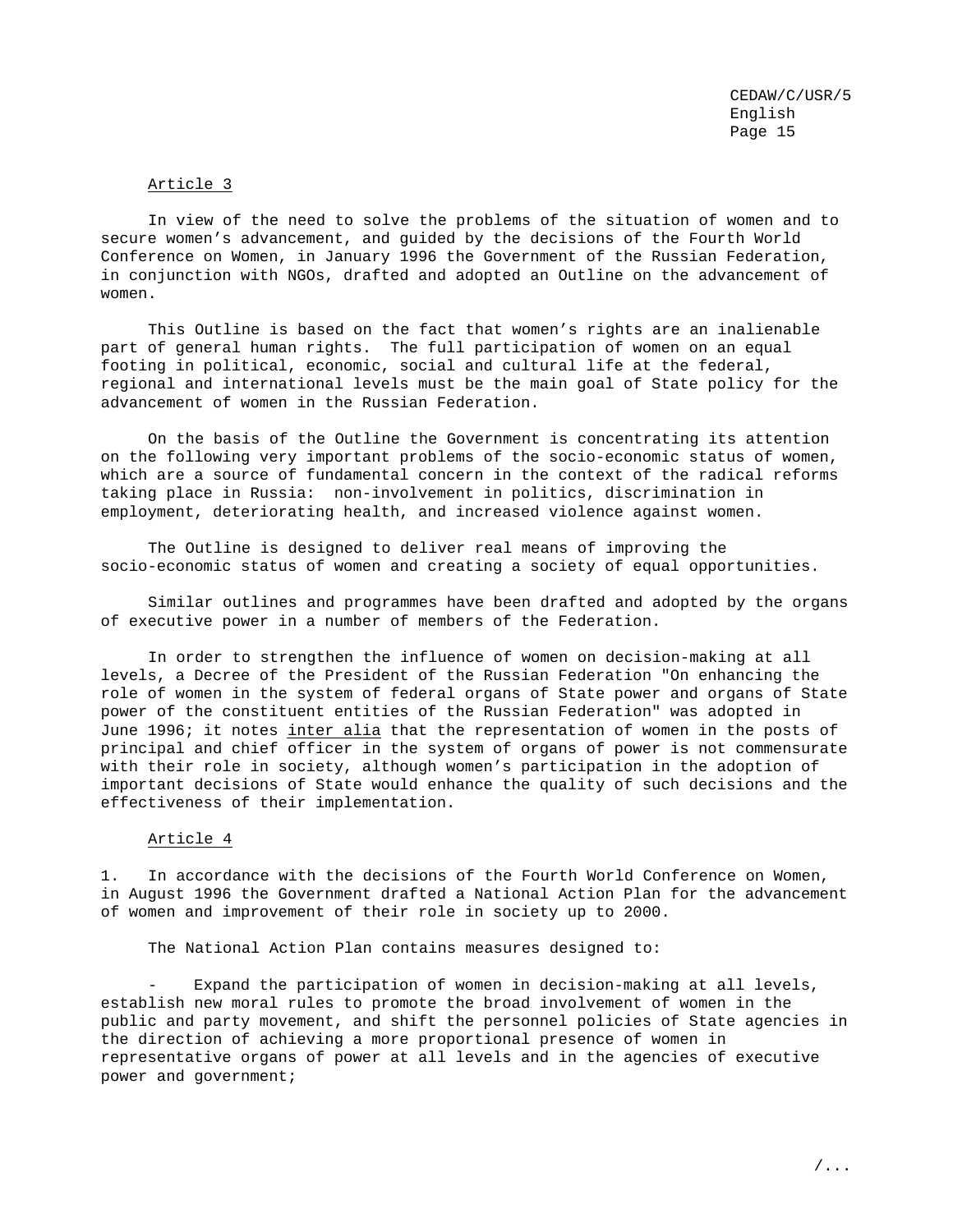Establish real equality of rights and opportunities for men and women in the labour market and the conditions for improving the competitiveness of the female labour force and adapting women to the new economic relations;

Improve women's health and create the conditions for: exercise by women of their reproductive rights, safe maternity, development of the system for protecting women's reproductive health, provision of primary health services based on the specific health needs of women of various ages, and expansion of the specialized assistance for women and girls;

Prevent violence against women and protect them against crime.

The members of the Federation are continuing to work on the formulation and implementation of action plans and programmes to improve the status of women in employment and enhance their role in society.

2. The fourth periodic report gave a detailed account of measures for the protection of maternity, including the measures established in the Labour Code of the Russian Federation as specific privileges.

In 1997 the Government introduced additional measures to protect maternity. In particular, postnatal paid leave in the event of birth complications was increased to 86 days (110 days for multiple births).

Additional specific maternity-protection measures have been adopted since 1994 for women serving sentences in institutes of correction. Article 110 of the Code of Criminal Procedure of the Russian Federation (CCPRF) makes specific provision for the material needs of pregnant women, breastfeeding mothers and women with children serving sentences of imprisonment. This article establishes in particular that such women may place their children aged under three years in the nursery unit of the institute of correction and spend their free time with them without restriction. They may also be authorized to have their children live in with them.

Pregnant and breastfeeding prisoners may receive supplementary food parcels in a quantity and of a kind determined by a medical evaluation (CCPRF, art. 90).

Article 130, section 4, of the CCPRF considerably expands the category of pregnant women and mothers with children aged under eight years who may not serve strict-regime sentences in prison. This privilege was previously accorded only to prisoners with suckling infants, i.e. infants up to the age of 12 months (art. 70 of the Correctional Labour Code of the RSFSR).

Article 177 of the CCPRF provides the possibility for pregnant women and mothers with young children to defer serving their sentences until the child reaches the age of eight. This provision represents a considerable expansion of the rights of women prisoners.

## Article 5

The new Criminal Code of the Russian Federation (CCRF) does not contain any articles providing punishment for habits and prejudices based on notions of the inferiority or superiority of one of the sexes. In this connection the mass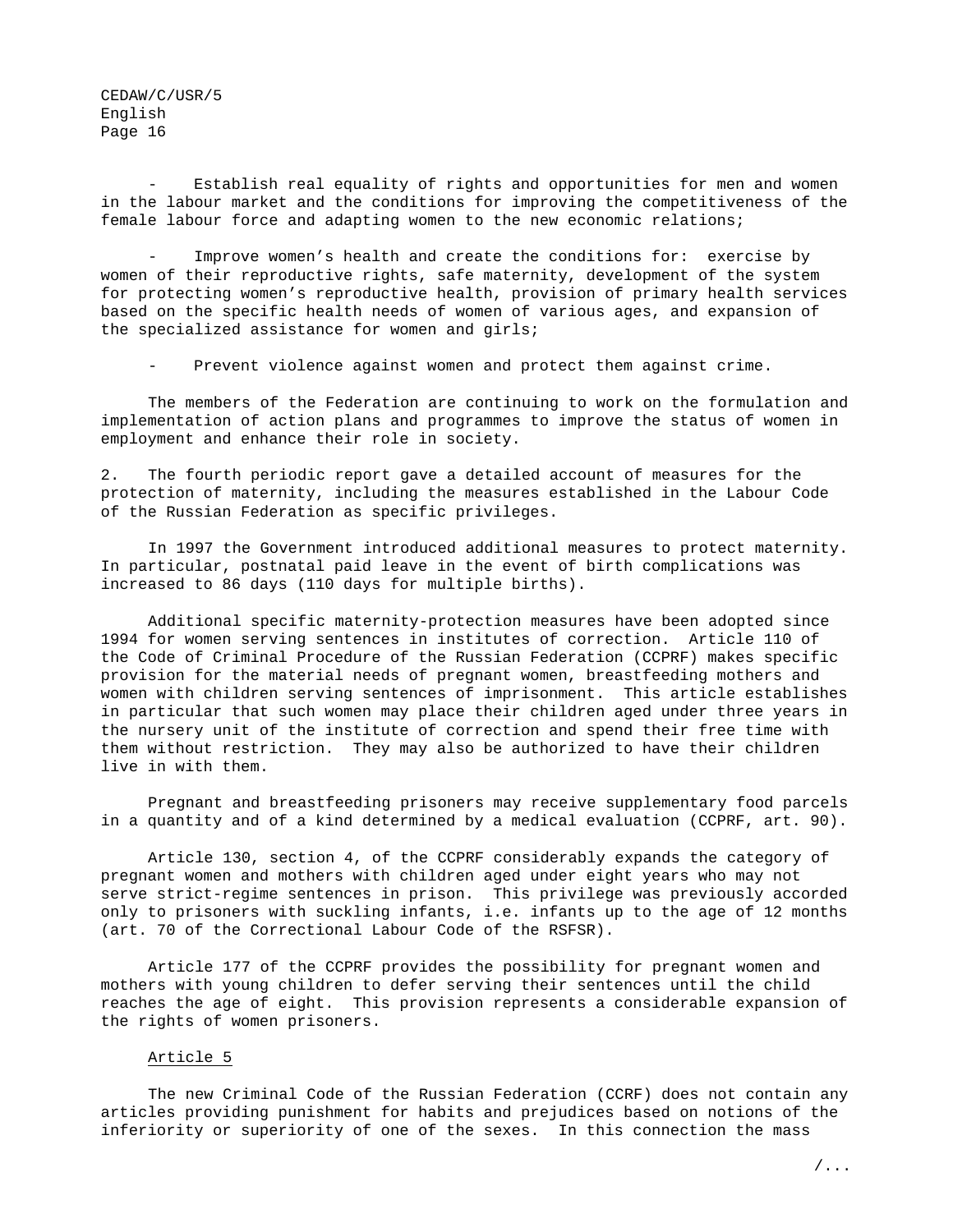media are playing a bigger part in forming opinions and conceptions as to the role and place of women in society.

The number of specialized women's newspapers and magazines almost doubled in the period 1994-1997. In 1997, 54 women's magazine titles were published in Russia (31 in 1994), with a total circulation of 94.5 million copies (32 million in 1994), and there were 24 all-Russian, republic and regional women's newspapers. The number of newspapers published for women doubled between 1994 and 1997, but their total circulation remained virtually unchanged at about 24.4 million copies.

The topic of the advancement of women crops up to one degree or another in almost all publications of a social-political or cultural-educational slant. The articles deal with questions of ensuring equal rights and opportunities for men and women in social and economic life and protecting children and mothers and women's health. Some newspapers and magazines have special sections for such topics.

However, according to expert assessments publications dealing with the determination of the role and place of women in society and the altering of stereotyped ideas about women account for no more than two per cent of all the material published. As a rule, the articles on and for women in the Russian press are either reports on criminal situations connected with violence against women or features restricted to housekeeping tips.

During the reporting period, in addition to magazines and newspapers offering lighter reading, there has emerged a number of serious publications dealing with topical issues of the development of the women's movement, the work of organs of legislative and executive power on the implementation of the strategy for enhancing the status of women, etc. These publications include the national newspaper Zhenshchiny Rossii (Women of Russia), published since 1995, the Moscow magazine Yaroslavna, established in 1996, the magazine Prava zhenshchin v Rossii (Women's Rights in Russia), published since 1998, the Kazan newspaper Zhenshchina (Woman), Orenburgskaya sudarynya (Orenburg Miss), the national weekly founded by the government of the city of Moscow Moskvicha (Moscow Woman), and a number of others.

The independent women's radio station Nadezhda (Hope) is still in operation; it specializes in reporting on the problems encountered by women and bringing them to public attention.

#### Article 6

Article 133 of the new CCRF (Coercion to commit sexual acts) takes a somewhat altered view of such crimes as forcing a woman to have sexual relations. It expands the content of the concept of "dependence" to include not only the material and occupational aspects but also the official, social, etc., ones.

Criminal responsibility for violating a person's rights in connection with his or her sex is dealt with in article 136 of the new CCRF, which considerably expands the range of purposes and motives of the infringement of rights set out in article 134 of the old Code, which dealt with obstruction of the exercise of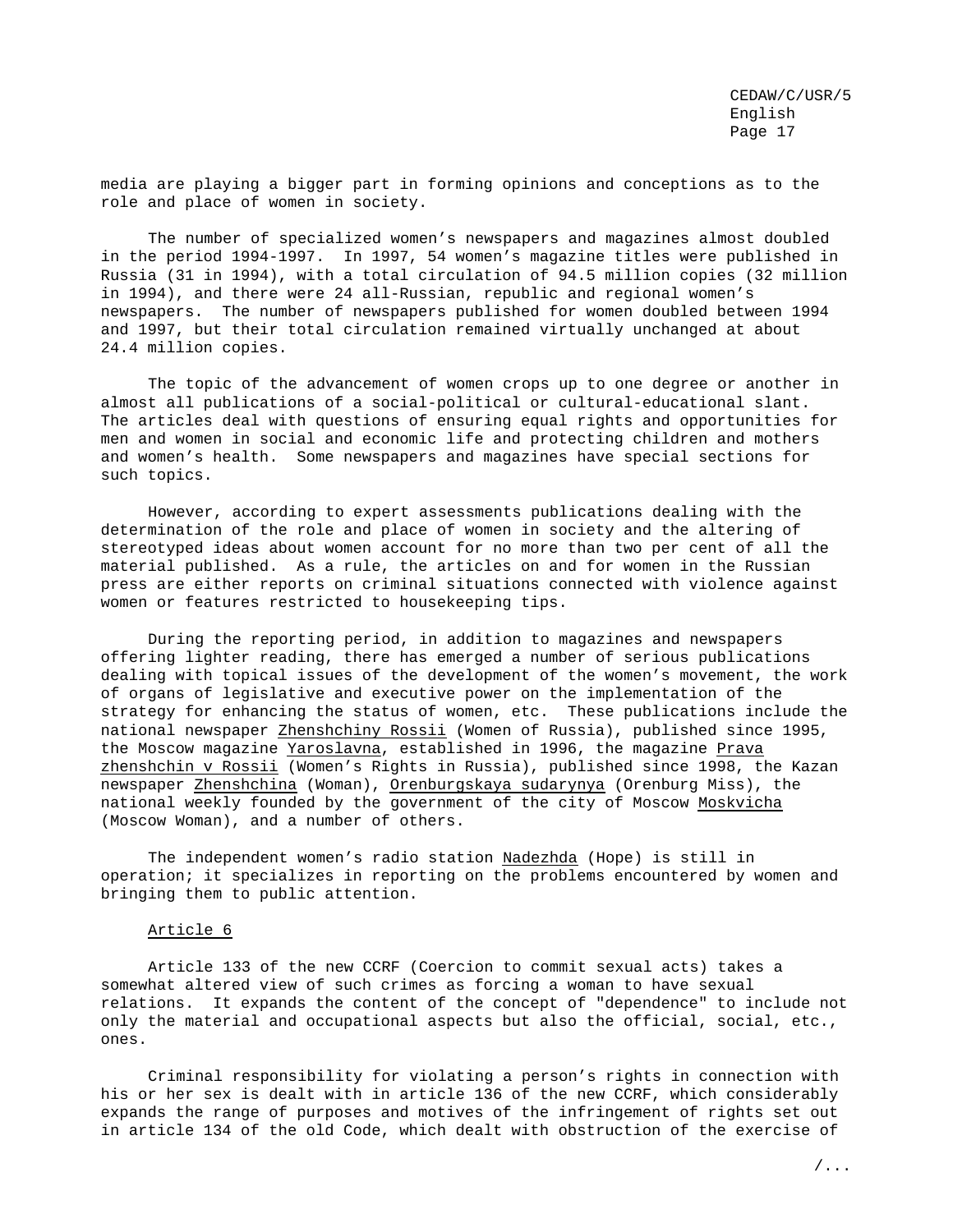equality of rights by women. While under the old Code responsibility for the commission of a crime was triggered when the act constituted a material violation of women's equality of rights and was associated with violence or the threat of violence, article 136 of the new Code addresses the motive, which may be expressed either in an act or in an omission.

One source of concern is the increasing unlawful transport of Russian women to foreign countries for the purpose of sexual exploitation. This issue was considered in 1997 at meetings of the Security Committee of the State Duma, and seminars and consultative meetings were held with Russian and foreign experts, representatives of the relevant legislative and executive organs, and members of the public at large.

Where the legislative tools for combating the unlawful transport of women abroad and their exploitation are concerned, the CCRF establishes criminal responsibility for serious categories of such crimes, specifically in article 126 on kidnapping, article 127 on unlawful deprivation of liberty, article 131 on rape, article 132 on violent acts of a sexual nature, article 133 on coercion to commit sexual acts, article 240 on recruitment for prostitution, article 241 on the organization or maintenance of premises for prostitution, and article 322 on unlawful crossing of the State frontier of the Russian Federation.

The lack of official statistics makes it difficult to assess the scale of the traffic in women. According to information from the Federal Frontier Service for 1996 and seven months of 1997, some 4,500 women were not allowed to cross the State frontier: 4,300 of them had irregular papers, and 200 were travelling on false papers, on another person's papers, or without any papers at all. Most of these women were trying to travel to Turkey, Italy, Germany, Bulgaria, China, Finland, Latvia or Estonia. However, it cannot be concluded from this information that all the women prevented from crossing the border were destined for sale as "living goods". Most of the women subjected to sexual exploitation abroad had left the Russian Federation for lawful purposes (marriage to a foreigner, work contract, tourism).

According to information from Russia's consular offices most of the applications by female Russian citizens for consular protection and assistance in returning to Russia were made at the embassy in Greece (over 100 applications in 1997) and the general consulate in Hamburg (41 in 1997).

According to the reports of consular officers, it is usual for Russian women, citing threats by criminal elements, categorically to refuse to state in writing how they became involved in prostitution, how their exit documents were produced, etc. For this same reason, on their return to Russia they do not wish to assert their rights in court. According to the figures of the Office of the Prosecutor General, in the period 1994-1997 there was a total of four court cases connected with the traffic in women. Seven persons were convicted and sentenced to imprisonment for three to 10 years.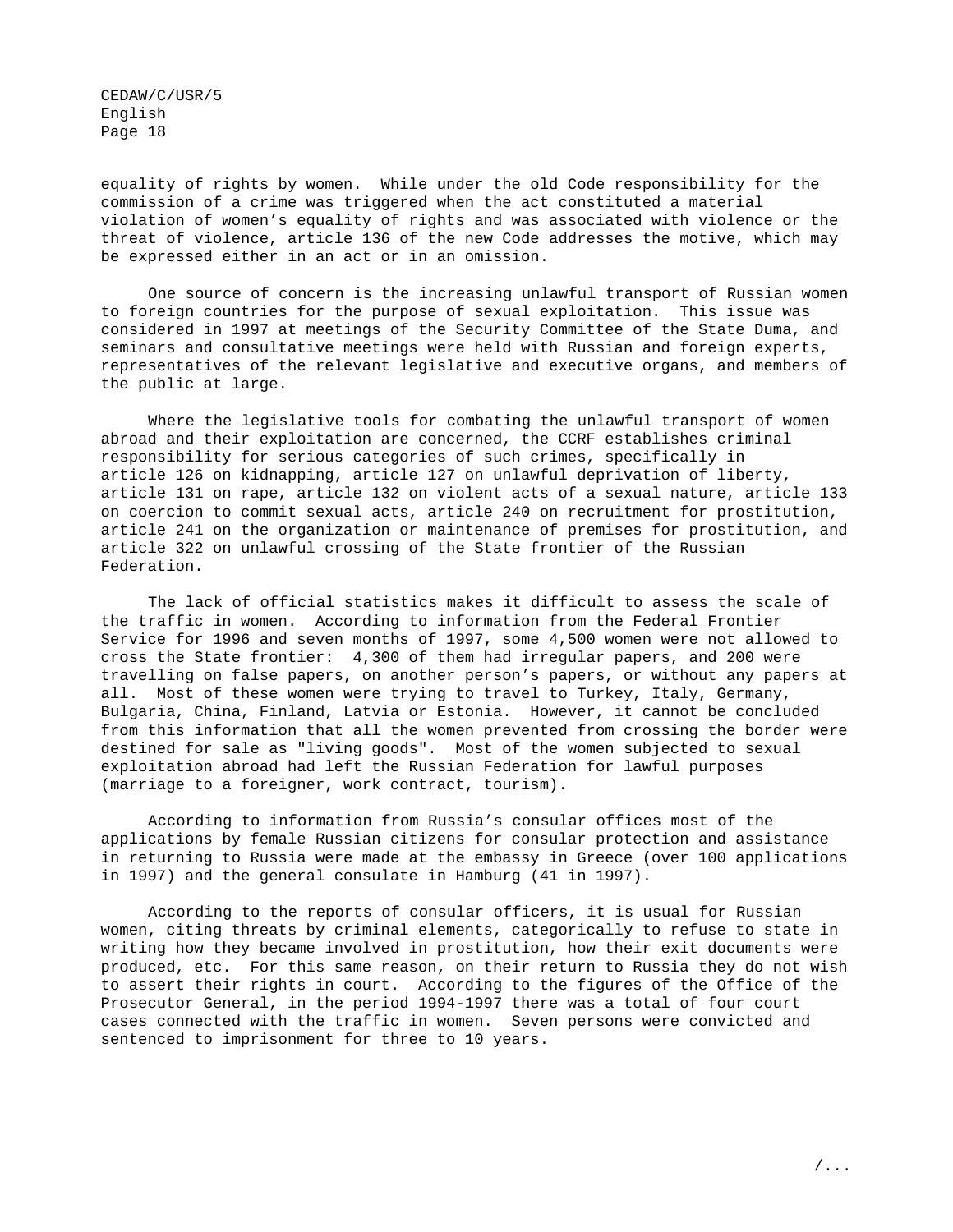#### Article 7

The Constitution of the Russian Federation does not differentiate between the voting rights of citizens by reason of their sex, nationality or race (see the fourth periodic report).

Women accounted for 10 per cent of the deputies to the second convocation of the State Duma of the Federal Assembly of the Russian Federation. Sixty women were elected to the first convocation and 46 to the second. There is one woman member of the Council of the Federation of the Federal Assembly.

The Federal Act "On implementation of the constitutional rights of citizens of the Russian Federation to elect and to be elected to organs of local self-government" was adopted in November 1996.

This Act establishes the regulations guaranteeing the exercise of the constitutional rights of citizens of the Russian Federation to elect and to be elected to the organs of local self-government of the members of the Federation which have not themselves enacted such regulations in accordance with the Constitution of the Russian Federation and the Federal Act on "General principles of the organization of local self-government in the Russian Federation".

Under the Act, deputies to representative organs of local self-government and officials holding elective office in local self-government are elected by the citizens of the Russian Federation permanently resident in the constituency in question, on the basis of universal, equal and direct suffrage in a secret ballot.

The right to elect such deputies and elected officials is vested in every citizen of the Russian Federation permanently resident in the constituency in question and aged at least 18 on the day of the election.

Measures to ensure the proper representation of women in the formulation and implementation of State policy were contained in the Decree of the President of the Russian Federation "On enhancing the role of women in the system of federal organs of State power and organs of power of the constituent entities of the Russian Federation".

The measures contained in this Decree are designed to expand the participation of women in all areas of the life of society and primarily in the management of the affairs of the State and in decision-making.

The adoption of the Decree testifies to the recognition by the President and the Government of the need for additional action to improve the status of Russian women and enhance their role in society.

At the beginning of 1997 there were 15,000 women (56.2 per cent of the entire civil service) working in State legislative, executive and judicial agencies. However, an analysis of the distribution of posts shows that most of these women were employed in posts where they were not involved in the taking of decisions.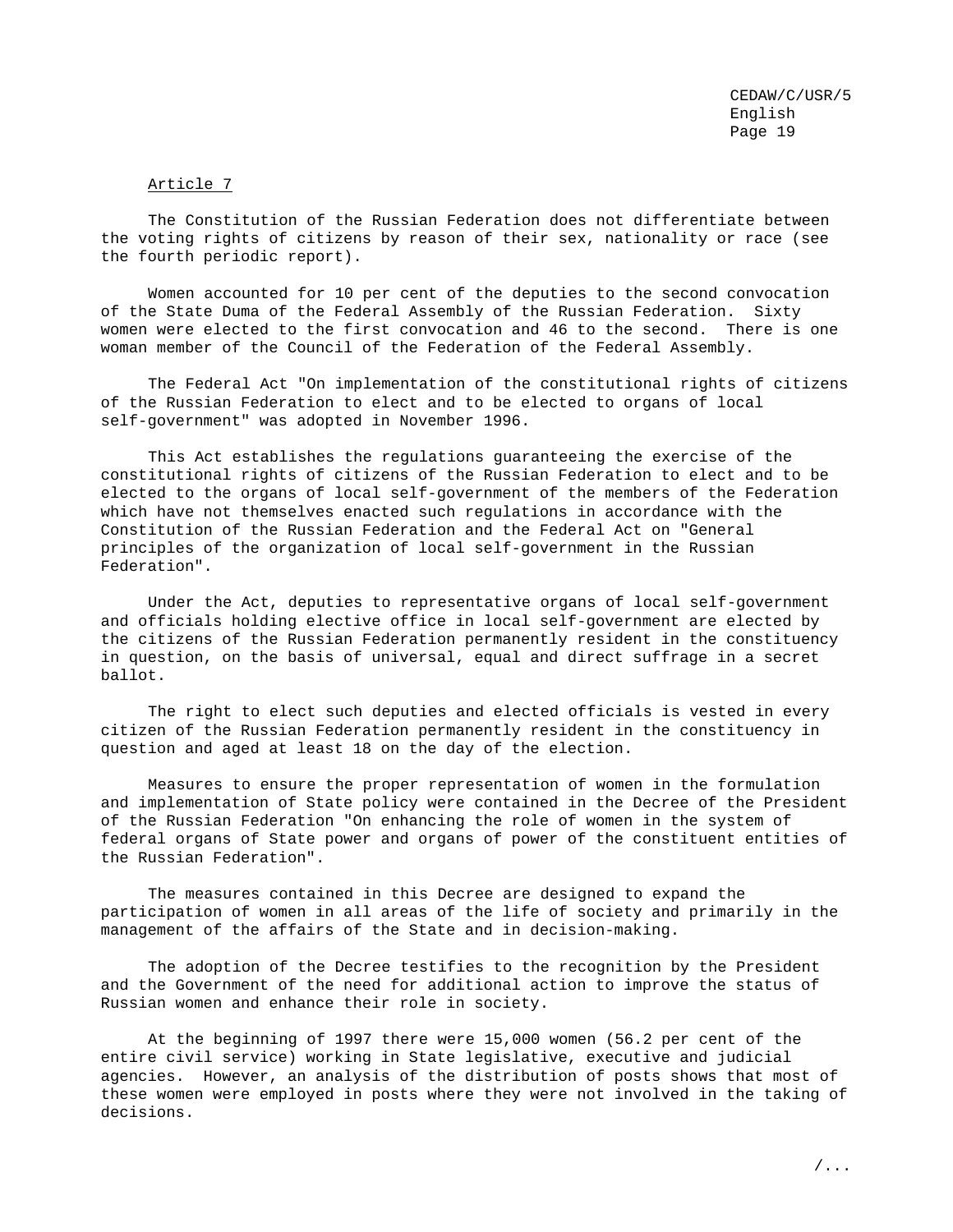In the Governments of V. S. Chernomyrdin and S. V. Kirienko women were appointed to head the Ministries of Labour, Health and Culture (three out of 10 members of the Cabinet of Ministers in 1997). In the new Russian Government headed by E. M. Primakov a woman holds the post of Deputy Prime Minister responsible for social questions, but there is not a single woman among the federal ministers.

Nevertheless there is an upward trend in the number and proportion of women holding deputy minister posts. At present almost all the ministries and departments have at least one woman in the post of deputy head, and the total representation of women in posts of deputy head of federal executive agencies has reached 25 per cent.

In order to implement the Presidential Decree mentioned above and to speed up the work on the composition of the civil service staff of organs of State power, a procedure has been established for the compilation of a data bank on women federal civil servants to form a part of the civil service data bank. This work is still going on. It is possible that the new procedure will allow for the temporary application of elements of "positive discrimination". In particular, it is proposed that a compulsory ratio should be applied to the personnel placed on the promotion roster, as a means of ensuring that each sex supplies not less than 30 per cent and not more than 70 per cent of the personnel in all grades of the federal civil service.

Women may take part in the activities of NGOs and create their own associations and unions. The legislation on these matters was discussed in detail in the preceding report.

Women's NGOs and public organizations stepped up their activities in the period 1994-1997 and are now a component of the non-commercial sector of the economy. Russia currently has over 650 registered NGOs at the federal and inter-regional levels which bring women together to tackle the most difficult problems facing society, and the members of the Federation have more than 15,000 local and municipal women's organizations.

One element in the pooling of the efforts of all the participants in the process of social development is the emergence of a new phenomenon - a social partnership between State agencies and NGOs, allowing them to join forces to deal with the most complicated social problems.

The State bases its work with women's public organizations on agreements on joint activities and memorandums of understanding, and it takes part in the activities and measures conducted by the organizations, as well as holding "round tables" on various issues connected with the improvement of the status of women and the work of the organizations.

The collaboration and cooperation between State agencies and women's NGOs covers the following areas:

1. Participation in the formulation and implementation of State social policies for the improvement of the status of women, children and the family: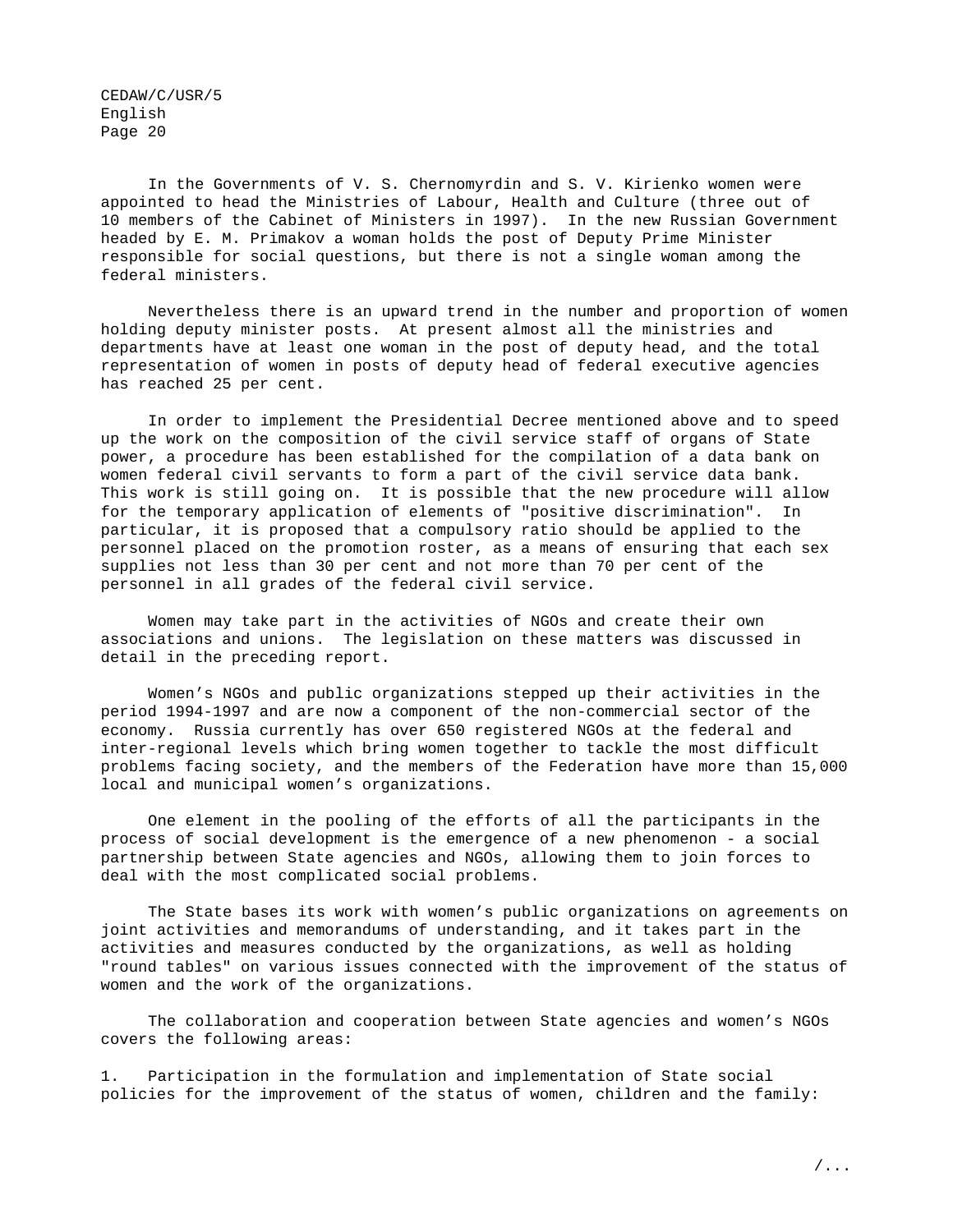- Collaboration in the implementation of the presidential programme "Children of Russia" and the National Action Plan for the advancement of women and improvement of their role in society up to 2000;
- Entering of NGO programmes in competitions for inclusion in the implementation of federal programmes;
- Dissemination of information about the Outline on the advancement of women and mobilization of a public effort for its implementation;
- Identification (as they emerge) of new priorities in the implementation of policies for improving the situation of women, children and the family;
- Coordination of the efforts to implement programmes for the advancement of women in the provinces;
- Organization of national campaigns to tackle vitally important problems of the family, women and children;
- Collection of information about acts of discrimination and violence against women and development of machinery for their elimination;
- Building of public opinion in support of equality of the sexes and partnership.

2. Cooperation in dealing with the social problems of women by formulating and implementing programmes to:

- Involve women in the executive and legislative structure (preparation for elections, training of women leaders, creation of systems for the career promotion of women);
- Improve women's competitiveness in the labour market;
- Provide vocational training and retraining and opportunities for women to upgrade their qualifications in occupations offering job prospects, and expand the new organizational structures and training programmes;
- Promote the combination of work and family duties, mainly by creating favourable conditions for the development of small- and medium-sized businesses, family businesses and self-employment as alternative areas in which women can apply their labour, and encourage enterprises to introduce convenient work schedules for women with children (part-time work, flexible hours, home working);
- Improve women's knowledge of their rights and enhance their legal literacy.

3. Promotion of the development of the system of social services for women, children and the family by: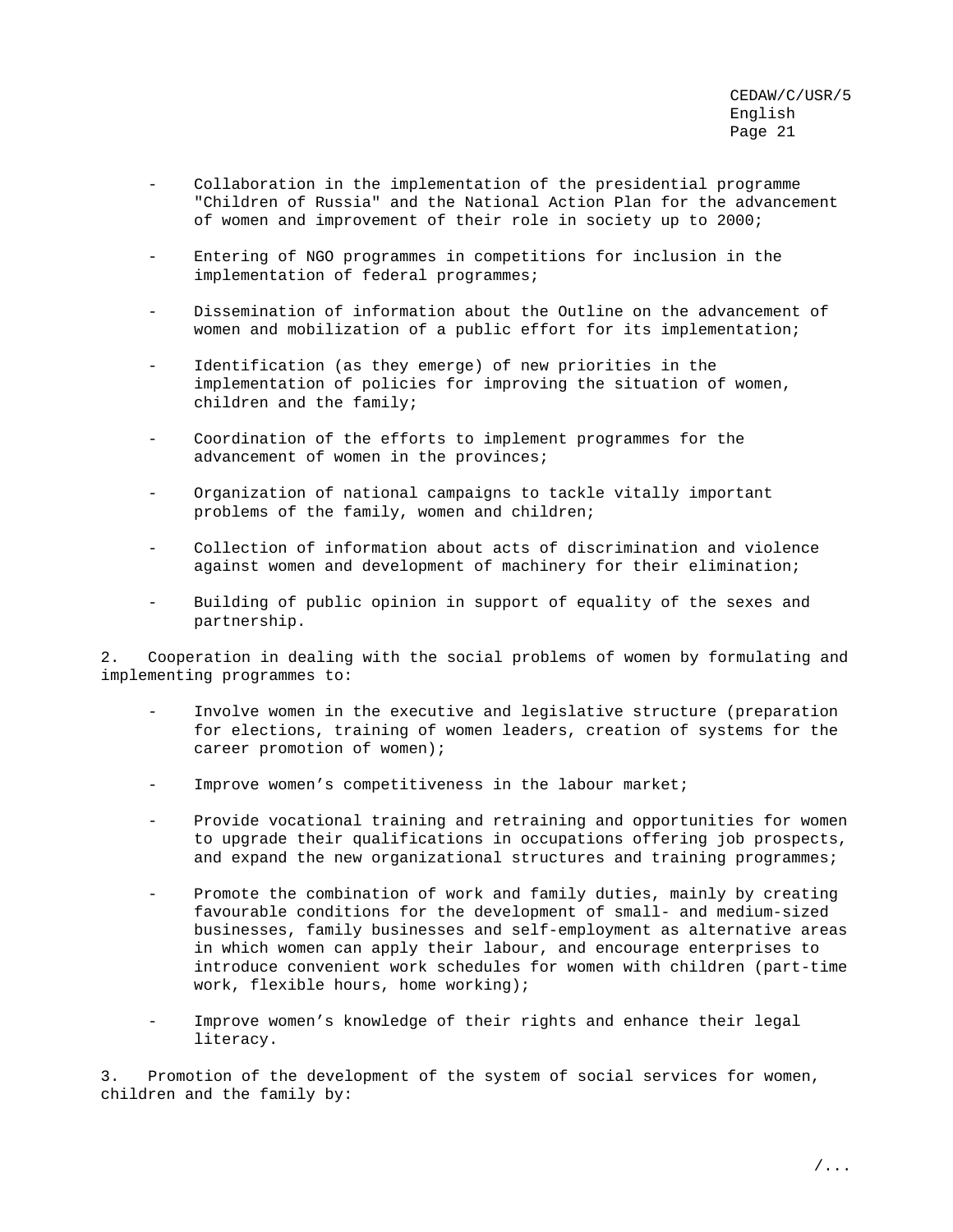- Collaborating in the development of social agencies (social services institutions) to provide a broad range of social services, including crisis centres for women, multi-purpose centres, confidential telephone help lines, social shelters, etc;
- Creation of specialized social services (crisis centres for women, multi-purpose centres, confidential telephone help lines, social shelters, etc.).

In addition, NGOs take an active part in legislative activities and are represented in the public and expert advisory groups set up under the committees of the State Duma.

The aims of the joint activities conducted under the agreements between State agencies and NGOs are to involve the public in the implementation of measures for improving the status of women and enhancing their role in society, to carry out joint measures to tackle the social problems of young people, women and the family, to support businesses set up by women, to devise and establish in social practice new approaches to work among these population groups, to promote their employment and encourage traditional occupations and trades, to restore the economic links among the regions, and to protect Russian producers of goods.

#### Article 8

As noted in the fourth periodic report, the legislation of the Russian Federation does not contain any regulations which discriminate against women's right to represent the Government or the State at the international level.

The legislation and rules governing recruitment for diplomatic or other work on the central staff of the Ministry of Foreign Affairs and establishments abroad as well as promotion and rotation within the service are based on the principle that equal demands are made on officers irrespective of their sex.

In 1998, 248 of the Ministry's 1,761 women employees held diplomatic posts. Establishments abroad employed 669 women, including 87 diplomats.

## Article 9

The legislation of the Russian Federation accords women equal rights with men with regard to acquiring, changing or retaining their citizenship. Marriage to a foreigner or a change of citizenship by the husband at the time of marriage does not automatically entail a change in the wife's citizenship, does not turn her into a stateless person, and cannot serve as grounds for compelling her to adopt the husband's nationality.

The law also accords women equal rights with men with regard to the citizenship of their children. The provisions of this article were discussed in detail in the fourth periodic report.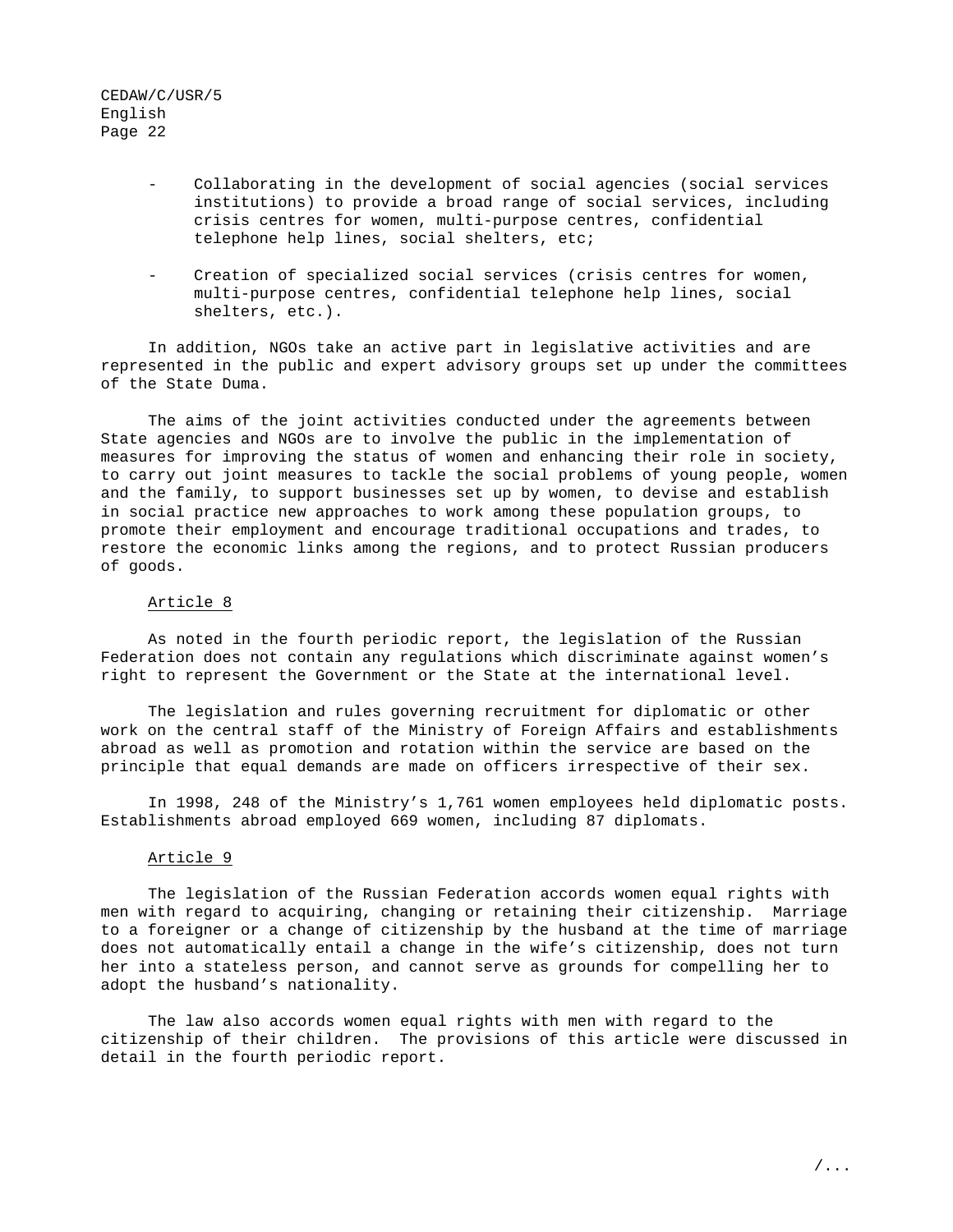### Article 10

Equal opportunities and access to education are legally guaranteed to men and women by the Constitution of the Russian Federation and the Federal Education Act, as described in detail in the fourth periodic report.

During the reporting period Russia's general education system developed in the direction of providing support and encouragement for a variety of types and forms of education establishment. Fee-paying forms of education and private schools gained ground.

The temporary measures limiting the access of women to a number of occupations remain in force. This is because the training of workers in vocational training institutions is based on the List of Occupations meeting the State standards for vocational training. Access to certain occupations is restricted by the rule allowing the vocational training of women and minors only for occupations and work which they are allowed to perform under the existing procedures established in the Model Provision on the uninterrupted vocational and economic training of workers for the national economy, adopted in June 1988 by the State Labour Committee of the USSR, the State Committee on National Education of the USSR, and the All-Union Central Council of Trade Unions.

Establishments providing initial vocational training offer privileges to women with young children: individual schedules for attendance at classes, laboratory work, tests and examinations.

The two sexes are taught together in the education institutions of the Russian Federation: they follow the same curricula and use the same textbooks, supplies and equipment; they are taught the same subjects by means of identical study and teaching methods and technical aids.

The law accords both sexes identical opportunities for obtaining scholarships and other education grants.

The financial difficulties encountered by most Russian families mean that increasing numbers of children are forced to abandon secondary general education. The members of the Federation are working on ways to ease the adverse effects of this process and create conditions that allow young people, especially girls, to remain in school. Programmes are being developed to create special classes for persons lacking elementary education in evening schools working in shifts and in a number of vocational schools.

## Article 11

The right to work is guaranteed by the Constitution of the Russian Federation. The legislation prohibiting discrimination against women in recruitment for work was discussed in the fourth periodic report.

The State guarantees citizens of the Russian Federation a free choice of their type of employment, including employment with various work regimes, labour protection, and legal protection against unjustified dismissal or refusal to recruit, in accordance with the labour legislation (art. 12 of the Act "On employment in the Russian Federation").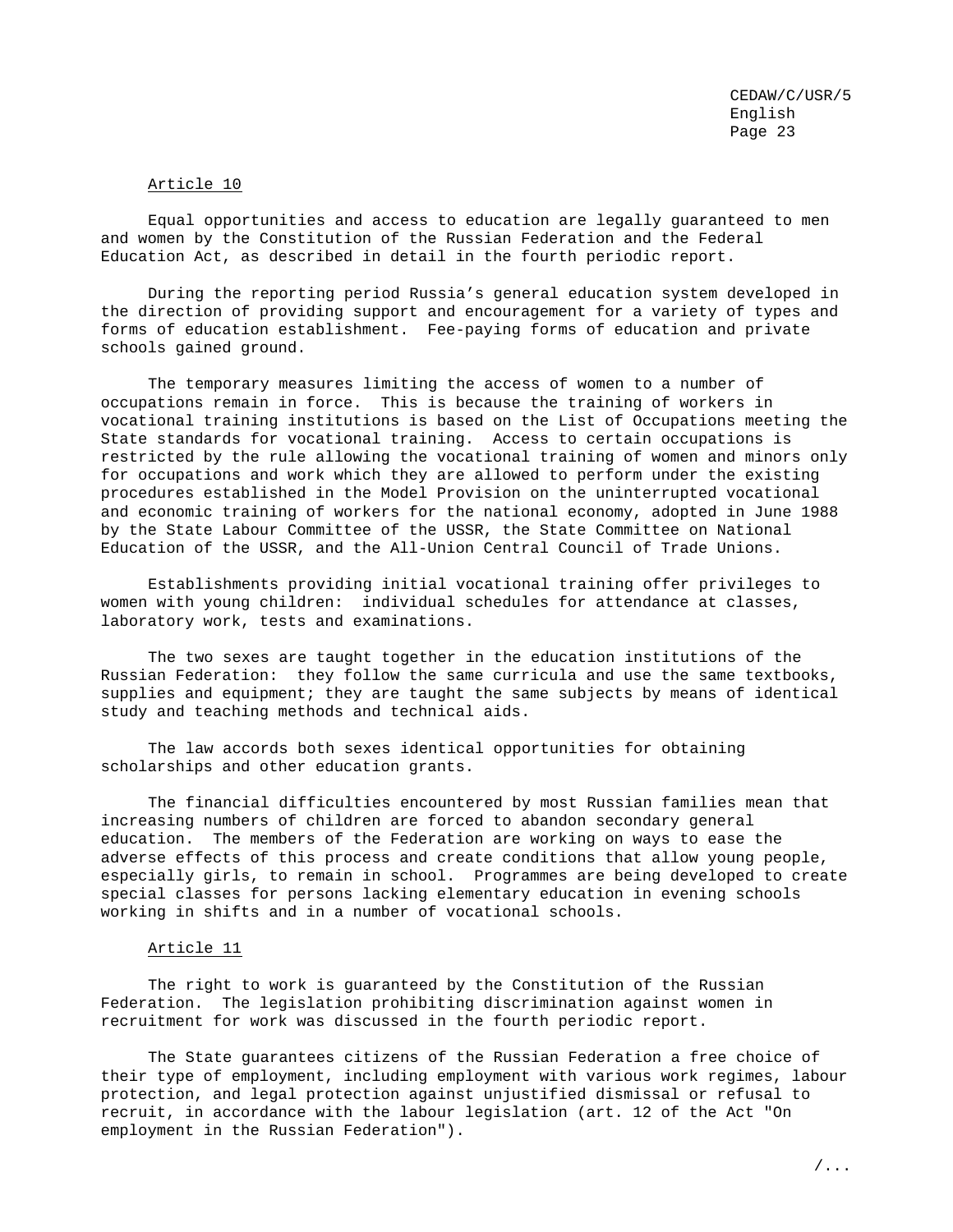Procedures are being prepared for offering employers economic incentives, including lower profits taxes, to encourage them to take on unemployed citizens, especially those in need of social protection.

In 1996-1997 the State employment services found jobs for about 275,000 women with minor children who were the family's sole breadwinner, and more than 30,000 such women were sent on training courses.

In 1997 the Government formulated a comprehensive federal programme to promote employment in the Russian Federation in the period 1998-2000; it contains concrete measures to encourage the employment of women:

- Promotion of jobs for single parents and parents with large families raising minor children, and for families in which both parents are registered unemployed;
- Assistance with the organization of summer holidays and with measures to improve children's health;
- Drafting and implementation of regional action plans to improve the employment status of women and enhance their role in society;
- Support for the development by the members of the Federation of a network of specialized institutions providing social services for women in difficult personal situations (crisis centres).

The federal and regional jobs promotion programmes contain special measures for women, including:

- Holding of jobs fairs;
- Introduction of social-readaptation programmes for the unemployed "Job Seekers' Club", "Fresh Start", "Work Experience for Young People", etc;
- Retraining and upgrading the qualifications of unemployed women with young children;
- Assignment of jobs quotas for this category of the unemployed;
- Encouragement of entrepreneurism.

The employment services hold jobs and training fairs in order to give citizens additional help in finding work, expand the vacancies data bank, and improve the cooperation with employers. Some 600 of these fairs are held every year in Russia; they attract over 400,000 visitors, two thirds of them women. A quarter of the visitors are sent for job interviews.

The main purpose of the Job Seekers' Club is to teach people how to look for work. More than 760 of these clubs are currently operating in 70 regions of the Federation. Every year this programme reaches about 50,000 unemployed persons, 60 per cent of them women. On completing the programme one in three of the job seekers, in the whole of Russia, finds work.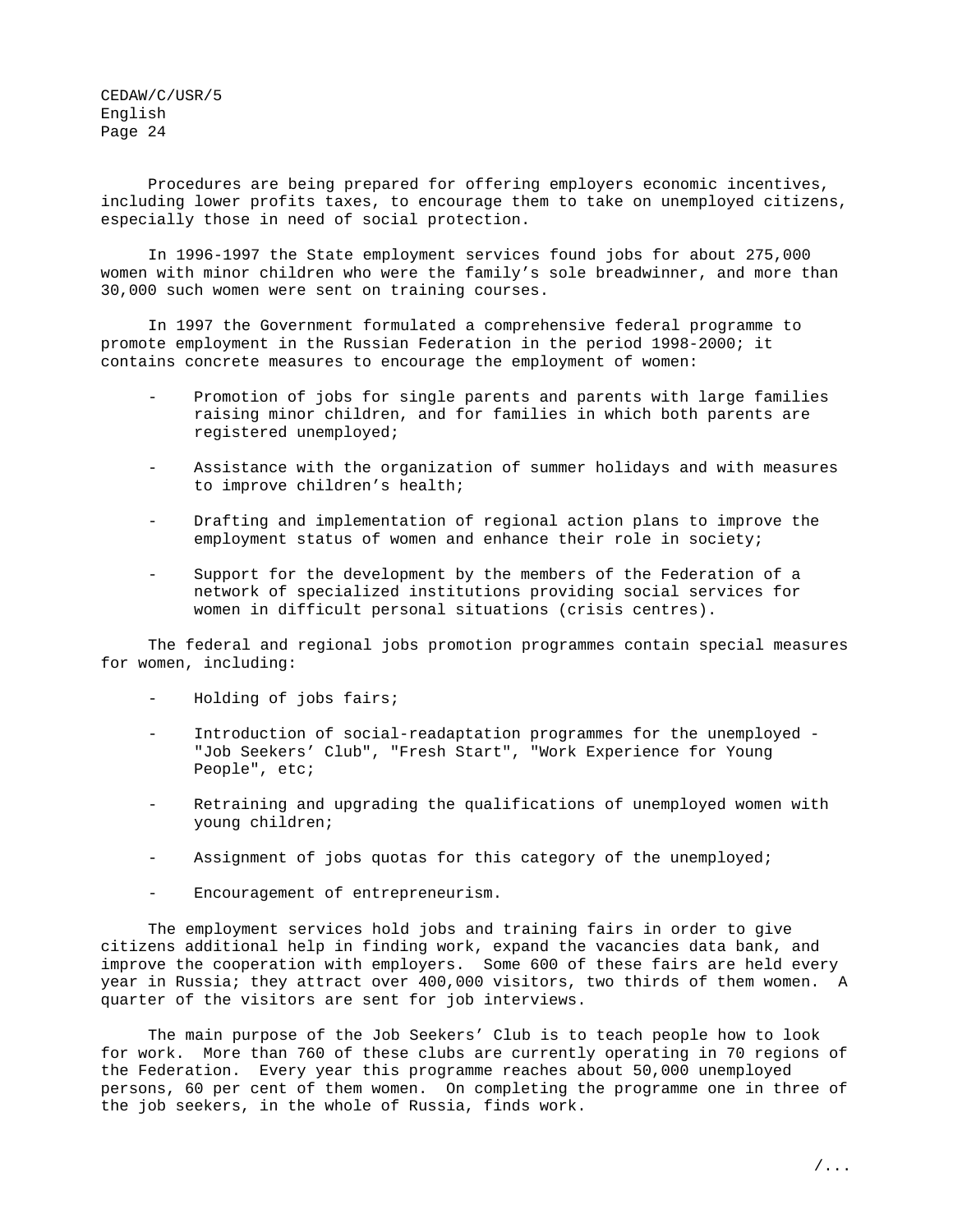The New Start programme is designed to reawaken the motivation to work in the long-term unemployed. It has been running since 1995. In 1996-1997 alone, more than 50,000 persons took part in the programme in 50 regions of Russia (the 1995 figure was about 8,000). On completion of the course 33 per cent of the participants find jobs, and 10 per cent join other employment-services programmes designed to increase their chances of finding work.

In order to find jobs for graduates of general education schools, vocational training schools, technical schools and higher education institutions, and for long-term unemployed young people, use is made of the "work experience" arrangements, which are based on agreements with enterprises for the temporary recruitment of young people to enable them to acquire vocational and job skills directly in the workplace. Most of the persons taking advantage of this kind of arrangement are girls.

Vocational training is one of the fundamental elements of the positive policy of finding jobs for women and improving their competitiveness in the jobs market; it is now a component of the comprehensive State policy for the advancement of women.

Vocational training for the vulnerable categories of the unemployed is being expanded; these categories include disabled women, single mothers and mothers with many children, and women with minor or disabled children. As a rule, the vocational training for these categories focuses on the possibilities of working at home.

In March 1995 the Government adopted a resolution "On organization of training for the unemployed in the principles of entrepreneurial activity" with a view to creating the conditions for the development of an entrepreneurial outlook among the unemployed and training workers for the market economy, in accordance with the federal programme of State support for small businesses in the Russian Federation.

The legal guarantee of the right of women and men to work in safe conditions is contained in the provisions of the Basic Legislation on Protection of Labour, which was amended and supplemented in 1995.

According to article 4 of this instrument every worker is entitled to protection of labour and must be given reliable information by his employer or the State or public agencies about the working conditions and protection of labour at his work station, about the existing risks of damage to his health, and about the measures taken to protect him against harmful or hazardous production factors; he is also entitled to vocational retraining at his employer's expense in the event of a suspension of the activity or the closure of the enterprise, shop or unit, the elimination of his work station because of unsatisfactory working conditions, or his loss of the capacity to work as a result of an industrial accident or occupational illness.

Women of childbearing age and persons aged under 21 are prohibited from engaging in heavy work or work in harmful or hazardous conditions (art. 6).

In August 1995 the Government adopted a resolution "On measures to improve the conditions and protection of labour" in order to upgrade the work being done on these matters. According to this resolution, the heads of organizations in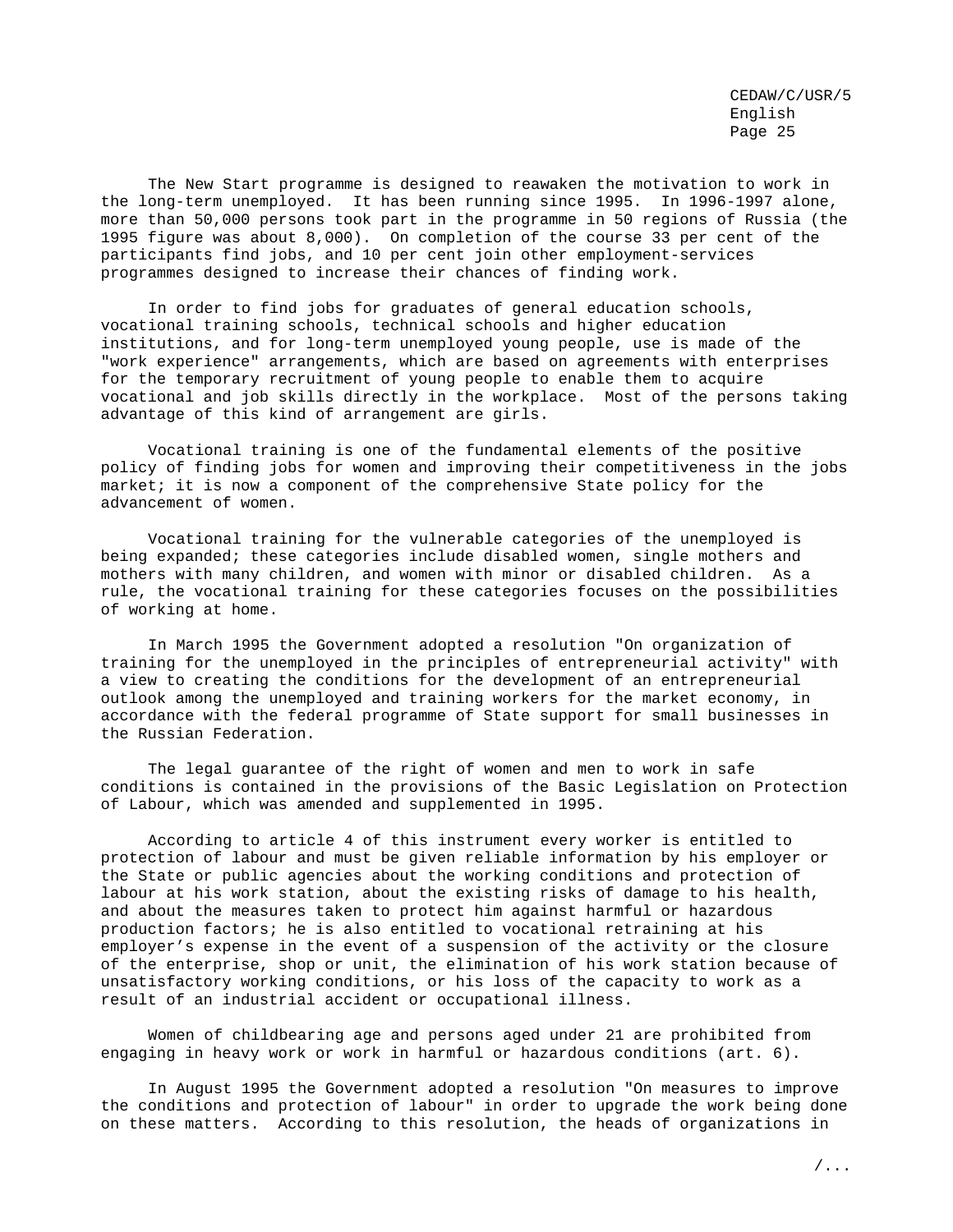all forms of ownership must ensure strict observance at all work stations of the health and safety regulations and the relevant requirements of the legislation on protection of labour, paying special attention to the safety of the work processes, to the provision of special clothing, footwear and other means of personal protection in accordance with the established standards, and to the organization of the necessary medical care and health protection services for workers.

The means of ensuring safe working conditions are set out in the federal programme of priority measures to improve the conditions and protection of labour for the period 1995-1997. This programme has been extended to 2000.

The Government has prepared draft lists of work prohibited to women of childbearing age (15-49 years). However, there are serious obstacles to the adoption of these lists. The stricter age requirements in the regulations prohibiting women from performing specific forms of work will certainly cause female unemployment to increase. Research carried out in a number of regions has shown that with the introduction of this measure female unemployment may rise by a factor of 1.8 to 4.5.

In 1996 the State Duma adopted a Federal Act amending paragraph 1 of the Resolution of the Supreme Council of the Russian Federation "On the procedure for entry into force of the Basic Legislation on Protection of Labour"; according to this amendment, the date for the entry into force of the prohibition on the recruitment of women of childbearing age for heavy work and jobs involving hazardous working conditions was deferred from 1 July 1996 to 1 July 2000.

Work has been proceeding since 1996 on the training of women released from hazardous jobs in the principles of entrepreneurship, as provided for in the comprehensive federal programme of State support for small businesses, 1996-1997.

It must be pointed out that the measures for improving the protection of female labour are not being carried out in full and are by no means always effective. The Russian Federation has a service - Rostrudinspektsia (Russian Labour Inspectorate) - responsible for verifying compliance with the labour legislation. In 1997 alone Rostrudinspektsia carried out over 5,000 comprehensive checks on compliance with the labour legislation and the regulations on protection of female labour, during which more than 20,000 violations were identified and corrected.

Disciplinary measures were imposed on almost 18,000 officials (more than 300 were dismissed from their posts) for violations of the labour legislation, primarily the regulations applying to women.

In order to prevent violations of the labour legislation, including violations of the regulations applicable to pregnant women and women with young children, in March 1994 the President of the Russian Federation adopted a decree "On liability for violation of the labour rights of citizens", which provides inter alia for strengthening the supervision of compliance by enterprises, establishments and organizations, regardless of their form of ownership or departmental affiliation, with the legislation on labour and collective agreements.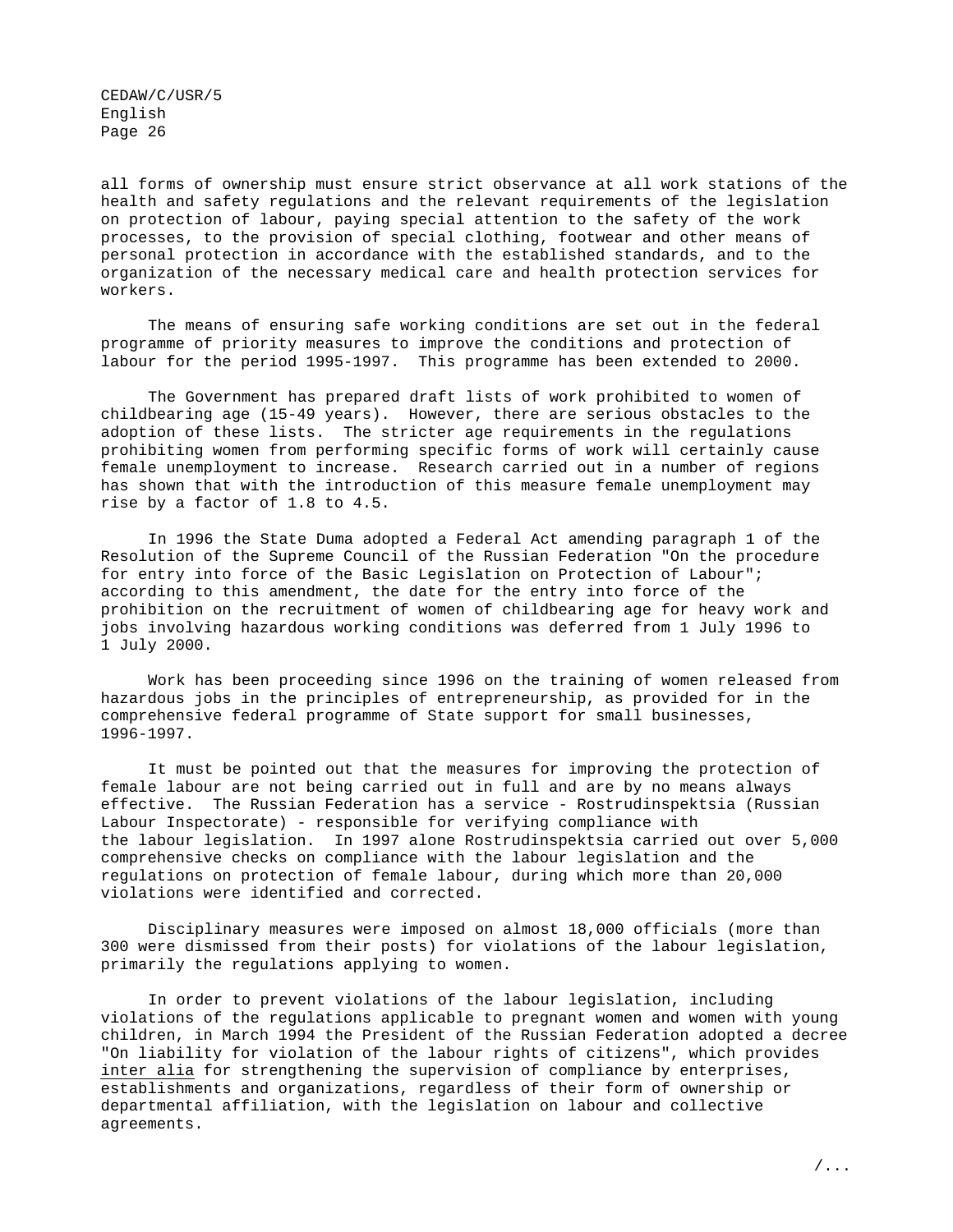The State is introducing additional measures to promote the use of female labour. In particular, enterprises and organizations employing mainly female labour may be given financial support in order to prevent mass dismissals of women workers.

In accordance with article 6 of the Federal Act "On State benefits for citizens with children", women are entitled to a pregnancy and childbirth allowance, which is paid during their period of pregnancy and childbirth leave for 70 calendar days before delivery (84 days in the event of a multiple pregnancy) and for 70 calendar days after delivery (80 days in the event of childbirth complications, or 110 days if two or more babies are delivered).

The pregnancy and childbirth allowance is paid to working women in the amount of their average earnings (income) from their job, to unemployed women in the amount of the minimum wage, and to students taking study leave from their jobs and attending institutions of initial, secondary or higher vocational education or institutions of post-graduate vocational education in the amount of their study grant.

The Federal Act amending and supplementing the Act of the Russian Federation "On employment in the Russian Federation" made changes in the system of social benefits for persons dependent for their maintenance on unemployed citizens.

Supplementary unemployment benefits are paid for each dependant in a clearly defined amount: 50 per cent of the minimum wage for each dependant, up to a maximum of 150 per cent of the minimum wage. If both the parents are unemployed, the supplementary dependant's allowance is paid to each of them (previously, the supplementary children's allowance was paid to only one of them).

Under this Employment Act, the material support for unemployed women is provided from the State Employment Fund. During nine months of 1997, 27 billion roubles were allocated for these purposes.

In October 1997 the Russian Federation ratified ILO Convention No. 156 concerning Equal Opportunities and Equal Treatment for Men and Women Workers: Workers with Family Responsibilities. Work is currently proceeding on amendments and supplements to the labour legislation of the Russian Federation in order to incorporate the basic provisions of the Convention.

#### Article 12

In 1996-1997 the Russian Federation adopted laws on the protection of the health of pregnant women: the allowance paid to women registering with a medical institution in the early stages of pregnancy has been increased to the level of the minimum wage; and pregnancy and childbirth leave in cases of multiple pregnancy has been increased by 14 days. The Labour Code of the Russian Federation establishes the right of pregnant women to go for medical tests during working hours without loss of pay.

In order that the population may exercise the right to free medical care, the Ministry of Health has formulated a federal programme on State guarantees of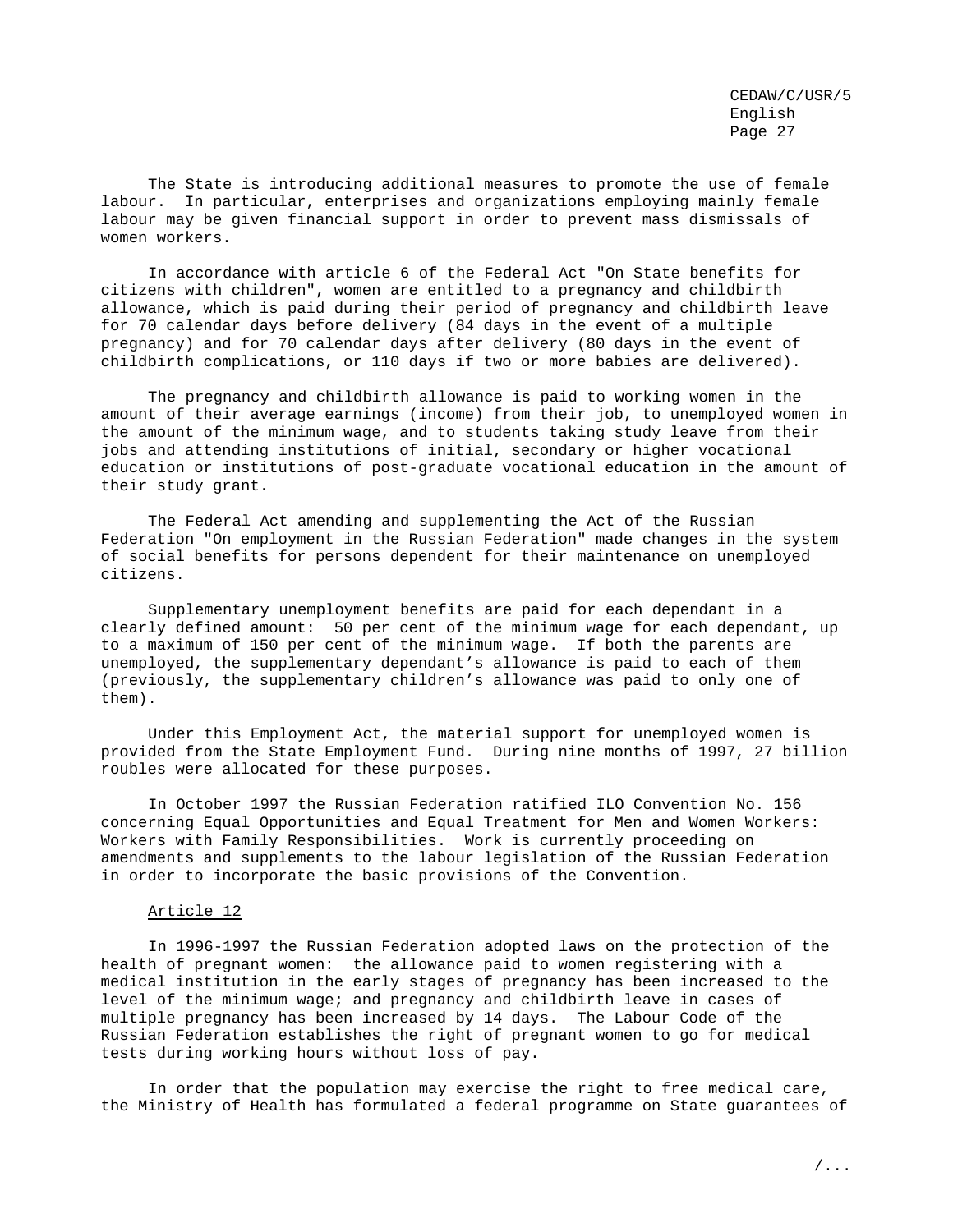free medical care and standard medical care for children, pregnant women, and women who have recently given birth; this care covers a range of pathologies.

The rights of families with respect to protection of their health have been consolidated by the Principles of State social policy for improving the situation of children, introduced in January 1996 by a resolution of the Government "On the Action Plan to improve the situation of children in the Russian Federation", and by the National Action Plan for the advancement of women and improvement of their role in society up to 2000; both these documents contain concrete measures on the exercise of the rights of families.

The State family planning service is undergoing intensive development; it provides information and medical services on all matters connected with the planning of the births of children and prevention of unwanted pregnancies, as well as consultations on the reproductive health of men and women.

A State programme is being developed for the transfer of medical care to family doctors. Families have the right to choose their doctor, who provides medical care in the home.

The machinery for implementing the Fundamental Directions of State family policy with respect to the protection of the health of mothers and children are set out in the special-purpose State programmes "Safe maternity", "Family planning" and "Disabled children", which form part of the presidential programme "Children of Russia", adopted in August 1994 by a presidential decree. This programme was extended to 2000 by a governmental resolution in September 1997 and by a presidential decree in January 1998.

The federal programmes are designed to protect, maintain and improve the health of women and children, to provide social support for mothers and children, to reduce the incidence of abortion and the maternal and infant morbidity and mortality rates, and to prevent disabilities among children.

Effective modern methods are being introduced under these programmes to prevent unwanted pregnancies and train personnel for the family planning service, and efforts are being made to improve the system of sex education in schools and develop an information base on questions of reproductive health.

Planned work is being done on the standardization of technology in the provision of medical care for children and mothers.

Advanced family-oriented perinatal arrangements are being introduced: family-based preparation of pregnant women for childbirth; attendance of the husband and other family members at the birth; unrestricted visiting by relatives in maternity units; allowing mothers to keep their babies with them; earlier initiation of breastfeeding; and early discharge (on the fifth day).

Maternity hospitals are being reorganized in order to create the best possible facilities for the resuscitation and intensive care of new-born babies.

The work on expansion of the antenatal diagnosis of the condition of the foetus by the medical genetics service was continued in the period 1994-1997. At present Russia has more than 70 medical genetics consultation offices and centres.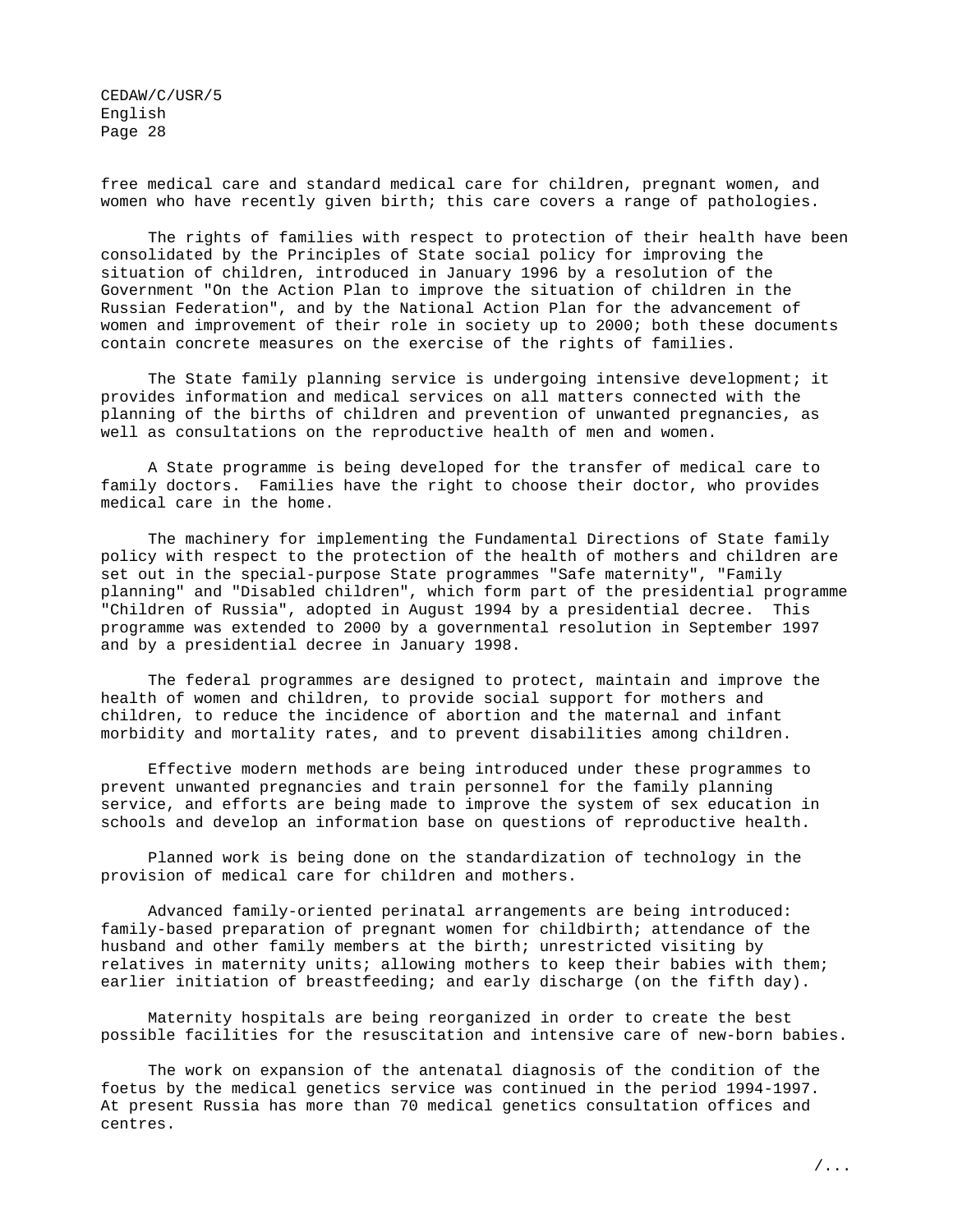During the period of operation of the federal programmes "Safe maternity", "Family planning" and "Disabled children" the members of the Federation established 200 family planning and reproductive health centres, 61 perinatal centres, and 14 teaching hospitals; medical genetics centres and rehabilitation departments for children and adolescents were established in the main regional hubs; the first sanatorium for the treatment of disorders of the reproductive system in adolescent girls was set up at the republic level, etc. More than 130 regional centres have been provided with the necessary organizational techniques, ultrasound and endoscopic equipment, and information and methodological technology.

The measures carried out under these programmes have produced a welcome downturn in the number of abortions and stabilized the maternal and infant mortality rates (see part I of this report).

The Basic Legislation on Health Care specifies family rights with regard to health care, including the right to free consultations (on medical grounds) on family planning matters, socially significant diseases and diseases representing a threat to other people, and on the medical and psychological aspects of conjugal relations, as well as on the right to medical genetics consultations and other consultations and tests.

The Family Code of the Russian Federation provides for pre-marital medical checks and consultations on matters of medical genetics and family planning.

Families with children are entitled to the health benefits established by the legislation of the Russian Federation, including free medical prescriptions for children aged under three years (six years if the family is poor), special milk products for children in the first two years of life, the provision of additional living space and social benefits in connection with a number of diseases, and free travel for treatment.

One of the parents or another family member designated by the parents is entitled to remain with a child in hospital, in the interests of his treatment, throughout his stay irrespective of the child's age.

One of the parents or another family member receives an allowance for periods spent by a child in an isolation ward and periods of out-patient and in-patient treatment.

The fourth periodic report described in detail the problems connected with the increasing number of abortions in the Russian Federation. It was noted that the artificial termination of pregnancy is allowed by law and is carried out up to the twelfth week of pregnancy at the woman's wish, up to the twenty-second week on social grounds, and regardless of the stage of the pregnancy on medical grounds and with the woman's consent.

The artificial termination of pregnancy is carried out under compulsory medical insurance in institutions licensed for this purpose by doctors with special qualifications.

The question of the termination of pregnancy on social grounds is decided in an out-patient polyclinic or a hospital by a panel consisting of an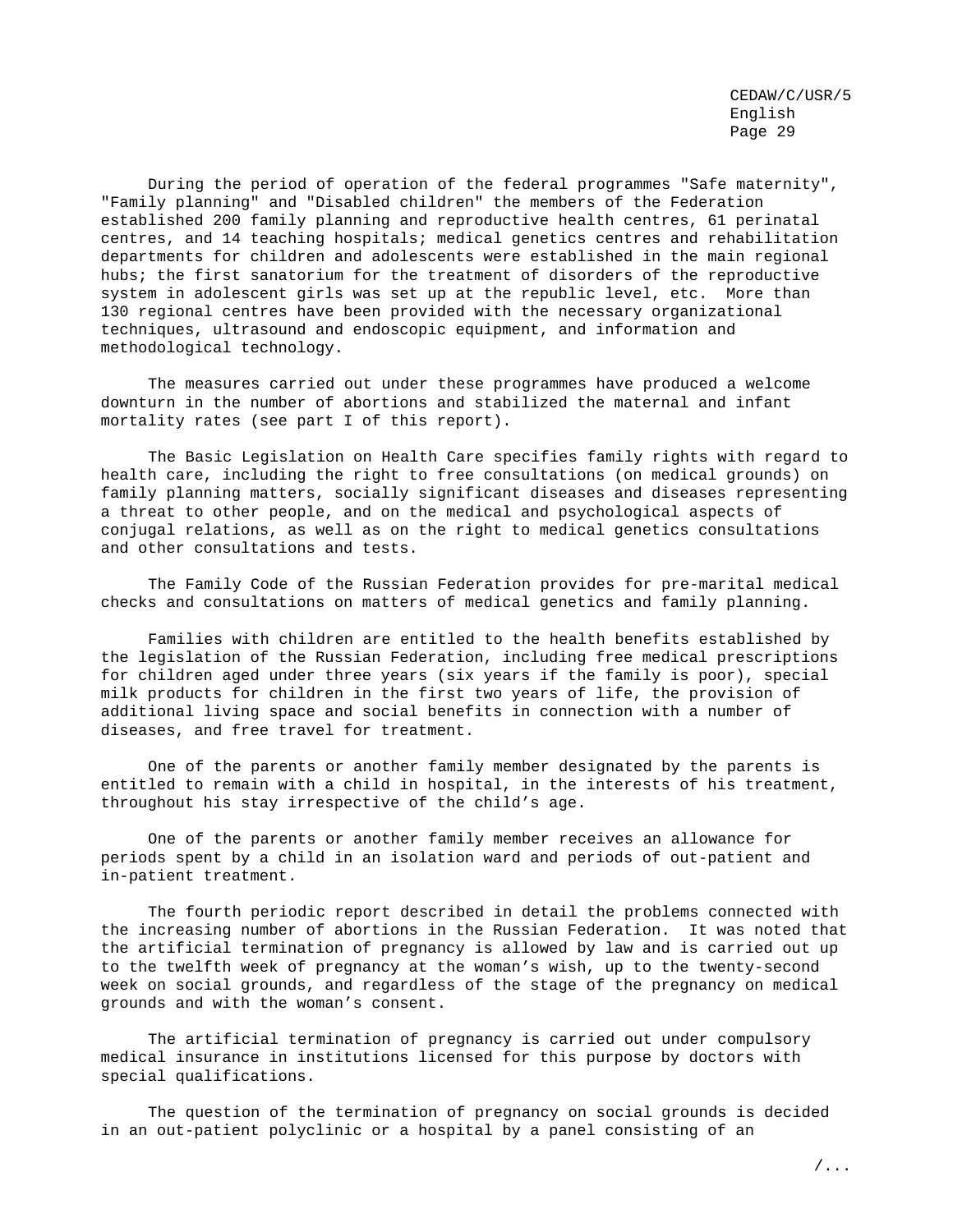obstetrician, the head of the institution or department and, at the written request of the woman, a lawyer, on the basis of the obstetrician's opinion as to the stage of the pregnancy and the relevant legal documents confirming the social grounds.

The Government has issued a list of the social grounds for artificial termination of pregnancy. These grounds include a husband's disability in group I-II, death of the husband during the pregnancy, detention of the woman or her husband in a place of imprisonment, registered unemployed status of the husband or wife, a court decision removing or restricting parental rights, dissolution of the marriage during the pregnancy, pregnancy resulting from rape, lack of living accommodation, residence in a hostel or in part of a private apartment, existing large family (three or more children), existing disabled child in the family, absence of the husband, refugee or displaced person status, and per capita family income below the subsistence level fixed for the region in question.

The Basic Legislation on Health Care and article 163.1 of the Labour Code provide for four additional days off with pay for the purpose of caring for disabled children or persons disabled from childhood until they reach the age of 18. These days are accorded per calendar month to one of the working parents or a guardian or custodian at his or her request.

If one of the working parents does not take all four days in a calendar month, the other working parent may take the outstanding days in the same month.

One of the priority tasks is to combat HIV infections, among women as well as men. This was the reason for the formulation and funding of the specialpurpose federal programme to combat AIDS/HIV in the period 1996-2000. The Government is at present preparing a draft resolution "On urgent measures to prevent the spread of HIV infection". A new federal programme "On measures to expand oncological treatment" is also being prepared; it contains measures tailored to the programme goals of the work on the maintenance of women's health. The special-purpose federal programme "Urgent measures to combat tuberculosis in Russia, 1998-2000" was adopted in June 1998.

#### Article 13

The system for supporting families with children in place up to 1995 was described in detail in the fourth periodic report.

The legislation of the Russian Federation provides for material assistance for families with children. Under the Federal Act "On State benefits for citizens with children" a single monthly State allowance is awarded and paid in respect of each child, instead of the former range of separate benefits and allowances, from the funds of the members of the Federation.

This Act establishes the following State benefits:

- Pregnancy and childbirth allowance;
- One-off payment to women registering with a medical institution in the early days of pregnancy;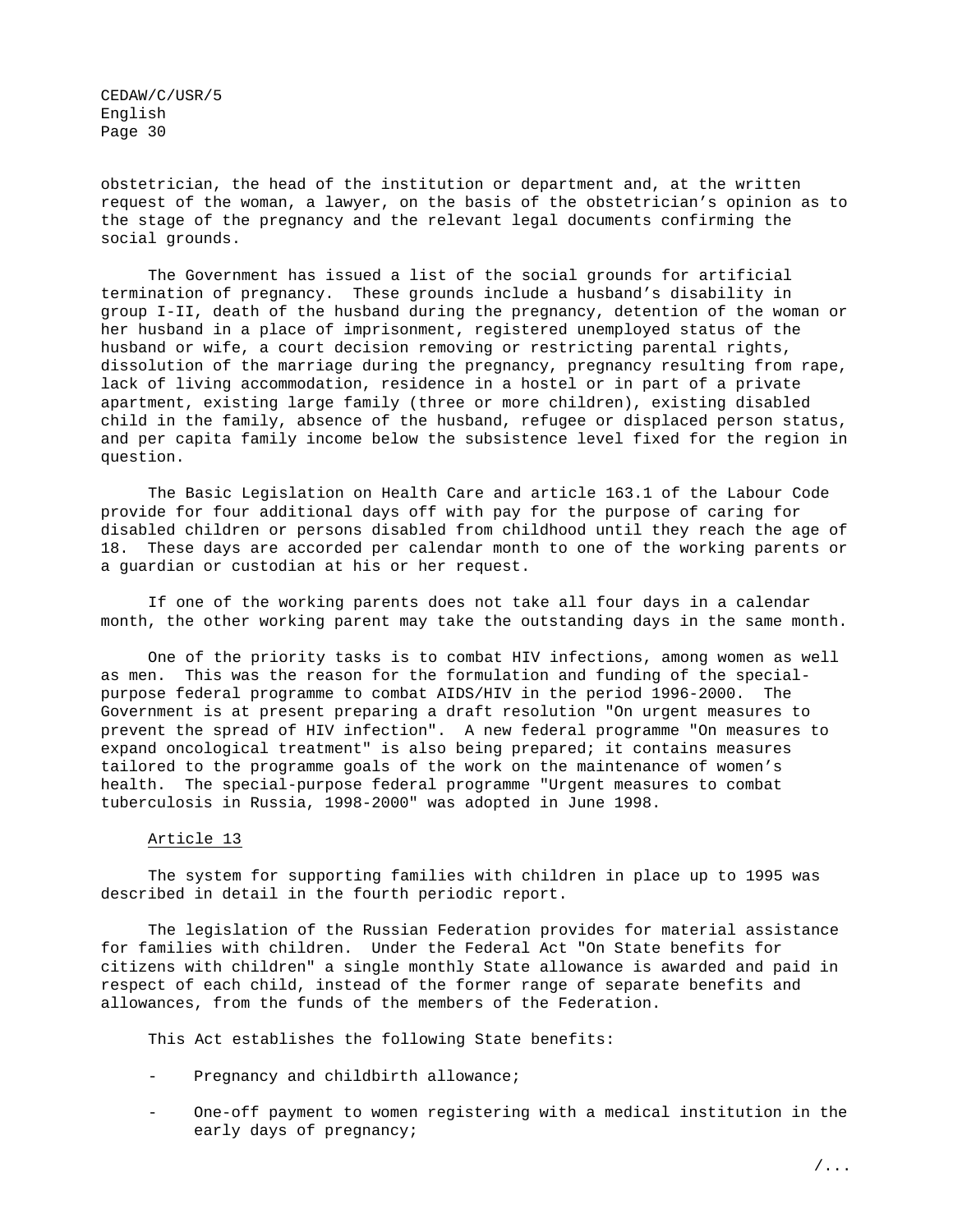- One-off payment on the birth of the child;
- Monthly allowance for the period of leave to care for a child up to the age of eight and a half years;
- Monthly child allowance.

The procedures for the award and payment of these State benefits are established by the Government.

The entitlement to the one-off payment on the birth of the child (or on adoption of a child aged under three months) is held by one of the parents or a substitute.

According to article 16 of the Act, the entitlement to the monthly child allowance is held by one of the parents (or an adoptive parent, guardian or custodian) in respect of each child born, adopted or taken into guardianship or custodianship and living with that parent or person until the child reaches the age of 16 years (in the case of students attending a general education school, until they complete their courses but not beyond their eighteenth birthday).

As already pointed out, these allowances are paid from the funds of the members of the Federation and are included in the basis for calculation of the financial assistance (transfers) to be paid to the regions from the federal budget through the Federal Financial Support Fund. Under this procedure the use of the allocated funds is determined by the members of the Federation independently in the light of the measures scheduled in their budgets.

The large budgetary arrears of tax revenue at all levels, the defects of the system for the award and payment of State benefits to persons with families, the failure to discharge responsibilities, and the slackening of control over the prompt payment of these benefits by the members of the Federation are the main reasons for the accumulation of arrears of payment, which amounted to 15.5 trillion roubles on 1 December 1997.

In connection with the defects in the machinery for the award and payment of these benefits the Government adopted a resolution amending the procedure for the award and payment of the monthly child allowance: as of 1 January 1998 responsibility for the award and payment of this allowance was transferred from enterprises and organizations to the local social security agencies; this will make it possible to put the benefits payment system in order.

Because the arrears in the payment of benefits have their most powerful effect on poor population groups the State Duma amended the Federal Act "On State benefits for citizens with children" so as to link payment of the child allowance to the family's per capita income.

With a view to improving the social protection of children in poor families, in August 1998 the President of the Federation issued a Decree "On urgent measures to ensure the payment of the monthly child allowance", which establishes an order of priority for such payments in the light of the need for special measures of social protection for poor families with children, as well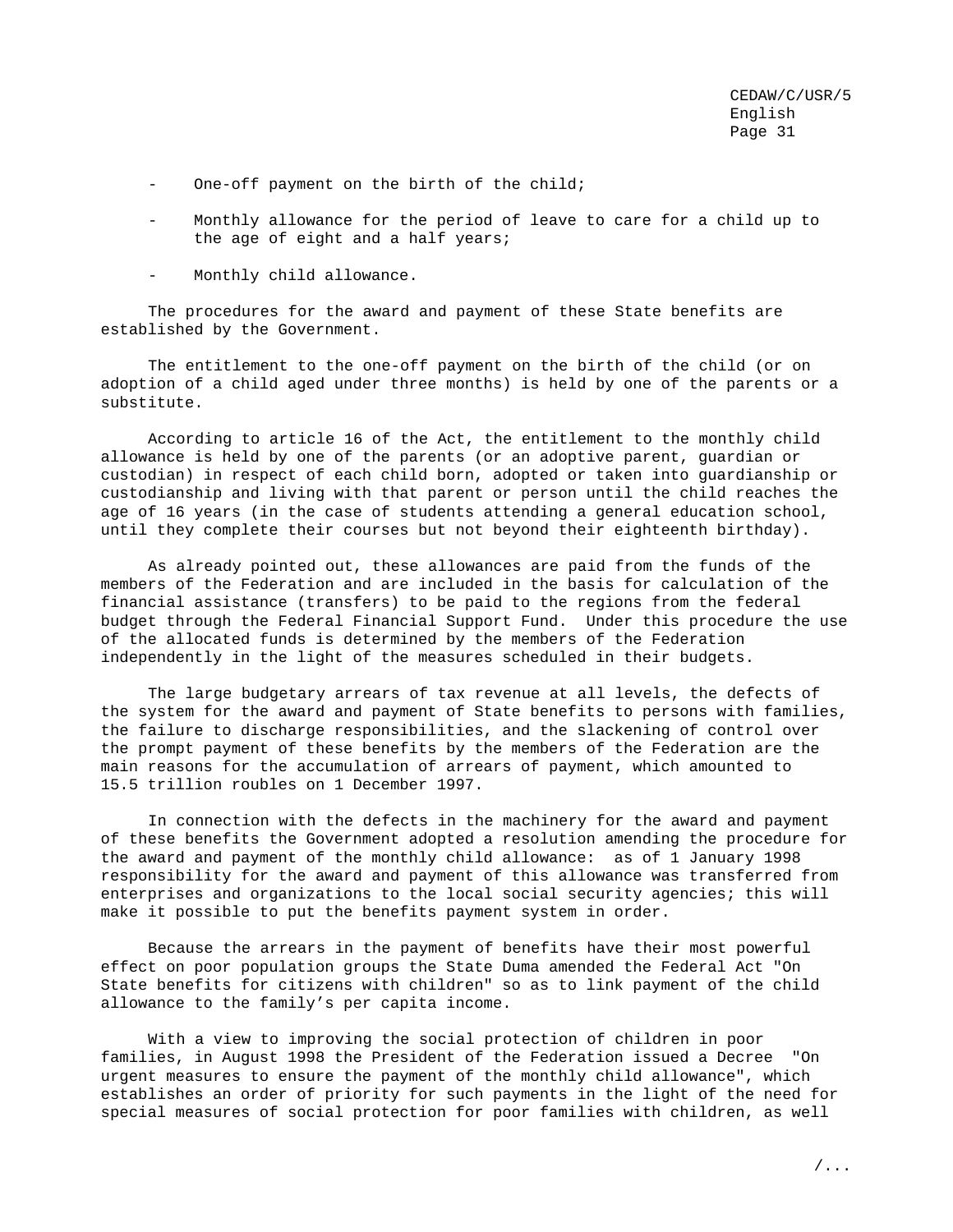as recommending that the arrears should be made good as a matter of priority to families with incomes below the subsistence level.

## Article 14

The fourth periodic report discussed in detail the legislation prohibiting discrimination against women living and working in rural areas, who totalled 21 million in Russia in 1997.

Working and living conditions remain much harder in the countryside than in the town. This is reflected in the higher death rates among rural women. For example, in the 1990s (1990-1997) the death rate for rural dwellers of working age rose by 30 per cent, and for women by 22 per cent. The average life expectancy of rural women was 71.8 years in 1997, one year less than for urban women.

The incidence of occupational illness remains high among women; the commonest problems are those affecting the skeletal and locomotor systems and the respiratory organs, and brucellosis, etc. These problems affect women working with livestock most of all: milkers, pig farmers and veterinarians, as well as women working with toxic chemicals. The proportion of unqualified manual labour is increasing, especially on small farms, and this is having a further adverse effect on the health of rural women.

Rural areas account for about 30 per cent of total registered unemployment in Russia; women make up 63 per cent of this figure, and 36 per cent of such women are aged under 30. One distinctive feature of female unemployment in rural areas is that the periods are longer and more persistent. The average duration of unemployment is 7.3 months for the whole of Russia, but 8.2 months in the countryside. The proportion of women registered as unemployed for more than eight months is over 42.9 per cent, as against 41.2 per cent for the whole country.

Poor job prospects and worsening living conditions are producing a sharp decline in the attractions of working on a small farm for young people, and for rural girls in particular.

In order to enable women to cope more effectively with the reforms in the agrarian sector the Ministry of Agriculture is carrying out a set of measures to improve their competitiveness in the labour market.

In recent years agricultural institutes of higher education have introduced courses in 25 new subjects, including 12 of special relevance to farming (finance and credit, management, law, agrarian law, agro-ecology, technology of the preservation and processing of plant products, etc.), while enrolment for economic subjects, traditionally regarded as women's subjects, has increased by 65 per cent.

The list of occupations for which training is provided in vocational training schools and agro-industrial secondary schools has been revised. Many of them offer courses in the integrated occupation of "farm housekeeping", based on farm book-keeping. Students also acquire skills and knowledge in the operation of milking machinery, cooking, sewing, etc.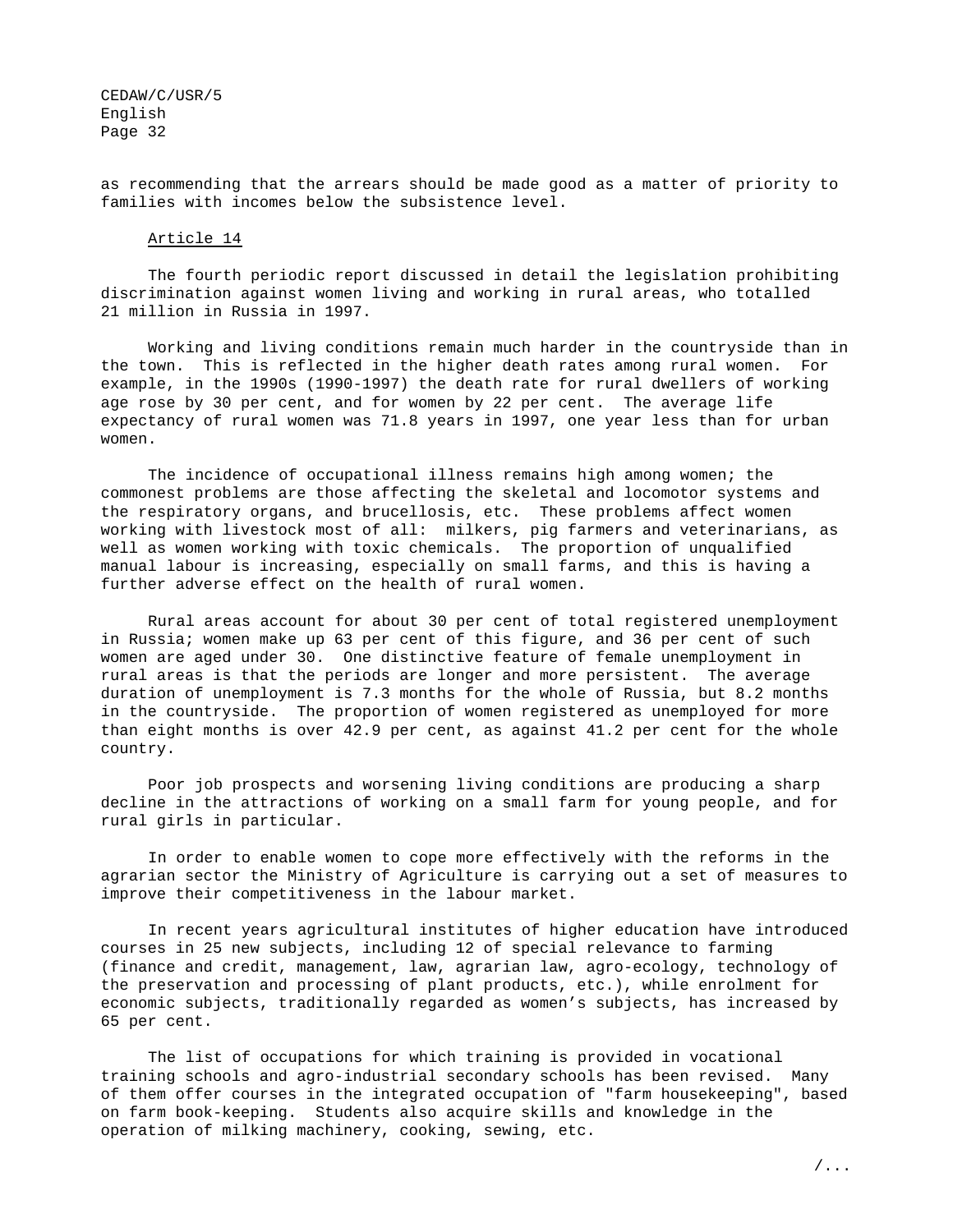Women account for 46.6 per cent of students in higher education institutions training managerial staff for agriculture, 43.2 per cent in technical institutions, 22 per cent in all forms of training and upgrading of qualifications, and 44 per cent in institutions of the system for upgrading qualifications.

The All-Russian Movement of Rural Women was established and is now working to protect the interests of women in agriculture, drawing its membership from women farmers, women holding subsidiary private plots, the rural intelligentsia,  $A + C$ 

The Russian Union of Rural Women was founded in 1998 in order to protect the interests of women living in rural areas and working in the agricultural industry by means of collaboration in the solution of the problems of improving the production of goods and social welfare and by protecting mothers and children.

#### Article 15

In accordance with the Act of the Russian Federation "On the procedure for complaint to the courts concerning unlawful acts and decisions violating the rights and freedoms of citizens", adopted in April 1993, every citizen is entitled to lodge a complaint with the courts if he considers that his rights and freedoms have been violated by an unlawful act or decision of a State agency, organ of local self-government, establishment or enterprise and their associations, public association or official, or State employee (art. 1).

Such complaints may relate to collective and individual acts or decisions, including the provision of official information, as a result of which:

- The rights and freedoms of a citizen are infringed;
- Obstacles are created to the exercise by a citizen of his rights and freedoms;
- Any obligation is unlawfully imposed on a citizen or he unlawfully incurs some kind of liability.

Citizens are also entitled to complain about the omissions listed in the first section of article 15 if such an omission results in one of the consequences also listed there.

Every citizen is entitled to have the opportunity, and officials and State employees are obliged to offer him such an opportunity, to study documents and other materials directly affecting his rights and freedoms, provided that federal law establishes no restrictions on the information contained in the documents and other materials.

#### Article 16

The Family Code of the Russian Federation was adopted in 1995; it provides the protection of the State for the family, maternity, paternity and childhood.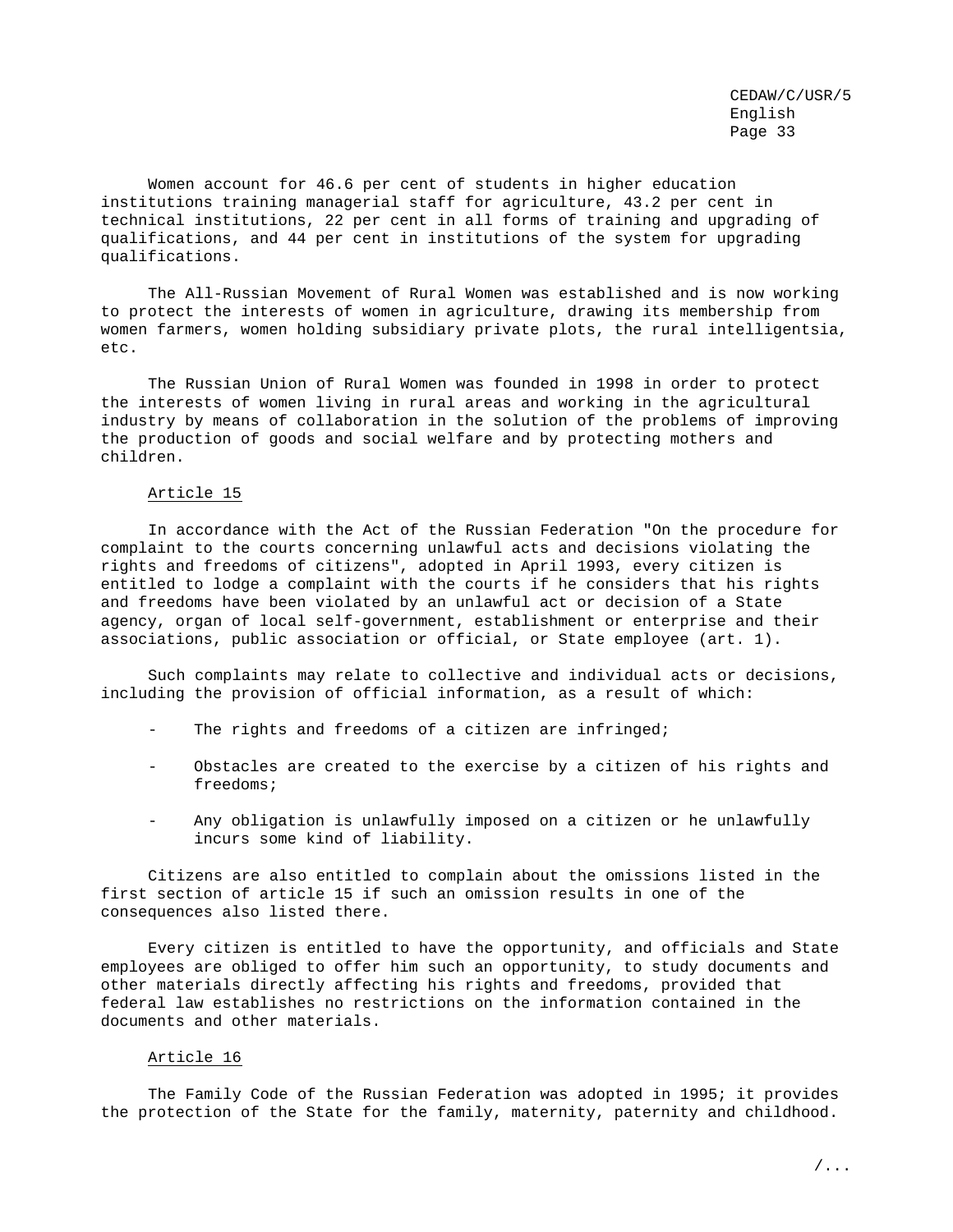Pursuant to article 3 of the Code, family relations are regulated in accordance with the principles of the voluntary nature of the union of a man and a woman in marriage, the equality of rights of the spouses in the family, the resolution of family problems by mutual consent, priority for raising children in the family, care for their welfare and development, and priority protection for the rights and interests of minors and of family members incapable of working.

The family rights of citizens may be restricted only by federal law and only to the extent necessary for the protection of the moral well-being, health, rights and legitimate interests of other members of the family and of other citizens.

For the first time in Russia, the Code establishes the marriage contract as a form of the relationship between spouses. Under article 40 an agreement between the parties to the marriage or an agreement between spouses is recognized as a marriage contract defining the property rights and the duties of the spouses during the marriage and/or in the event of its dissolution.

Under article 42 a marriage contract may be concluded with regard to both existing and future property of the spouses.

The spouses are entitled to define in the contract their rights and duties with respect to reciprocal maintenance, the means of contributing to each other's income, and the arrangements for each of them to bear part of the family expenditure; they are also entitled to specify the property to be transferred to each of them in the event of dissolution of the marriage and to include in the contract any other provisions relating to the property relations between the spouses.

Pursuant to article 16 of the Code a marriage may be terminated by dissolution on the application of one or both spouses. Without the wife's consent the husband is not entitled to initiate dissolution proceedings while she is pregnant or for one year after the birth of a child (art. 17).

The Code spells out clearly the anti-discrimination rules relating to the equal rights of parents in the resolution of issues affecting their children.

Parents have equal rights and responsibilities with respect to their children (art. 61) and have a duty to attend to their children's upbringing and development. They must care for the health and for the physical, psychological, spiritual and moral development of their children (art. 63).

All issues connected with the upbringing and education of their children must be resolved by the parents by mutual accord in accordance with the interests of the children and after hearing their views. In the event of a disagreement, the parents (or one of them) are entitled to refer the disagreement for settlement to a guardianship or custodianship agency or to a court (art. 65).

Under the Family Code matters of the maternity, paternity, upbringing and education of the children and other matters of family life are decided jointly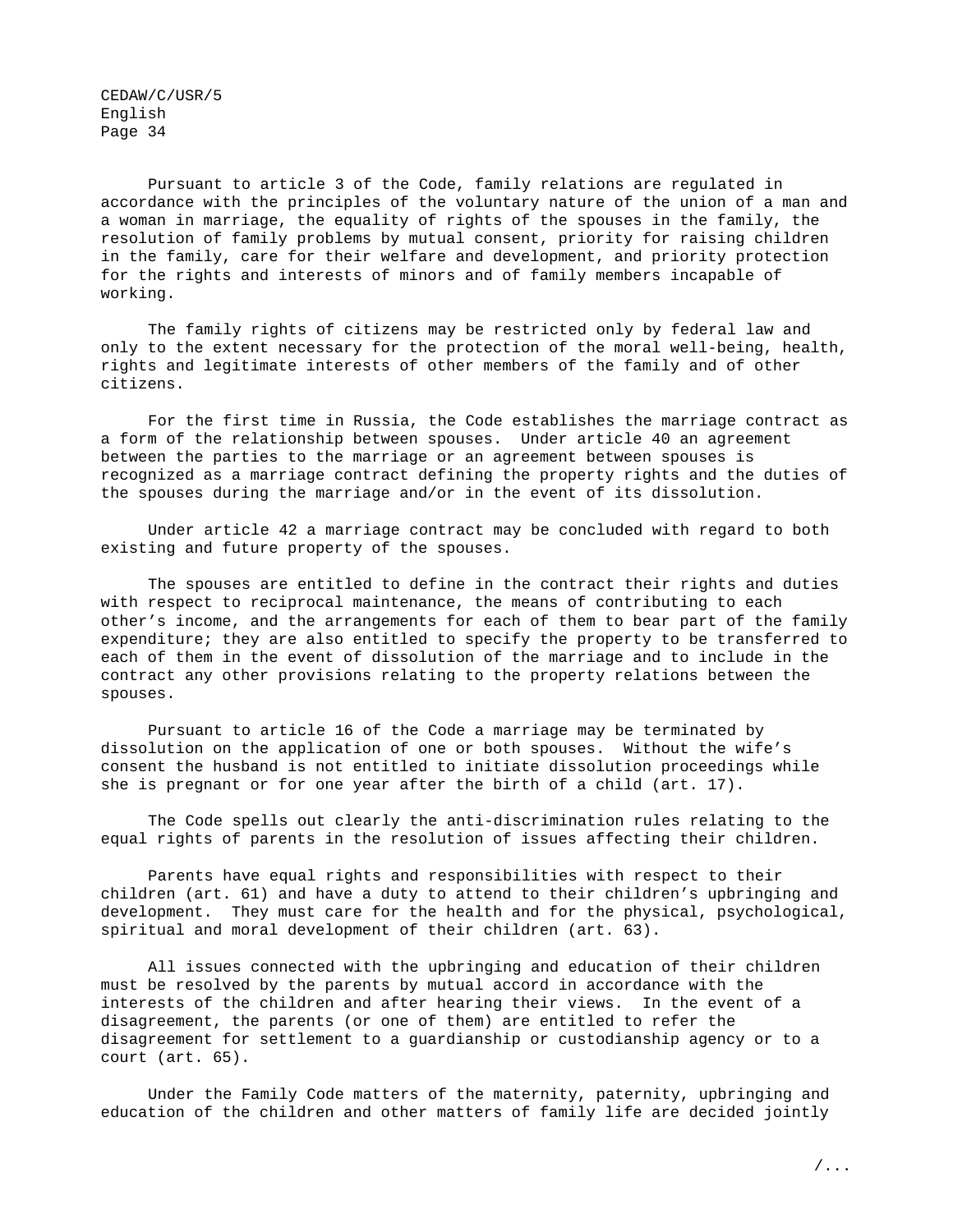by the spouses on the basis of the principle of the equality of the spouses (art. 31).

Pursuant to article 31 each spouse is free to choose his or her employment, occupation, place of residence and accommodation. Spouses are obliged to build their relations in the family on foundations of mutual respect and mutual assistance, to work for the well-being and consolidation of the family, and to attend to the welfare and development of their children.

At their discretion, on marriage the spouses may choose the surname of one of them as the family name, or each spouse may retain his or her own single name, or, unless the laws of the members of the Federation provide otherwise, each may add the other's surname to his or her own surname (art. 32).

Under article 34 property acquired by the spouses during the marriage is owned by them jointly.

Property acquired by the spouses during the marriage (their common property) includes the income of each spouse from work, business activities and the results of intellectual work, any pensions and allowances which they receive, and any other cash payments which are not made for a special purpose (sums received as material assistance, sums received in compensation for loss of the capacity to work as a result of a physical injury or in compensation for any other damage to health, etc.). The common property of the spouses also includes moveable and immoveable things, securities, shares, deposits, and participations in capital acquired from the common income of the spouses and placed with a savings and loan institution or some other commercial organization, and any other property acquired by the spouses during the marriage regardless of the name in which it is acquired or of the name in which or by whom cash money is placed.

Entitlement to the common property of the spouses is also held by a spouse who runs the household during the marriage, cares for the children or for other valid reasons does not have an independent income.

The rights of spouses to own, use and dispose of property owned jointly by the members of a small farm are defined in articles 257 and 258 of the Civil Code.

Disputes arising between spouses over the division of their common property or over payments for the maintenance of a needy spouse who is not capable of working, as well as disputes over children, are heard by the courts regardless of whether the marriage has been dissolved by a civil registry office (art. 20).

The legislation of the Russian Federation establishes the age of marriage at 18 years. If valid grounds exist, the organs of local self-government in the place where the State registry of marriages is located may, at the request of the parties wishing to marry, authorize a marriage between persons who have reached the age of 16 years.

The procedures and conditions for the authorization, by way of exception and on the grounds of special circumstances, of a marriage between persons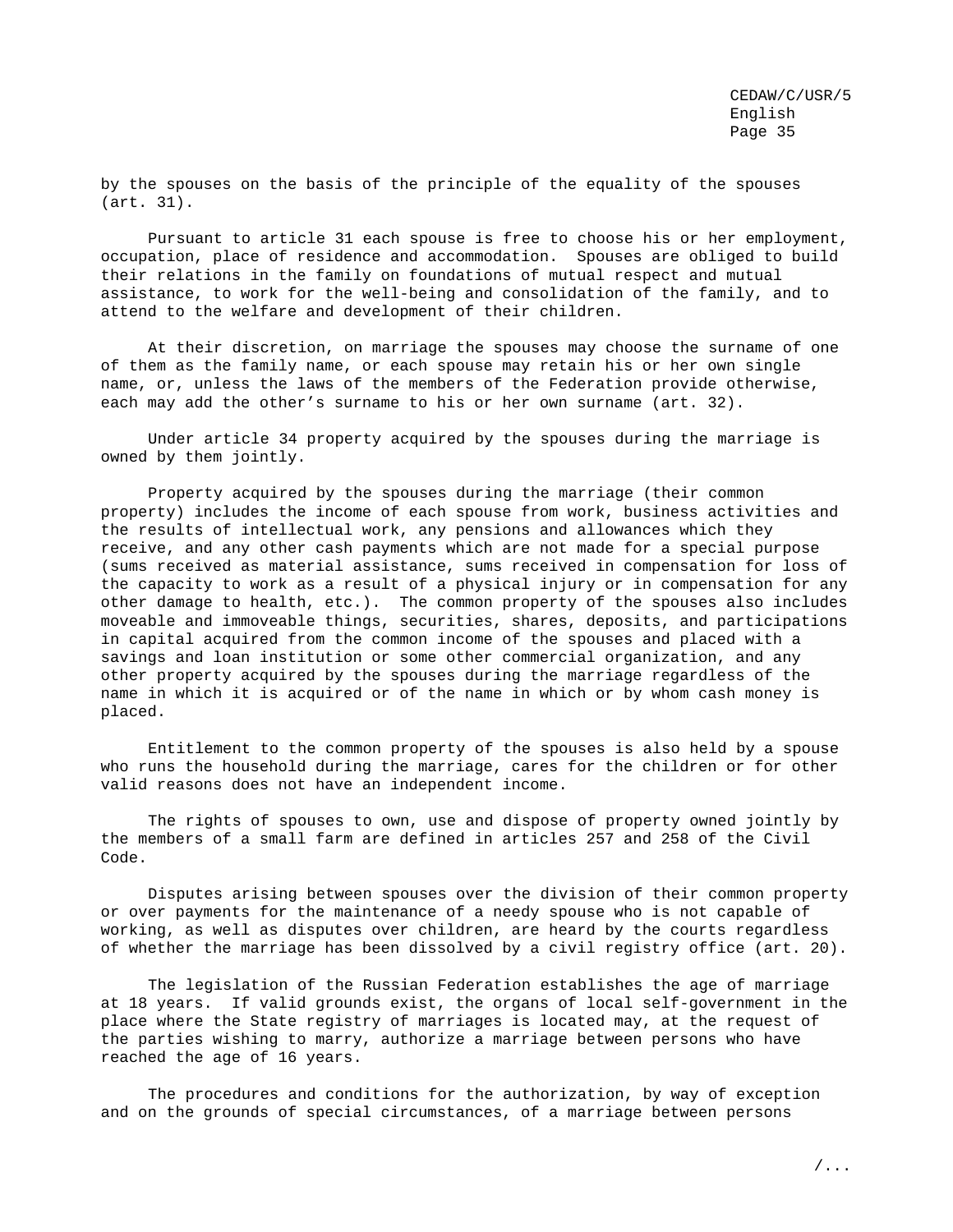aged 16 but under 18 may be established by the laws of the members of the Federation (art. 13).

If a marriage is concluded without authorization with a person who has not reached the age of marriage, the under-age spouse, his or her parents (or their deputies), a guardianship or custodianship agency, or the public prosecutor are entitled to request that the marriage be declared void (art. 28).

#### III. CONCLUSION

## A. Progress in the advancement of women

1. The socio-economic changes in the Russian Federation in 1994-1998 contributed to the establishment of some elements of the market economic model, the formation of a non-State sector in the economy, and the emergence of new relations in the labour market. This period witnessed big social changes - the introduction of the principle of insurance in health care, and the expansion of the non-State sector in the provision of social services and a range of services paid for directly by the consumer. All of this extended the possibilities for self-realization, delivered freedom of choice for all citizens of Russia and indeed for women, and established a variety of forms of participation by women in the social, occupational, political and public spheres of life.

2. In 1994-1998 the Russian Federation, within the limits of its existing resources, introduced legislative and administrative measures to improve the status of women, protect their rights and interests, and cushion the impact of the critical social situation. The adoption of legislation specifically intended to ensure the exercise by women of their constitutional rights and create equal opportunities for men and women was a result of the democratization and socialization of society.

This period saw the adoption of a number of presidential decrees designed to improve the status of women in society and enhance their role in decisionmaking at all levels; the State Duma adopted an Outline of legislation to ensure equal rights and equal opportunities for men and women, and the Government adopted an Outline on the advancement of women in the Russian Federation, the National Action Plan for the advancement of women and improvement of their role in society up to 2000, etc. The adoption of these instruments gave a boost to the introduction of measures to tackle the most acute socio-economic problems of women, both at the federal level and in the members of the Federation.

3. One feature of the period 1994-1998 was the significant expansion of the role of the organs of legislative and executive power of the members of the Federation in the implementation of measures for the advancement of women in all areas of life and to prohibit discrimination by reason of sex. The efforts of organs of local self-government to solve concrete problems of the implementation of social policy took on special importance in this period. The members of the Federation developed special programmes to tackle the social problems of women, children and the family, promote the employment of women, protect their health, ensure exercise of their reproductive rights, etc.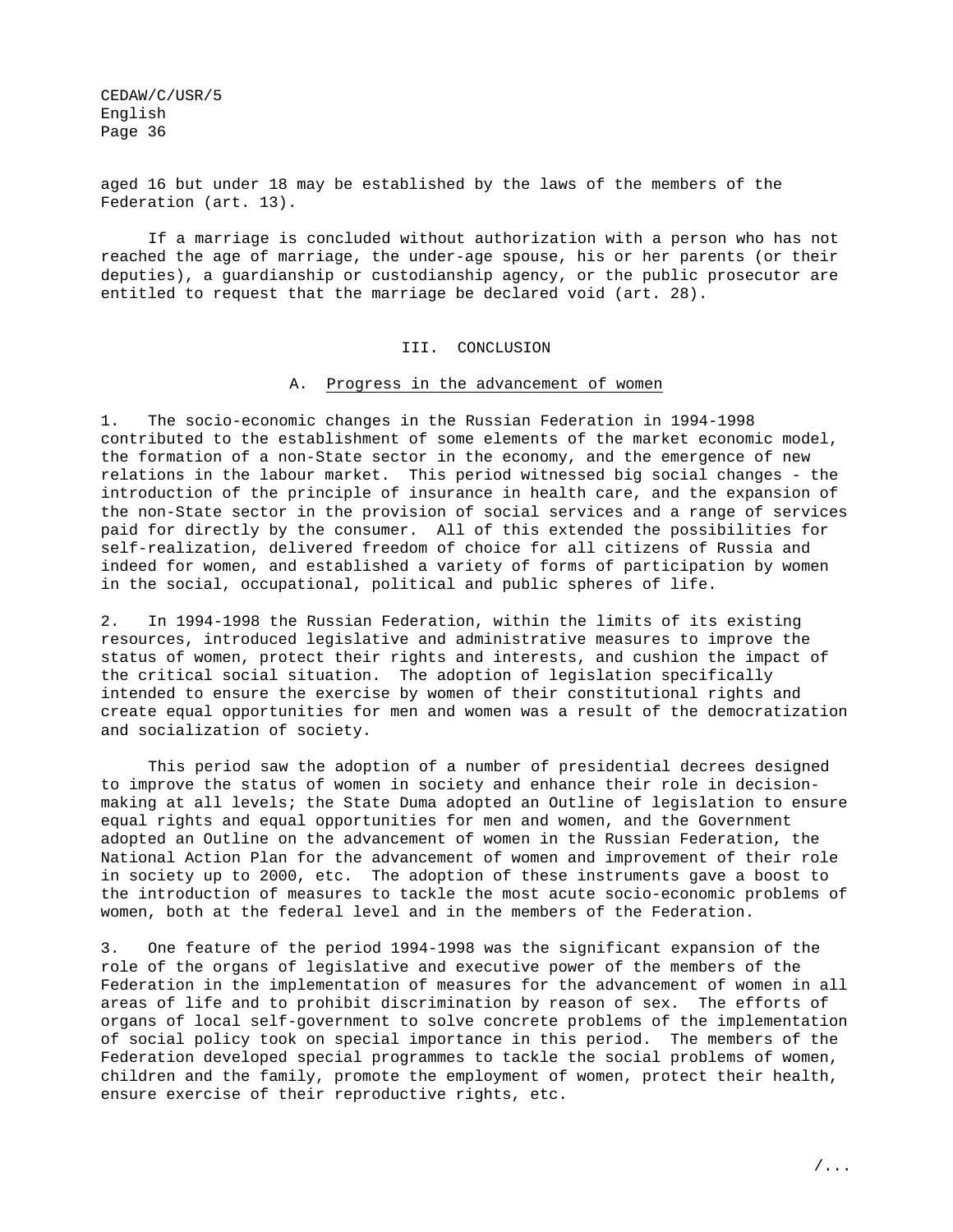4. In 1994-1998 the basic national machinery was established to ensure equal rights and equal opportunities for men and women and eliminate discrimination against women; this machinery covers all the branches of power in the Russian Federation, including presidential, legislative and executive power, both at the federal level and at the level of the members of the Federation. The activities of federal and regional agencies responsible for solving the problems of women, children and the family underwent considerable expansion.

During the reporting period the holding of national conferences to devise a strategy and tactics for the activities for the advancement of women became an important element in the national machinery.

5. There was a big increase in the work of women's NGOs and public associations, which have become a component of the non-commercial sector of the economy. The period 1994-1998 witnessed both an increase in their number and in the forms and variety of their activities. A new phenomenon - a social partnership between State agencies and NGOs - became a factor in the consolidation of the activities of all the participants in the process of social development and it facilitated the pooling of efforts to tackle the most difficult social problems.

6. In order to support women finding themselves in difficult circumstances, including victims of violence, the Russian Federation created and is developing a network of agencies providing social services for women and children. This network expanded from 107 to 2,079 units between 1994 and 1998.

By the beginning of 1998 six State crisis centres offering assistance to women were in operation; in 1997 almost 2,000 women and over 1,500 families were helped. In addition, Russia also has help centres for women victims of violence; they are run by NGOs and work in close contact with the relevant State services.

7. The family planning service continued to expand in 1994-1998; its activities are designed to protect, maintain and improve women's health and prevent disabilities among children. The service is working to improve the system of sex education in schools.

The ongoing programme measures have produced lower infant and maternal mortality rates. The number of self-induced abortions has fallen by almost a quarter.

## B. The persisting obstacles

1. The economic reforms carried out in Russia in 1994-1998 led to a substantial socio-economic stratification of women and to differentiation of their living standards.

In 1997 about 7 per cent of the Russian women who had had access to financial and other kinds of resources at the beginning of the 1990s had an income from property or from business activities placing them in the wealthiest population group.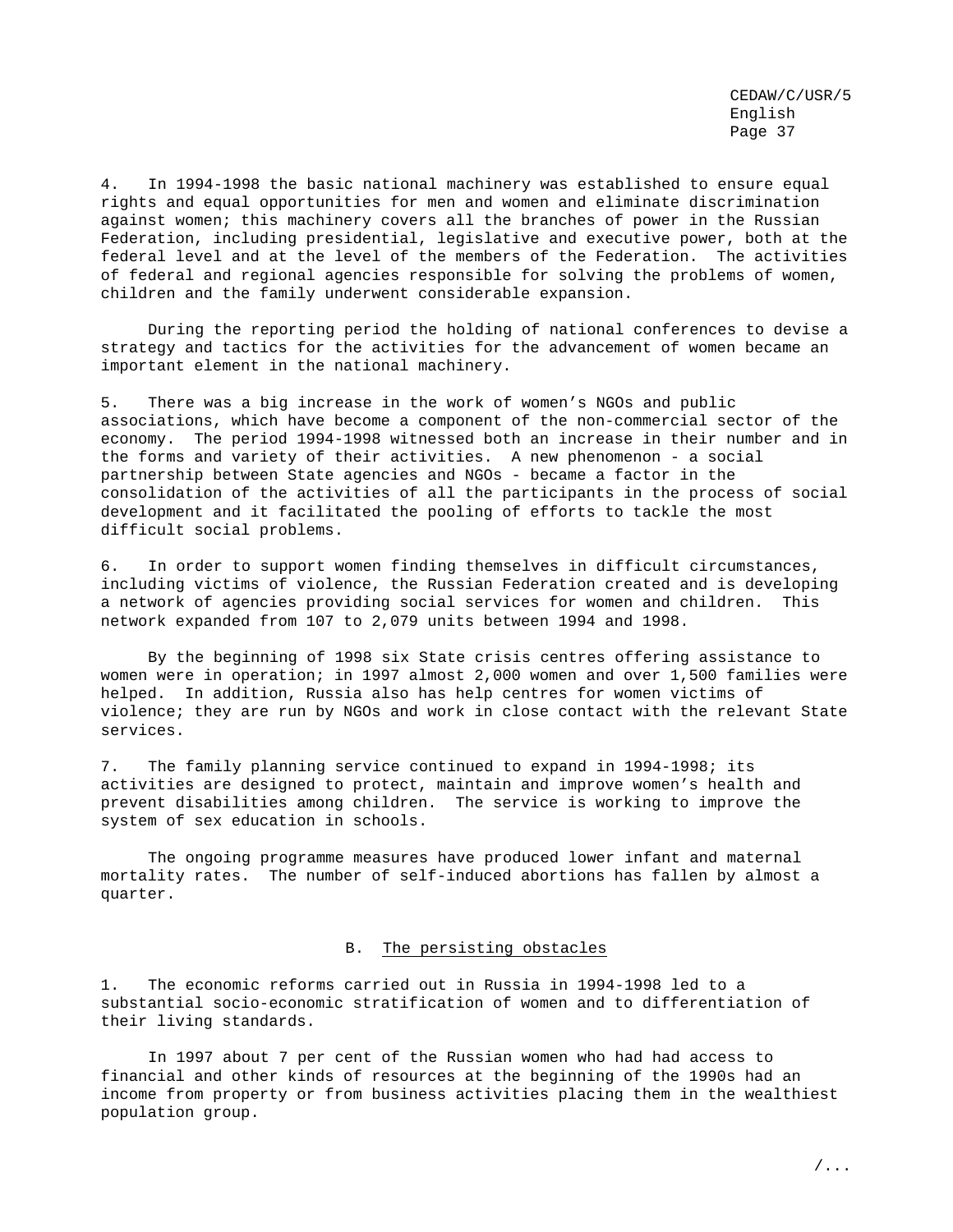Some 60 per cent of Russian women had no part in the distribution of financial and loan resources. They constitute the group of hired workers whose wages are the main and sometimes the only source of their income, which is only just above the subsistence level.

About 30 per cent of Russian women are unemployed and poor and live alone; they need concrete forms of social support. The incomes of this category of the population are in many cases limited to the available social benefits, and most of them live below the poverty line.

The inadequate access of women to financial, lending and property institutions and to property and land at the beginning of the market transformations, the exclusion of women in practical terms from participation in privatization, and the process of squeezing them out from the high-income branches of the economy are making it more difficult for women to adapt to market conditions and significantly impairing their practical exercise of the equal opportunities embodied in the legislation of the Russian Federation.

2. The role of women in decision-making remains insignificant at all levels. Their representation in senior State posts is incommensurate with their real contribution to the process of social development.

3. Elements of discrimination by reason of sex persist in employment. There are practices in the recruitment and dismissal of women, especially pregnant women, which infringe the legislation of the Russian Federation. More than 12 per cent of working women are employed at work stations which do not meet the health and safety standards.

4. Another source of concern is the substantial deterioration in the socio-economic situation of rural women, who are suffering the impact of the crisis in the farming sector.

5. Women's health is deteriorating despite the action which is being taken. There have been increases in the number of women suffering from tuberculosis and infected with HIV.

6. Cruelty and violence towards women, especially routine violence in the family, remains a serious problem. Every year 14,000 Russian women die at the hands of their husbands or other relatives. Sociological surveys show that 30 per cent of married women are regularly subjected to physical violence. The situation is exacerbated by the lack of statistics and indeed by the attitude of the agencies of law and order to this problem, for they view such violence not as a crime but as "a private matter" between the spouses.

7. The scale of the unlawful transport of Russian women to foreign countries for sexual exploitation continues to grow. The solution of this problem lies in the sphere of the battle against organized crime. The curtailment of this traffic in women will require a pooling of efforts both by the countries of origin of the "living goods" and by the countries to which the women are transported, where their sexual exploitation in fact takes place.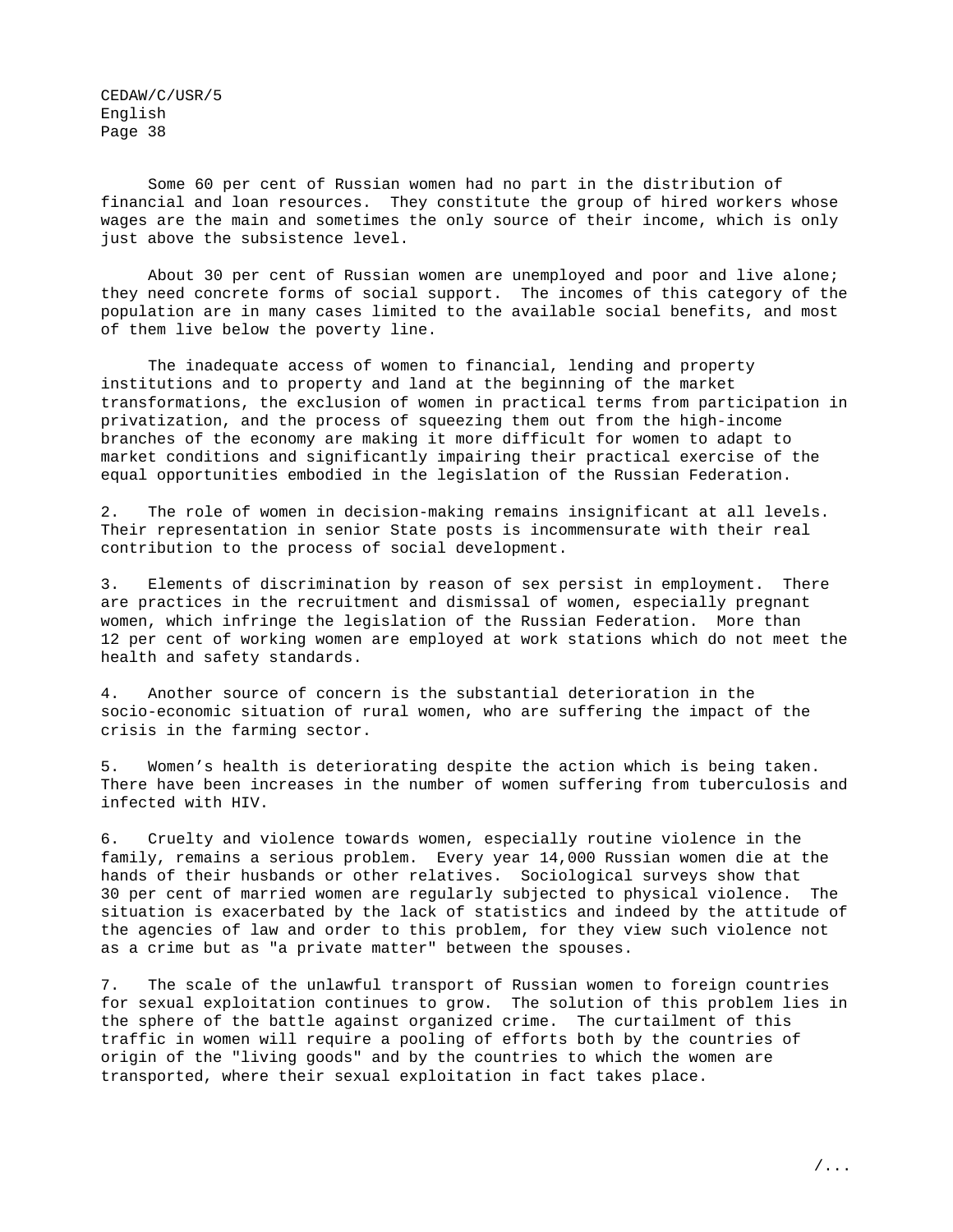#### ANNEX I

LEGISLATION AFFECTING WOMEN USED IN THE PREPARATION OF THE REPORT (Unless stated otherwise, the legislation is "of the Russian Federation")

- 1. Constitution (12 December 1993).
- 2. Civil Code, part I (30 November 1994, No. 51-F3) and part II (26 January 1996, No. 14-F3).
- 3. Family Code (29 December 1995, No. 223-F3).
- 4. Labour Code (9 December 1971).
- 5. Criminal Code (13 June 1996, No. 63-F3).
- 6. Code of Criminal Procedure (8 January 1997, No. 1-F3).
- 7. Code of Civil Procedure (11 June 1964).
- 8. Basic Legislation on Protection of Health (22 July 1993, No. 5487-1).
- 9. Basic Legislation on Protection of Labour (6 August 1993, No. 5600-1).
- 10. Act of the RSFSR "On State pensions" (20 November 1990, No. 340-1).
- 11. Act of the RSFSR "On employment" (19 April 1991, No. 1033-1).
- 12. Act of the RSFSR "On citizenship" (28 November 1991, No. 1948-1).
- 13. Act "On education" (10 July 1992, No. 3266-1).
- 14. Act "On refugees" (19 February 1993, No. 4528-1).
- 15. Act "On displaced persons" (19 February 1993, No.4530-1).
- 16. Act (2 April 1993, No. 4741-1) amending and supplementing the Act of the RSFSR "On medical insurance".
- 17. Act "On the procedure for complaint to the courts concerning acts and decisions violating the rights and freedoms of citizens" (27 April 1993, No. 4866-1).
- 18. Act (17 June 1993, No. 5206-1) amending and supplementing the Act of the RSFSR "On citizenship".
- 19. Act (4 August 1994, No. 12-F3) amending and supplementing the Act of the RSFSR "On State pensions".
- 20. Act (11 August 1994, No. 26-F3) amending and supplementing the Act of the RSFSR "On privatization of the housing stock".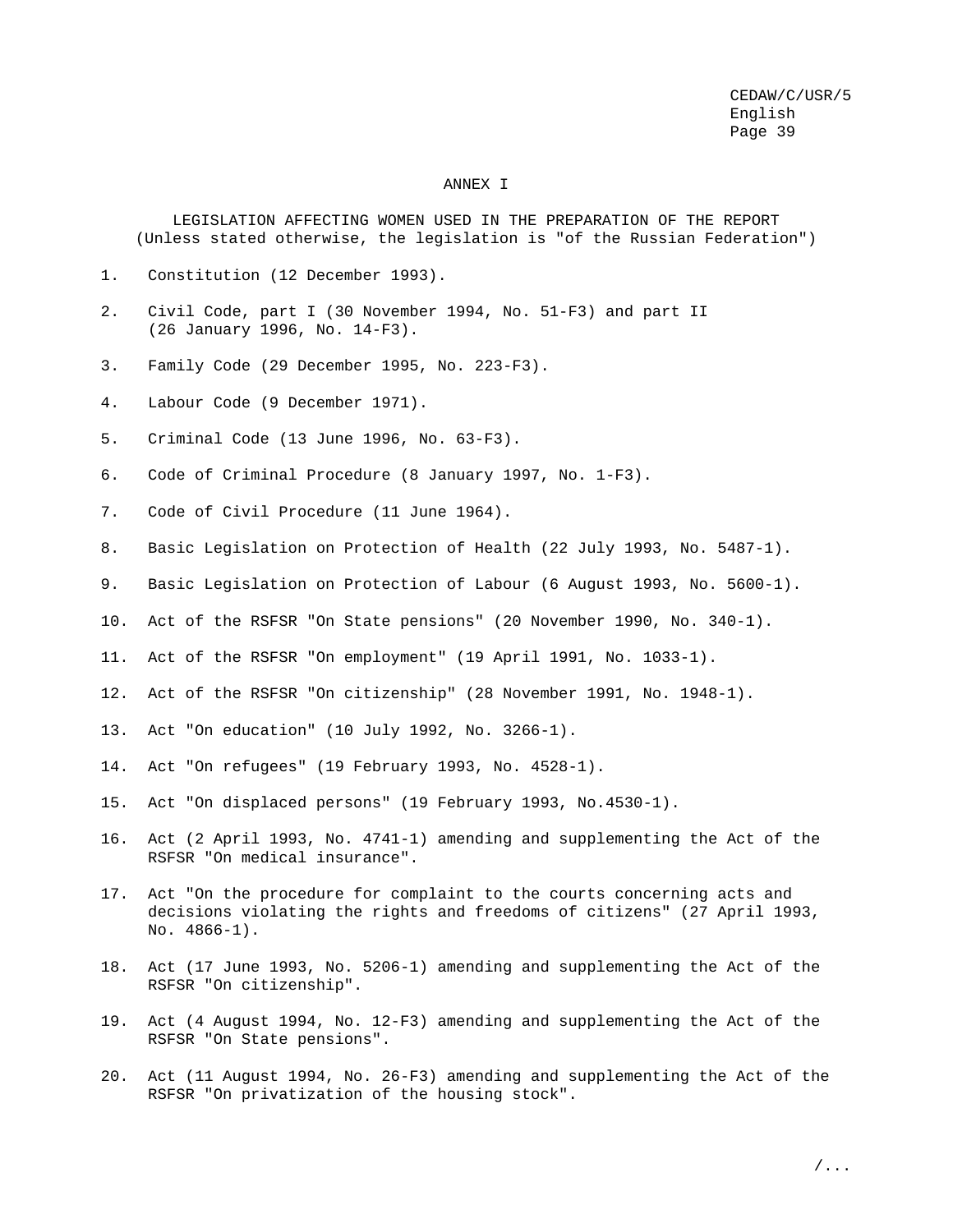- 21. Act (22 December 1994, No. 73-F3) amending and supplementing the Marriage and Family Code of the RSFSR.
- 22. Act (15 February 1995, No. 14-F3) amending and supplementing article 163.1 of the Labour Code of the RSFSR.
- 23. Act "On information, information technology and protection of information" (20 February 1995, No. 24-F3).
- 24. Act (6 February 1995, No. 13-F3) amending the Act "On citizenship".
- 25. Act (7 March 1995, No. 26-F3) amending and supplementing the Marriage and Family Code of the RSFSR, the Criminal Code of the RSFSR, the Code of Criminal Procedure of the RSFSR, and the Administrative Offences Code of the RSFSR.
- 26. Act "On prevention of the spread of diseases caused by the human immunodeficiency virus (HIV infection)" (30 March 1995, No. 38-F3).
- 27. Act "On maintenance of the status of State and municipal education institutions and moratorium on their privatization" (16 May 1995, No. 74-F3).
- 28. Act "On State benefits for families with children" (19 May 1995, No. 81-F3), as subsequently amended and supplemented.
- 29. Act "On State support for young people's and children's public organizations" (28 June 1995, No. 98-F3).
- 30. Act "On detainment of criminal suspects" (15 July 1995, No. 103-F3).
- 31. Act (18 July 1995, No. 109-F3) amending and supplementing the Basic Legislation on Protection of Labour.
- 32. Act "On the foundations of the civil service of the Russian Federation" (31 July 1995, No. 119-F3).
- 33. Act "On social services for the elderly and the disabled" (2 August 1995, No. 122-F3).
- 34. Act "On charitable activities and charitable organizations" (11 August 1995, No. 135-F3).
- 35. Act (24 August 1995, No. 152-F3) amending and supplementing certain federal legislation in connection with the adoption of the Act "On State benefits for families with children".
- 36. Act "On social protection of the disabled" (24 November 1995, No. 181-F3).
- 37. Act (24 November 1995, No. 182-F3) amending and supplementing the Labour Code.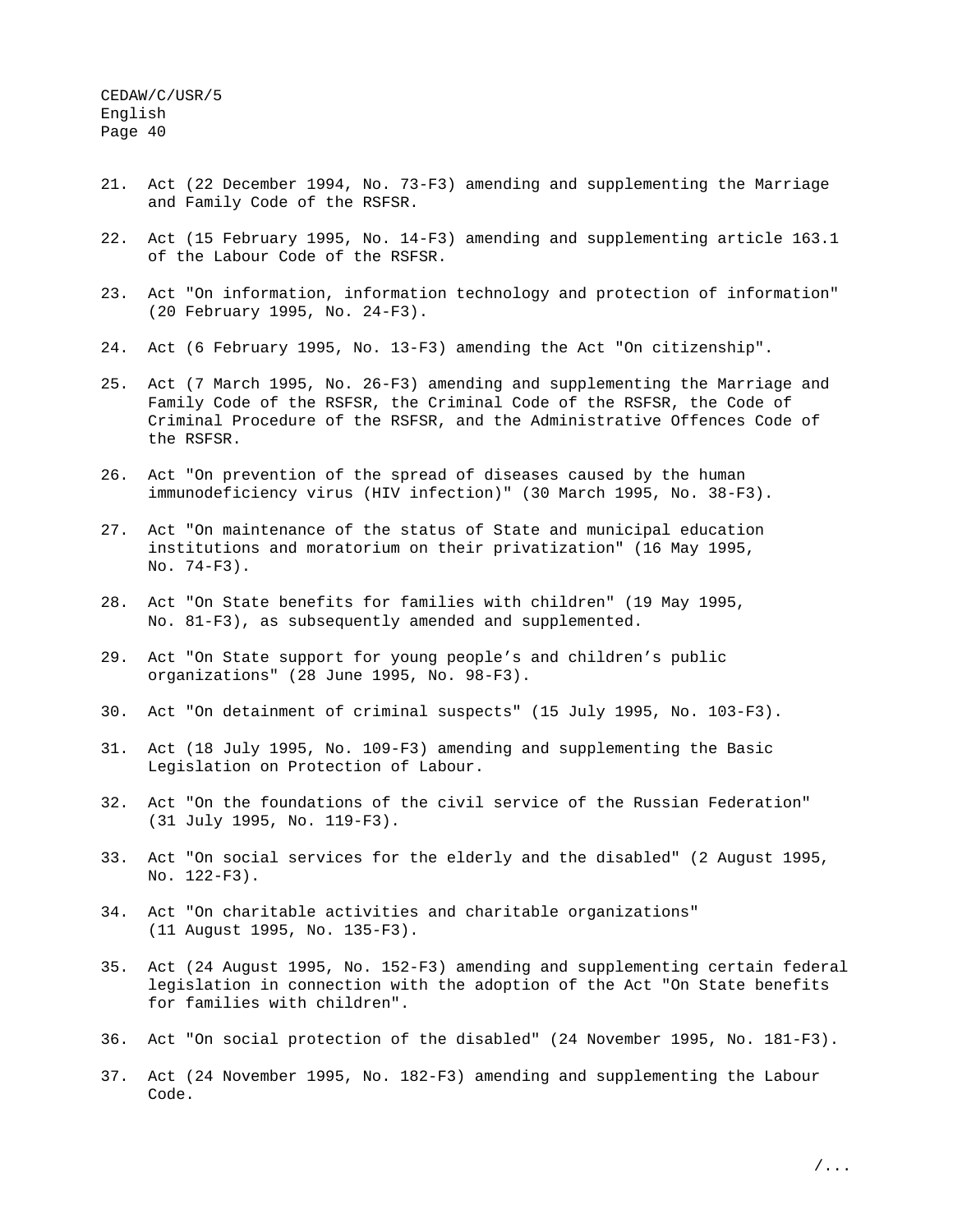- 38. Act "On the foundations of the social services system" (10 December 1995, No. 195-F3).
- 39. Act (10 December 1995, No. 202-F3) amending and supplementing the Act "On displaced persons".
- 40. Act (20 December 1995, No. 2060-F3) supplementing article 73 of the Act of the RSFSR "On State pensions".
- 41. Act "On non-commercial organizations" (12 January 1996, No. 7-F3).
- 42. Act (13 January 1996, No. 12-F3) amending and supplementing the Act of the RSFSR "On education".
- 43. Act (20 April 1996, No. 36-F3) amending and supplementing the Act "On employment".
- 44. Act "On public associations" (19 May 1996, No. 82-F3).
- 45. Act "On national cultural autonomy" (17 June 1996, No. 74-F3).
- 46. Act (18 June 1996, No. 76-F3) supplementing the Act "On State benefits for citizens with children".
- 47. Act "On the foundations of State regulation of the socio-economic development of the northern regions of the Russian Federation" (19 June 1996, No. 78-F3).
- 48. Act (2 July 1996, No. 84-F3) amending paragraph 1 of the Resolution of the Supreme Council of the Russian Federation "On the procedure for entry into force of the Basic Legislation on Protection of Labour".
- 49. Act "On compensatory payments for meals for pupils in State and municipal general education schools and in institutions of initial vocational and secondary vocational education" (1 August 1996, No. 107-F3).
- 50. Act "On the procedures for leaving and entering the Russian Federation (15 August 1996, No. 114-F3).
- 51. Act (21 August 1996, No. 124-F3) amending and supplementing the Code of Civil Procedure of the RSFSR.
- 52. Act "On higher and postgraduate vocational training" (22 August 1996, No. 125-F3).
- 53. Act (24 November 1996, No. 131-F3) amending and supplementing the Labour Code.
- 54. Act (24 November 1996, No. 130-F3) amending the Act "On State benefits for citizens with children".
- 55. Act "On additional guarantees of the social protection of orphans and children deprived of parental care (21 December 1996, No. 159-F3).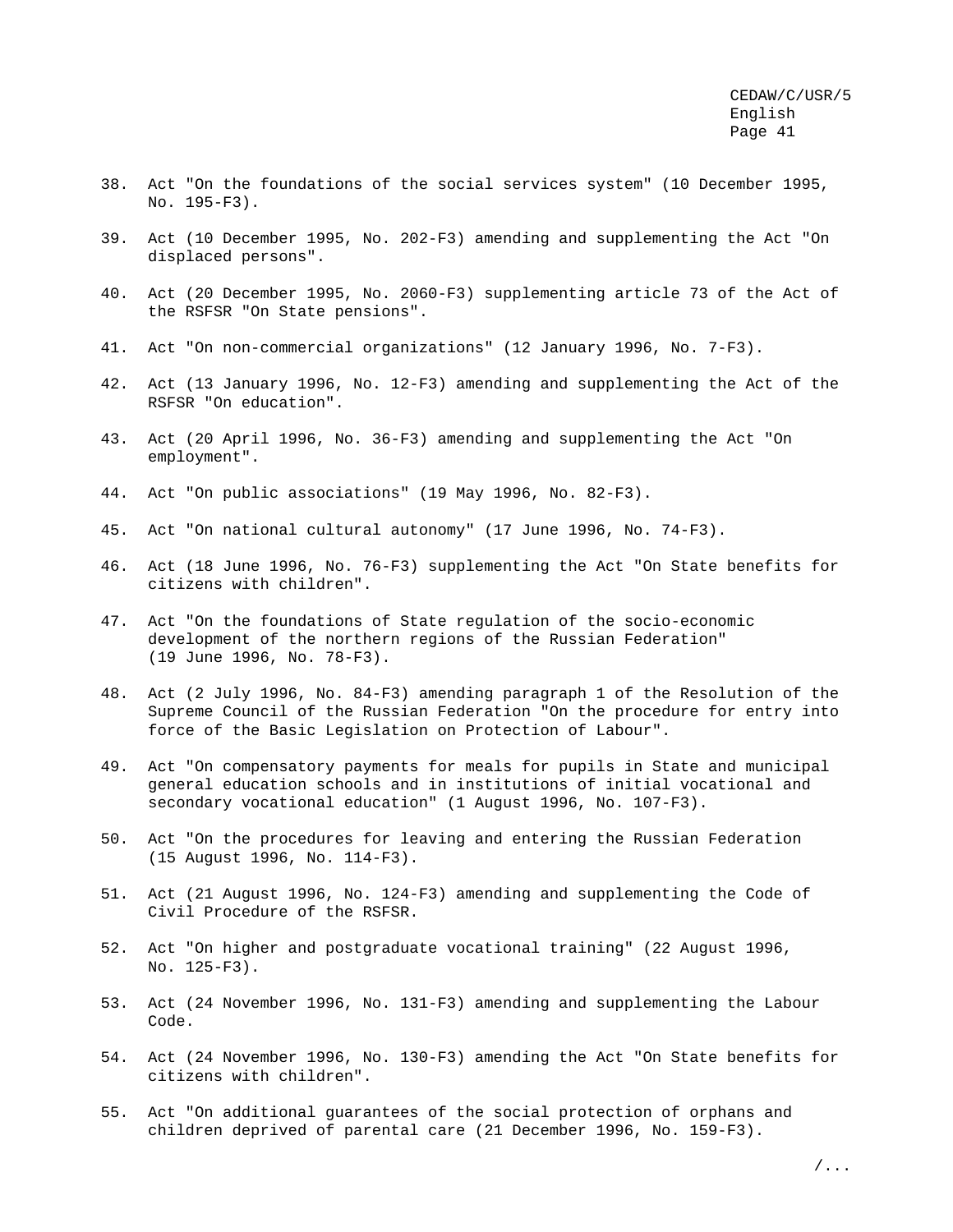- 56. Act (21 December 1996, No. 160-F3) amending and supplementing the Code of Criminal Procedure of the RSFSR and the Correctional Labour Code of the RSFSR in connection with the adoption of the Criminal Code.
- 57. Act (28 June 1997, No. 95-F3) amending and supplementing the Act "On refugees".
- 58. Act "On freedom of beliefs and on religious associations" (26 September 1997, No. 125-F3).
- 59. Act "On the subsistence level" (24 October 1997, No. 134-F3).
- 60. Act "On ratification of the Convention on Equal Opportunities and Equal Treatment for Men and Women Workers: Workers with Family Responsibilities" (30 October 1997, No. 137-F3).
- 61. Act (25 June 1998, No. 90-F3) amending and supplementing the Code of Civil Procedure.
- 62. Presidential Decree "On preventing neglect of minors and violation of their rights and on protection of their rights" (6 September 1993, No. 1338).
- 63. Presidential Decree "On the Presidential Commission on Women, the Family and Demography" (15 November 1993, No. 1908).
- 64. Presidential Decree "On improvement of the system of State benefits and increase of their amounts" (10 December 1993, No. 2122).
- 65. Presidential Decree "On liability for violation of the labour rights of citizens" (10 March 1994, No. 458).
- 66. Presidential Decree "On increasing the amounts of compensatory payments to specific categories of citizen" (30 May 1994, No. 1110).
- 67. Presidential Decree "On the presidential programme 'Children of Russia'" (18 August 1994, No. 1696).
- 68. Presidential Decree "On compensatory payments for families with children, students and other categories of person" (23 February 1995, No. 198).
- 69. Presidential Decree "On confirmation of the Fundamental Directions of State social policy to improve the situation of children in Russia up to 2000 (National Action Plan for Children)" (14 September 1995, No. 942).
- 70. Presidential Decree "On extension of the presidential programme 'Children of Russia'" (19 February 1996, No. 210).
- 71. Presidential Decree "On the special-purpose federal programme 'Development of the Oryelnok and Okean national children's centres in 1996-2000'" (1 April 1996, No. 469).
- 72. Presidential Decree "On measures to improve the social security of students in institutes of initial vocational education and in special secondary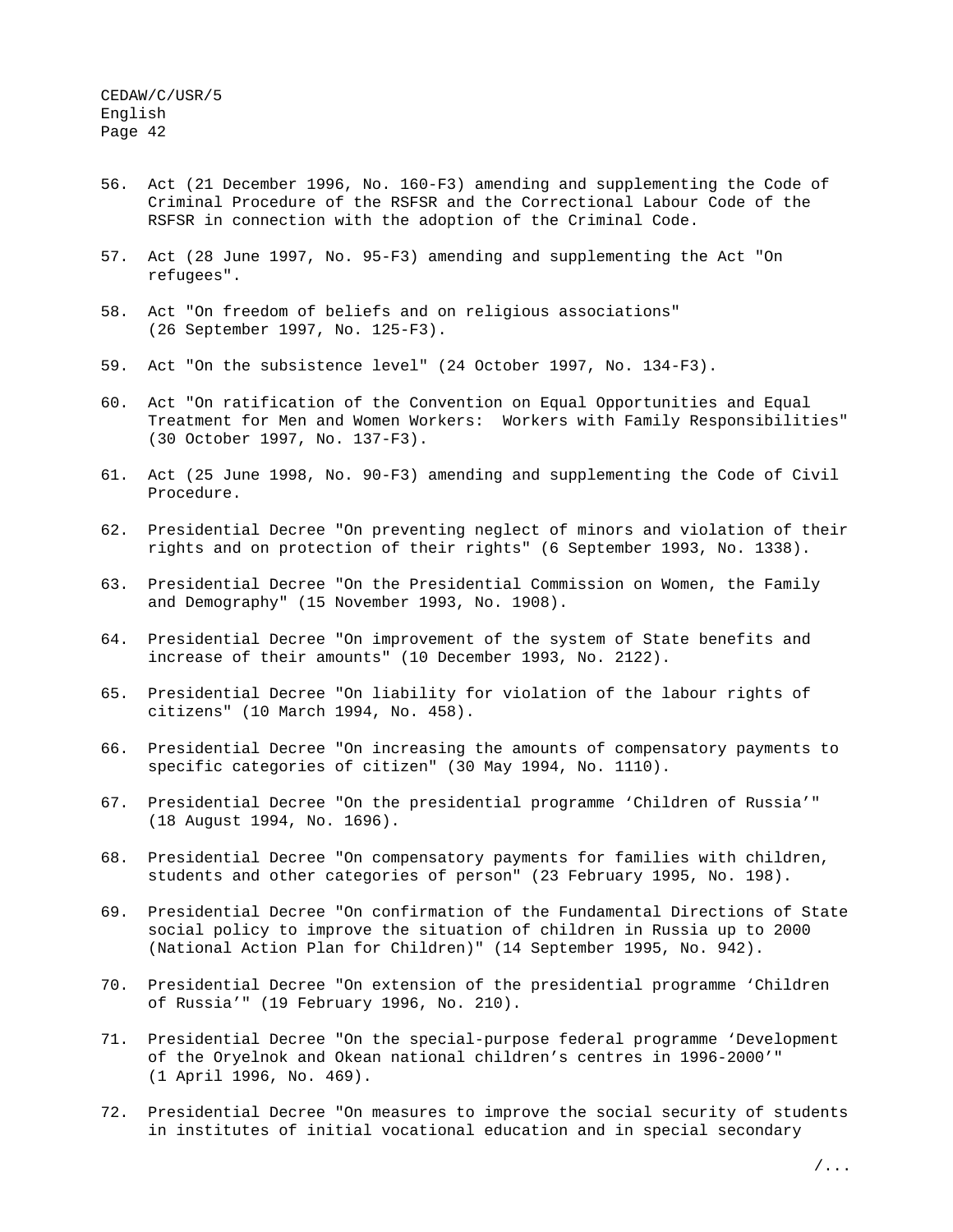schools for industrial training, and to reorganize the system of initial vocational education" (20 April 1996, No. 569).

- 73. Presidential Decree "On the Fundamental Directions of State policy for the family" (14 May 1996, No. 712).
- 74. Presidential Decree "On increasing social support for single mothers and large families" (8 June 1996, No. 851).
- 75. Presidential Decree "On the National Action Plan for the advancement of women and improvement of their role in society up to 2000" (18 June 1996, No. 932).
- 76. Presidential Decree "On enhancing the role of women in the system of federal organs of State power and organs of State power of the constituent entities of the Russian Federation" (30 June 1996, No. 1005).
- 77. Presidential Decree "On the special-purpose federal programmes 'Prevention of the neglect of minors and violation of their rights' and 'Development of social services for families and children' for 1997-1998" (18 September 1996, No. 1367).
- 78. Presidential Decree "On the reform of housing and community services" (28 April 1997, No. 425).
- 79. Presidential Decree "On confirmation of the regulations on the procedure for granting political asylum" (21 July 1997, No. 746).
- 80. Governmental Resolution "On new standards for the maximum permissible limits on the manual lifting and shifting of heavy objects by women" (6 February 1993, No. 105).
- 81. Governmental Resolution "On the federal programme 'Children of Russia'" (9 September 1993, No. 909).
- 82. Governmental Resolution "On State support for the development of the medical industry and improvement of the supply of drugs and other medical products for the people and for health institutions" (30 July 1994, No. 890).
- 83. Governmental Resolution "On measures to prevent and curtail uncontrolled emigration" (8 September 1994, No. 1021).
- 84. Governmental Resolution "On confirmation of the model regulation on institutes of secondary vocational training (special secondary education establishments)" (14 October 1994, No. 1168).
- 85. Governmental Resolution "On confirmation of the procedure for the award and payment of monthly compensatory allowances to specific categories of citizen" (3 November 1994, No. 1206).
- 86. Governmental Resolution "On development of the presidential programme 'Children of Russia' 1996-1997" (25 November 1994, No. 1299).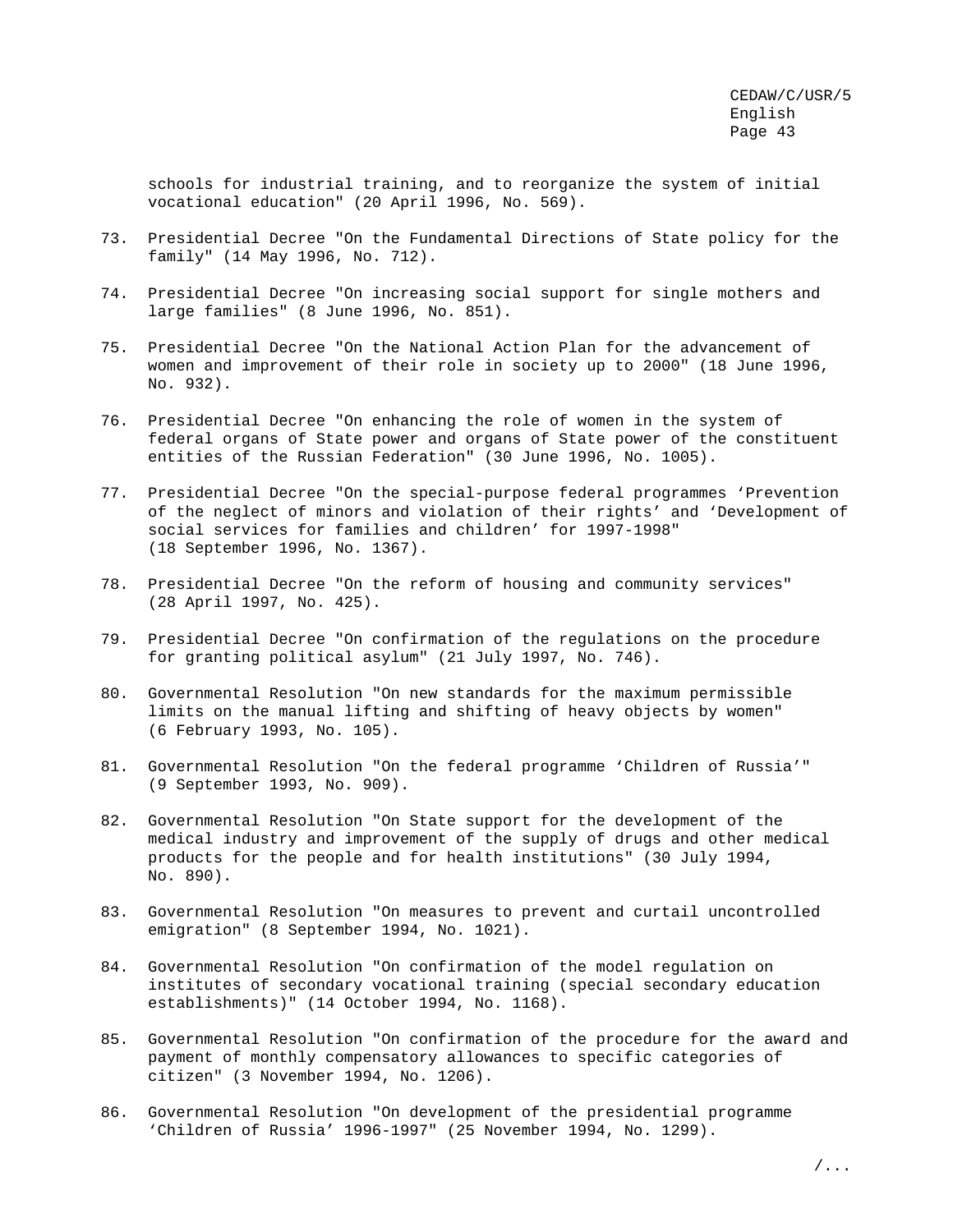- 87. Governmental Resolution "On monitoring the socio-economic potential of families" (14 December 1994, No. 1376).
- 88. Governmental Resolution "On confirmation of the model regulation on institutes of children's supplementary education" (7 March 1995, No. 233).
- 89. Governmental Resolution "On the organization of training for the unemployed in the principles of entrepreneurial activity" (7 March 1995, No. 224).
- 90. Governmental Resolution "On payment of a single monthly allowance for each child and a one-off payment on the birth of each child to citizens with minor children permanently resident in the territory of the Chechen Republic, as well as to citizens temporarily leaving that territory together with their children" (1 April 1995, No. 306).
- 91. Governmental Resolution "On confirmation of the model regulation on general-education boarding schools" (26 June 1995, No. 612).
- 92. Governmental Resolution "On confirmation of the model regulation on education institutes for orphans and children deprived of parental care" (1 July 1995, No. 676).
- 93. Governmental Resolution "On confirmation of the model regulation on preschool institutions" (1 July 1995, No. 677).
- 94. Governmental Resolution "On measures to improve the conditions and protection of labour" (26 August 1995, No. 843).
- 95. Governmental Resolution "On confirmation of the order on the procedure for the award and payment of State benefits to citizens with children" (4 September 1995, No. 883).
- 96. Governmental Resolution "On confirmation of the order on the procedure for the delivery of children who are citizens of the Russian Federation for adoption by citizens of the Russian Federation or by foreign citizens" (15 September 1995, No. 917).
- 97. Governmental Resolution "On payment of a one-off allowance on the birth of a child and a monthly child allowance to citizens with children permanently resident in the territory of the Chechen Republic, as well as to citizens temporarily leaving that territory together with their children" (12 December 1995, No. 1219).
- 98. Governmental Resolution "On the Outline on the advancement of women in the Russian Federation" (8 January 1996, No. 6).
- 99. Governmental Resolution "On the Action Plan to improve the situation of children in the Russian Federation" (13 January 1996, No. 28).
- 100. Governmental Resolution amending and supplementing the order on the procedure for the award and payment of State benefits to citizens with children (27 January 1996, No. 67).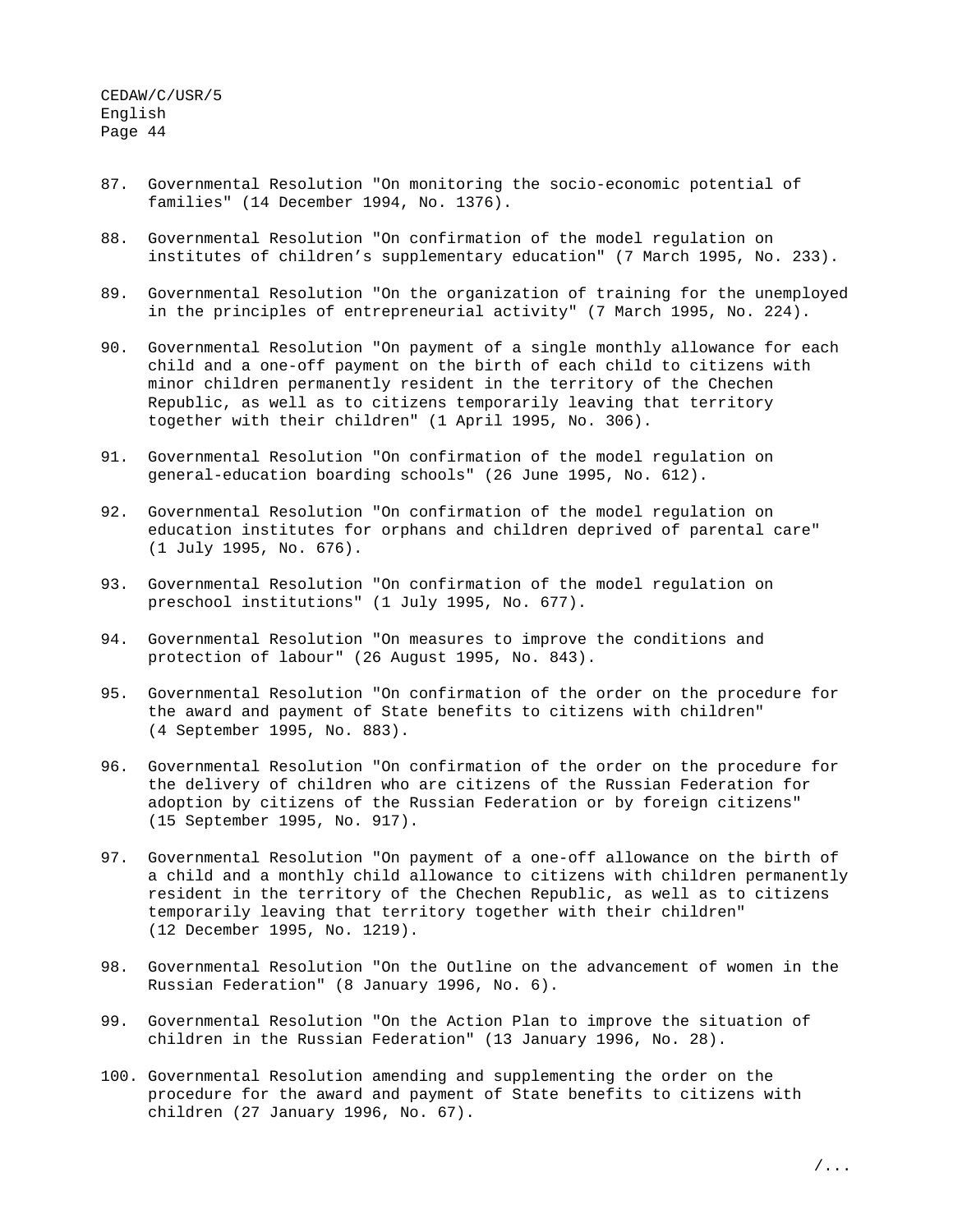- 101. Governmental Resolution "On confirmation of the list of social grounds for the artificial termination of pregnancy" (8 May 1996, No. 567).
- 102. Governmental Resolution "On the Inter-Departmental Commission on Enhancement of the Status of Women" (17 May 1996, No. 599).
- 103. Governmental Resolution "On reorganization of the system of payment for housing and community services" (18 June 1996, No. 707).
- 104. Governmental Resolution "On confirmation of the order on study grants and other forms of social support for students attending State and municipal institutes of higher and secondary vocational education" (24 June 1996, No. 741).
- 105. Governmental Resolution "On foster families" (17 July 1996, No. 829).
- 106. Governmental Resolution "On development of the National Action Plan for the advancement of women and improvement of their role in society up to 2000" (18 July 1996, No. 842).
- 107. Governmental Resolution "On the special-purpose federal programmes to improve the situation of children in the Russian Federation" (27 July 1996, No. 906).
- 108. Governmental Resolution "On the compilation of a central register of children deprived of parental care" (3 August 1996, No. 919).
- 109. Governmental Resolution "On the federal programme of priority measures to improve the conditions and protection of labour, 1995-1997" (26 August 1996, No. 843).
- 110. Governmental Resolution "On confirmation of the National Action Plan to improve the status of women and enhance their role in society up to 2000" (29 August 1996, No. 1032).
- 111. Governmental Resolution "On confirmation of the model regulation on special institutions for minors requiring social rehabilitation" (13 September 1996, No. 1092).
- 112. Governmental Resolution "On the Commission on Enhancement of the Status of Women" (28 January 1997, No. 91).
- 113. Governmental Resolution amending and supplementing the model regulation on preschool institutions (14 February 1997, No. 179).
- 114. Governmental Resolution amending and supplementing the model regulation on institutions of children's supplementary education (22 February 1997, No. 212).
- 115. Governmental Resolution "On the establishment of minimum standards of food and personal services for persons serving custodial sentences" (8 July 1997, No. 833).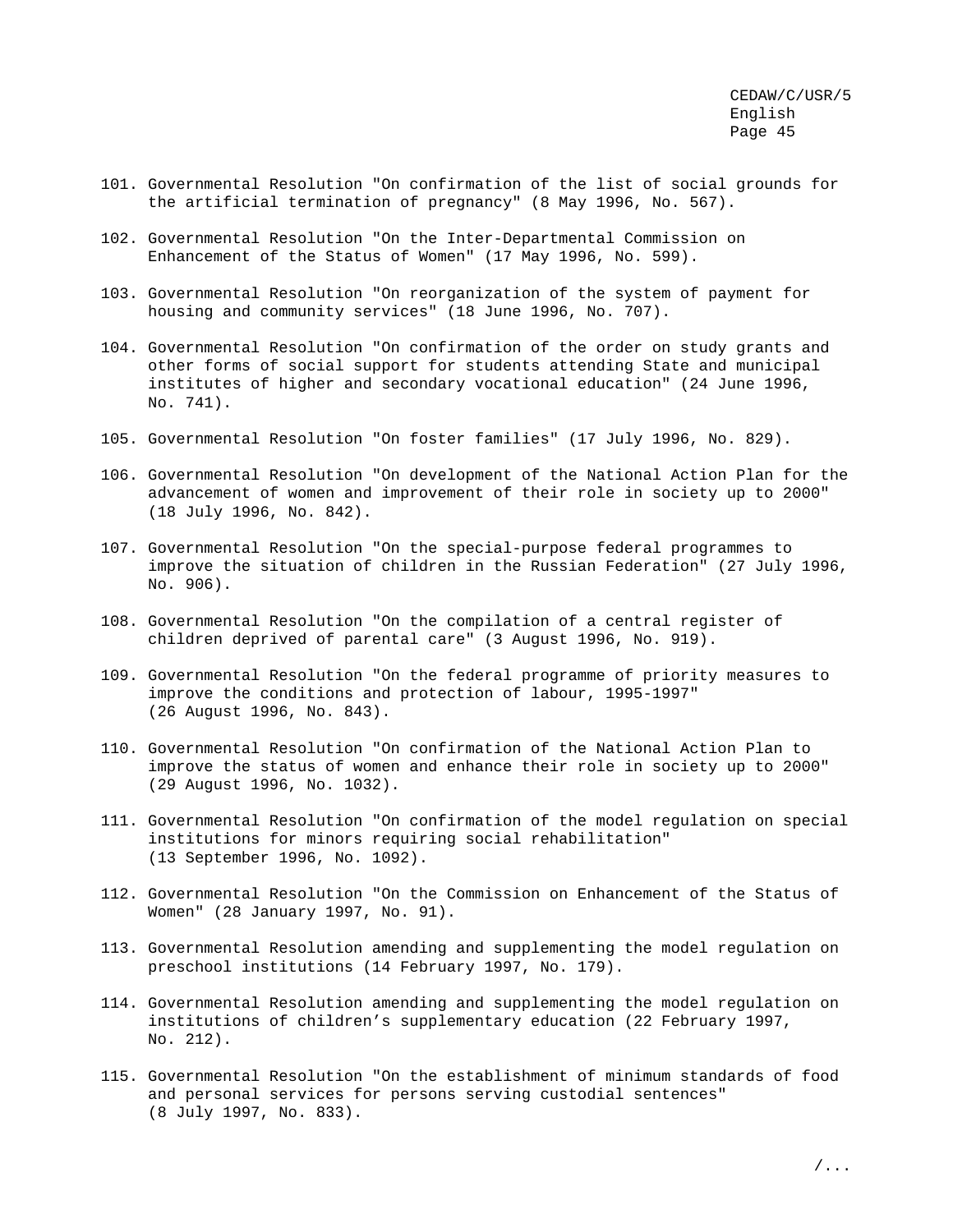- 116. Governmental Resolution "On the special-purpose federal programmes to improve the situation of children in the Russian Federation, 1998-2000" (19 September 1997, No. 1207).
- 117. Governmental Resolution "On measures to stabilize and develop health care and medical science" (5 November 1997, No. 1387).
- 118. Governmental Resolution "On the special-purpose federal programme to promote employment for 1998-2000" (24 July 1998, No. 828).
- 119. Governmental Resolution "On the special-purpose federal programme on urgent measures to combat tuberculosis for 1998-2000" (11 June 1998, No. 582).
- 120. Resolution of the State Duma "On the Outline of legislation to ensure equal rights and equal opportunities for men and women" (20 November 1997, No. 1929-II-GD).
- 121. Resolution of the State Labour Committee of the USSR and the Presidium of the All-Union Central Council of Trade Unions "On the list of industries, occupations and work involving strenuous and hazardous working conditions in which female labour is prohibited" (25 July 1978, No. 240/P10-3).
- 122. Resolution of the State Labour Committee of the USSR, the Committee on National Education of the USSR, and the Presidium of the All-Union Central Council of Trade Unions "On the model regulation on the uninterrupted vocational and economic training of personnel for the national economy" (15 June 1988, No. 369/92-14-147/20/18-22).